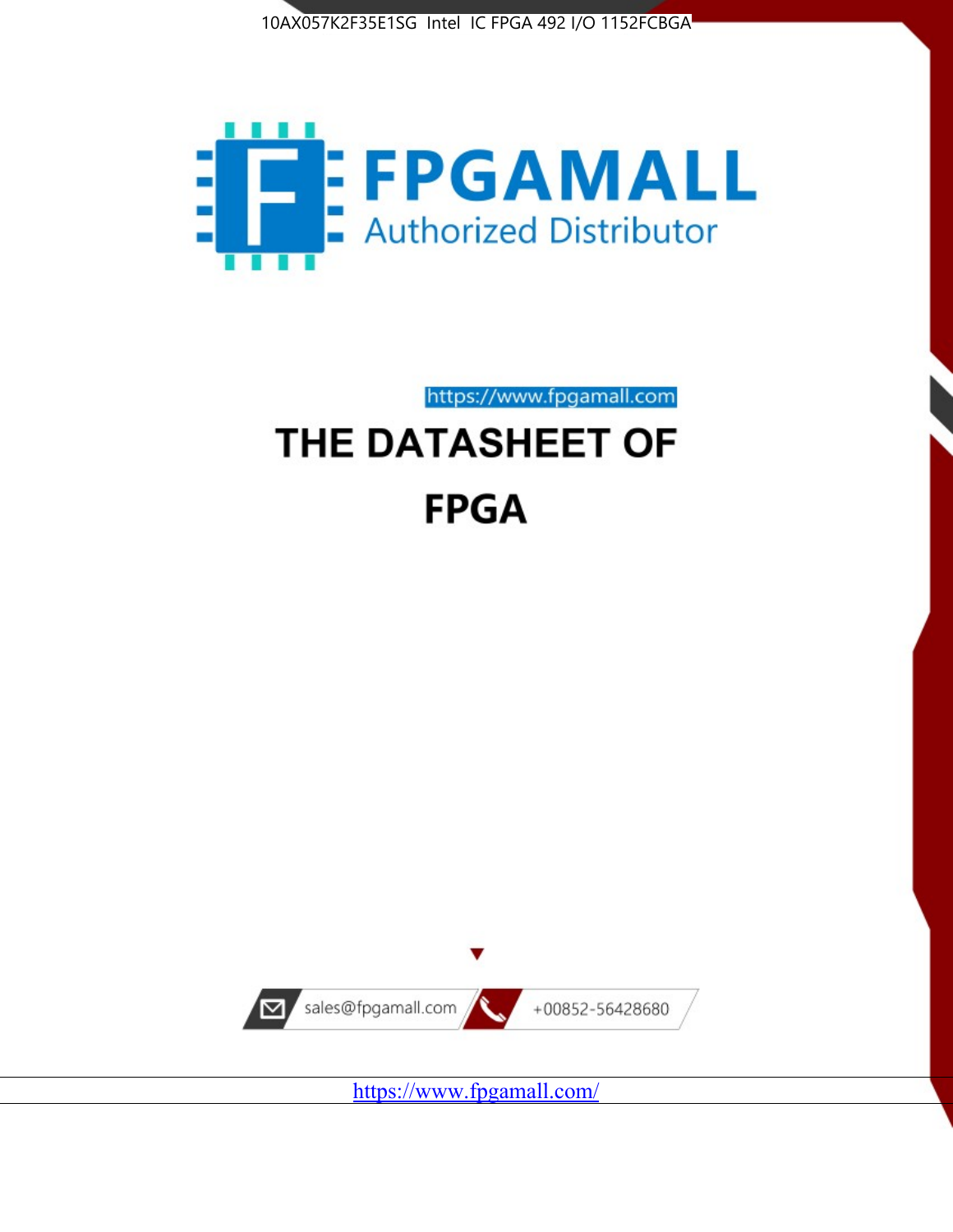10AX057K2F35E1SG Intel IC FPGA 492 I/O 1152FCBGA



# **Intel® Arria® 10 Device Overview**



**A10-OVERVIEW | 2018.12.06** Latest document on the web: **[PDF](https://www.intel.com/content/dam/www/programmable/us/en/pdfs/literature/hb/arria-10/a10_overview.pdf)** | **[HTML](https://www.intel.com/content/www/us/en/programmable/documentation/sam1403480274650.html)**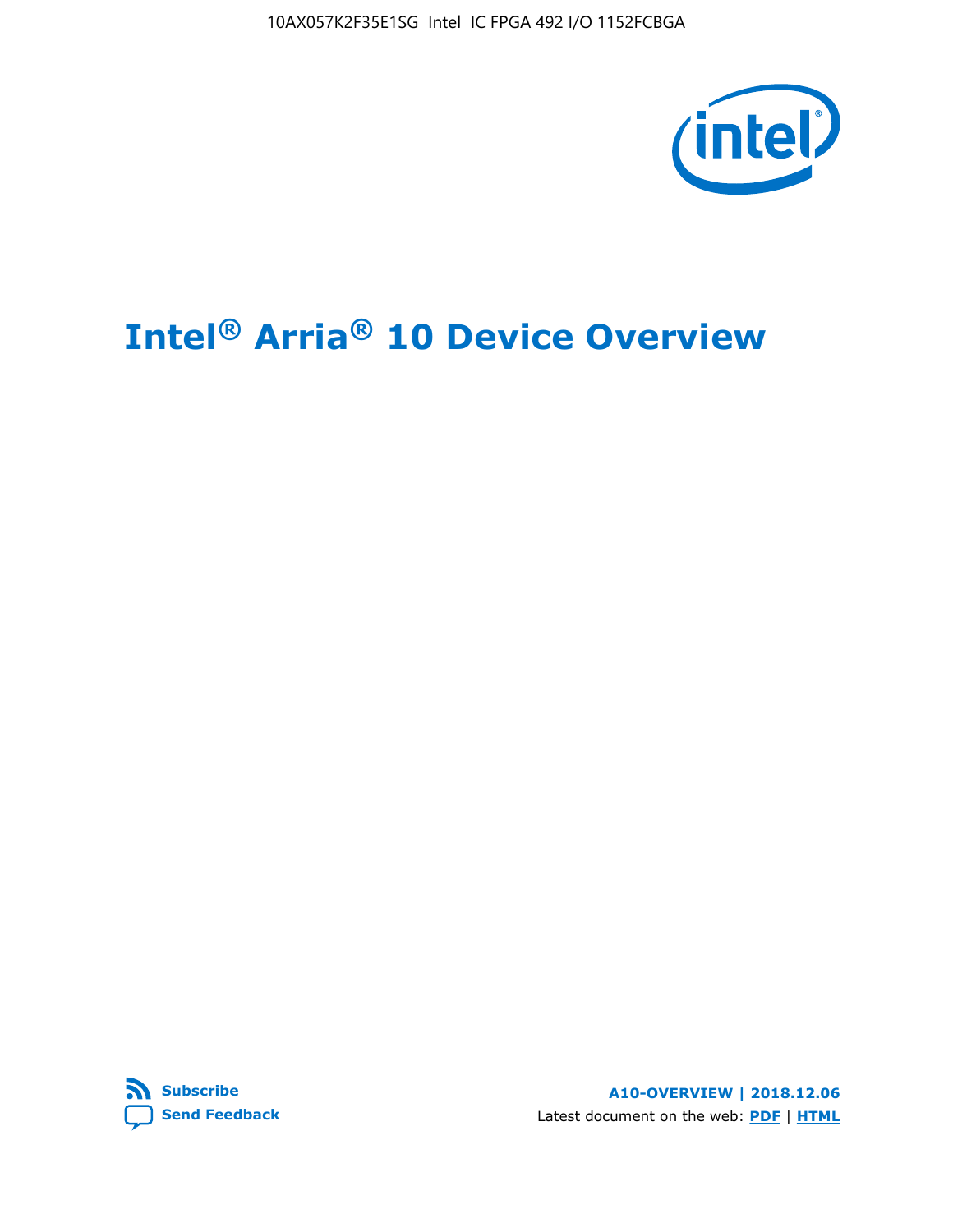

**Contents** 

# **Contents**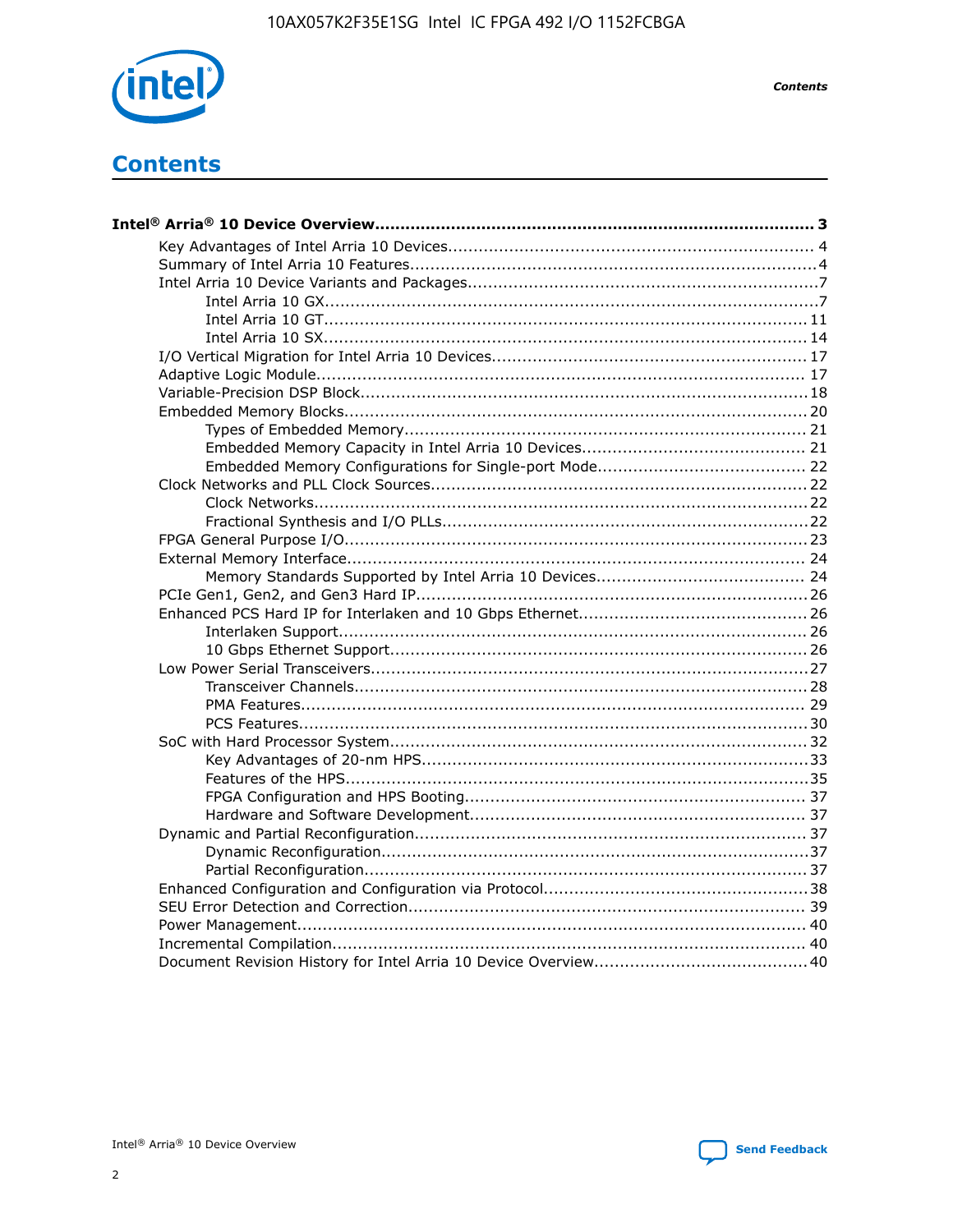**A10-OVERVIEW | 2018.12.06**

**[Send Feedback](mailto:FPGAtechdocfeedback@intel.com?subject=Feedback%20on%20Intel%20Arria%2010%20Device%20Overview%20(A10-OVERVIEW%202018.12.06)&body=We%20appreciate%20your%20feedback.%20In%20your%20comments,%20also%20specify%20the%20page%20number%20or%20paragraph.%20Thank%20you.)**



# **Intel® Arria® 10 Device Overview**

The Intel<sup>®</sup> Arria<sup>®</sup> 10 device family consists of high-performance and power-efficient 20 nm mid-range FPGAs and SoCs.

Intel Arria 10 device family delivers:

- Higher performance than the previous generation of mid-range and high-end FPGAs.
- Power efficiency attained through a comprehensive set of power-saving technologies.

The Intel Arria 10 devices are ideal for high performance, power-sensitive, midrange applications in diverse markets.

| <b>Market</b>         | <b>Applications</b>                                                                                               |
|-----------------------|-------------------------------------------------------------------------------------------------------------------|
| Wireless              | Channel and switch cards in remote radio heads<br>٠<br>Mobile backhaul<br>٠                                       |
| Wireline              | 40G/100G muxponders and transponders<br>٠<br>100G line cards<br>٠<br><b>Bridging</b><br>٠<br>Aggregation<br>٠     |
| <b>Broadcast</b>      | Studio switches<br>٠<br>Servers and transport<br>٠<br>Videoconferencing<br>٠<br>Professional audio and video<br>٠ |
| Computing and Storage | Flash cache<br>٠<br>Cloud computing servers<br>٠<br>Server acceleration<br>٠                                      |
| Medical               | Diagnostic scanners<br>٠<br>Diagnostic imaging<br>٠                                                               |
| Military              | Missile guidance and control<br>٠<br>Radar<br>٠<br>Electronic warfare<br>٠<br>Secure communications<br>٠          |

#### **Table 1. Sample Markets and Ideal Applications for Intel Arria 10 Devices**

#### **Related Information**

- [Intel Arria 10 Device Handbook: Known Issues](http://www.altera.com/support/kdb/solutions/rd07302013_646.html) Lists the planned updates to the *Intel Arria 10 Device Handbook* chapters.
- [Intel Arria 10 GX/GT Device Errata and Design Recommendations](https://www.intel.com/content/www/us/en/programmable/documentation/agz1493851706374.html#yqz1494433888646)
- [Intel Arria 10 SX Device Errata and Design Recommendations](https://www.intel.com/content/www/us/en/programmable/documentation/cru1462832385668.html#cru1462832558642)

Intel Corporation. All rights reserved. Intel, the Intel logo, Altera, Arria, Cyclone, Enpirion, MAX, Nios, Quartus and Stratix words and logos are trademarks of Intel Corporation or its subsidiaries in the U.S. and/or other countries. Intel warrants performance of its FPGA and semiconductor products to current specifications in accordance with Intel's standard warranty, but reserves the right to make changes to any products and services at any time without notice. Intel assumes no responsibility or liability arising out of the application or use of any information, product, or service described herein except as expressly agreed to in writing by Intel. Intel customers are advised to obtain the latest version of device specifications before relying on any published information and before placing orders for products or services. \*Other names and brands may be claimed as the property of others.

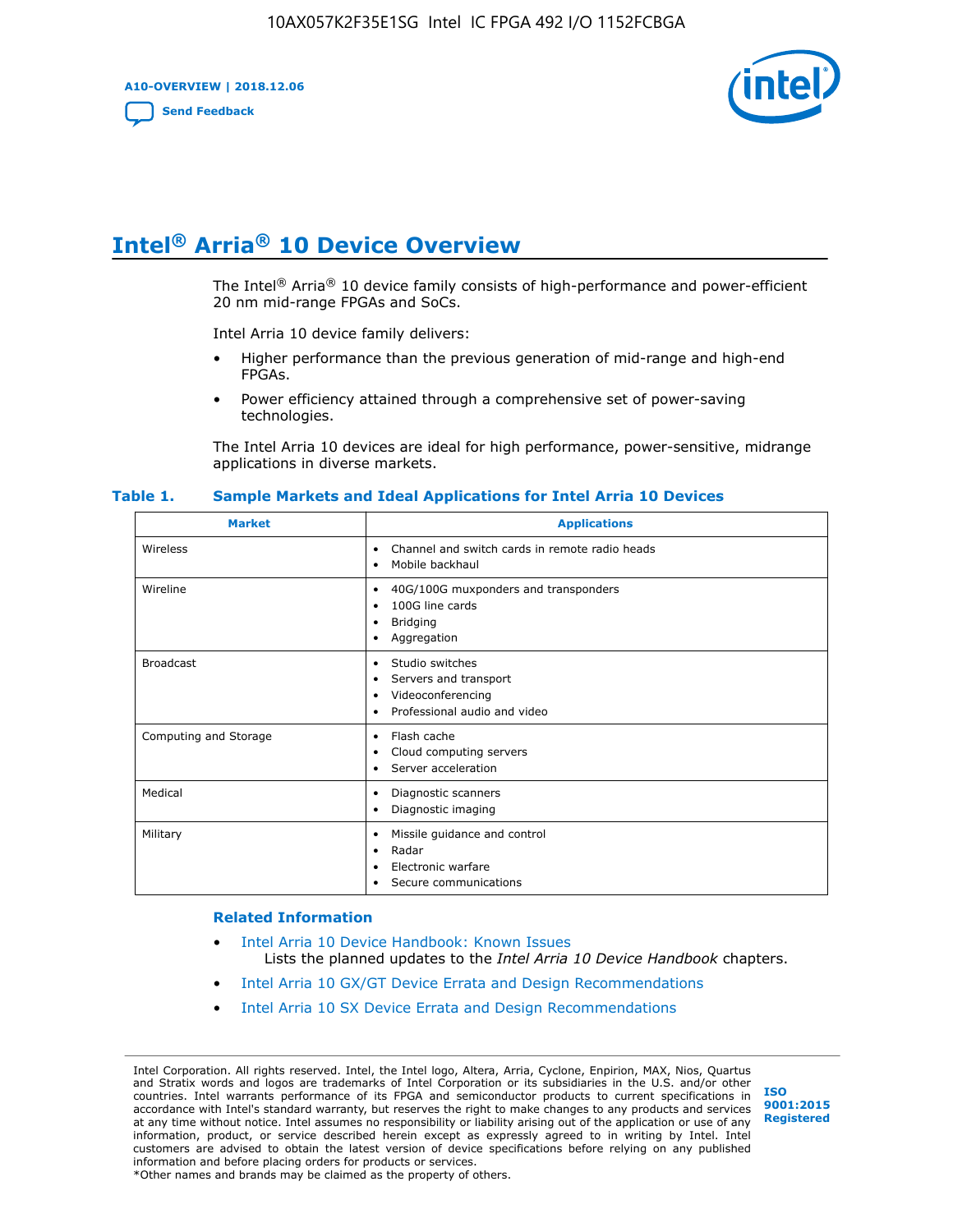

# **Key Advantages of Intel Arria 10 Devices**

## **Table 2. Key Advantages of the Intel Arria 10 Device Family**

| <b>Advantage</b>                                                                                          | <b>Supporting Feature</b>                                                                                                                                                                                                                                                                                                |  |  |  |  |  |
|-----------------------------------------------------------------------------------------------------------|--------------------------------------------------------------------------------------------------------------------------------------------------------------------------------------------------------------------------------------------------------------------------------------------------------------------------|--|--|--|--|--|
| Enhanced core architecture                                                                                | Built on TSMC's 20 nm process technology<br>٠<br>60% higher performance than the previous generation of mid-range FPGAs<br>٠<br>15% higher performance than the fastest previous-generation FPGA<br>٠                                                                                                                    |  |  |  |  |  |
| High-bandwidth integrated<br>transceivers                                                                 | Short-reach rates up to 25.8 Gigabits per second (Gbps)<br>٠<br>Backplane capability up to 12.5 Gbps<br>٠<br>Integrated 10GBASE-KR and 40GBASE-KR4 Forward Error Correction (FEC)<br>٠                                                                                                                                   |  |  |  |  |  |
| Improved logic integration and<br>hard IP blocks                                                          | 8-input adaptive logic module (ALM)<br>٠<br>Up to 65.6 megabits (Mb) of embedded memory<br>٠<br>Variable-precision digital signal processing (DSP) blocks<br>Fractional synthesis phase-locked loops (PLLs)<br>Hard PCI Express Gen3 IP blocks<br>Hard memory controllers and PHY up to 2,400 Megabits per second (Mbps) |  |  |  |  |  |
| Second generation hard<br>processor system (HPS) with<br>integrated ARM* Cortex*-A9*<br>MPCore* processor | Tight integration of a dual-core ARM Cortex-A9 MPCore processor, hard IP, and an<br>٠<br>FPGA in a single Intel Arria 10 system-on-a-chip (SoC)<br>Supports over 128 Gbps peak bandwidth with integrated data coherency between<br>$\bullet$<br>the processor and the FPGA fabric                                        |  |  |  |  |  |
| Advanced power savings                                                                                    | Comprehensive set of advanced power saving features<br>٠<br>Power-optimized MultiTrack routing and core architecture<br>٠<br>Up to 40% lower power compared to previous generation of mid-range FPGAs<br>٠<br>Up to 60% lower power compared to previous generation of high-end FPGAs                                    |  |  |  |  |  |

# **Summary of Intel Arria 10 Features**

## **Table 3. Summary of Features for Intel Arria 10 Devices**

| <b>Feature</b>                  | <b>Description</b>                                                                                                                                                                                                                                                                                                                                                                                       |
|---------------------------------|----------------------------------------------------------------------------------------------------------------------------------------------------------------------------------------------------------------------------------------------------------------------------------------------------------------------------------------------------------------------------------------------------------|
| Technology                      | TSMC's 20-nm SoC process technology<br>٠<br>Allows operation at a lower $V_{\text{CC}}$ level of 0.82 V instead of the 0.9 V standard $V_{\text{CC}}$ core voltage                                                                                                                                                                                                                                       |
| Packaging                       | 1.0 mm ball-pitch Fineline BGA packaging<br>0.8 mm ball-pitch Ultra Fineline BGA packaging<br>Multiple devices with identical package footprints for seamless migration between different<br><b>FPGA</b> densities<br>Devices with compatible package footprints allow migration to next generation high-end<br>Stratix $\mathcal{R}$ 10 devices<br>RoHS, leaded $(1)$ , and lead-free (Pb-free) options |
| High-performance<br>FPGA fabric | Enhanced 8-input ALM with four registers<br>٠<br>Improved multi-track routing architecture to reduce congestion and improve compilation time<br>Hierarchical core clocking architecture<br>Fine-grained partial reconfiguration                                                                                                                                                                          |
| Internal memory<br>blocks       | M20K-20-Kb memory blocks with hard error correction code (ECC)<br>Memory logic array block (MLAB)-640-bit memory                                                                                                                                                                                                                                                                                         |
|                                 | continued                                                                                                                                                                                                                                                                                                                                                                                                |



<sup>(1)</sup> Contact Intel for availability.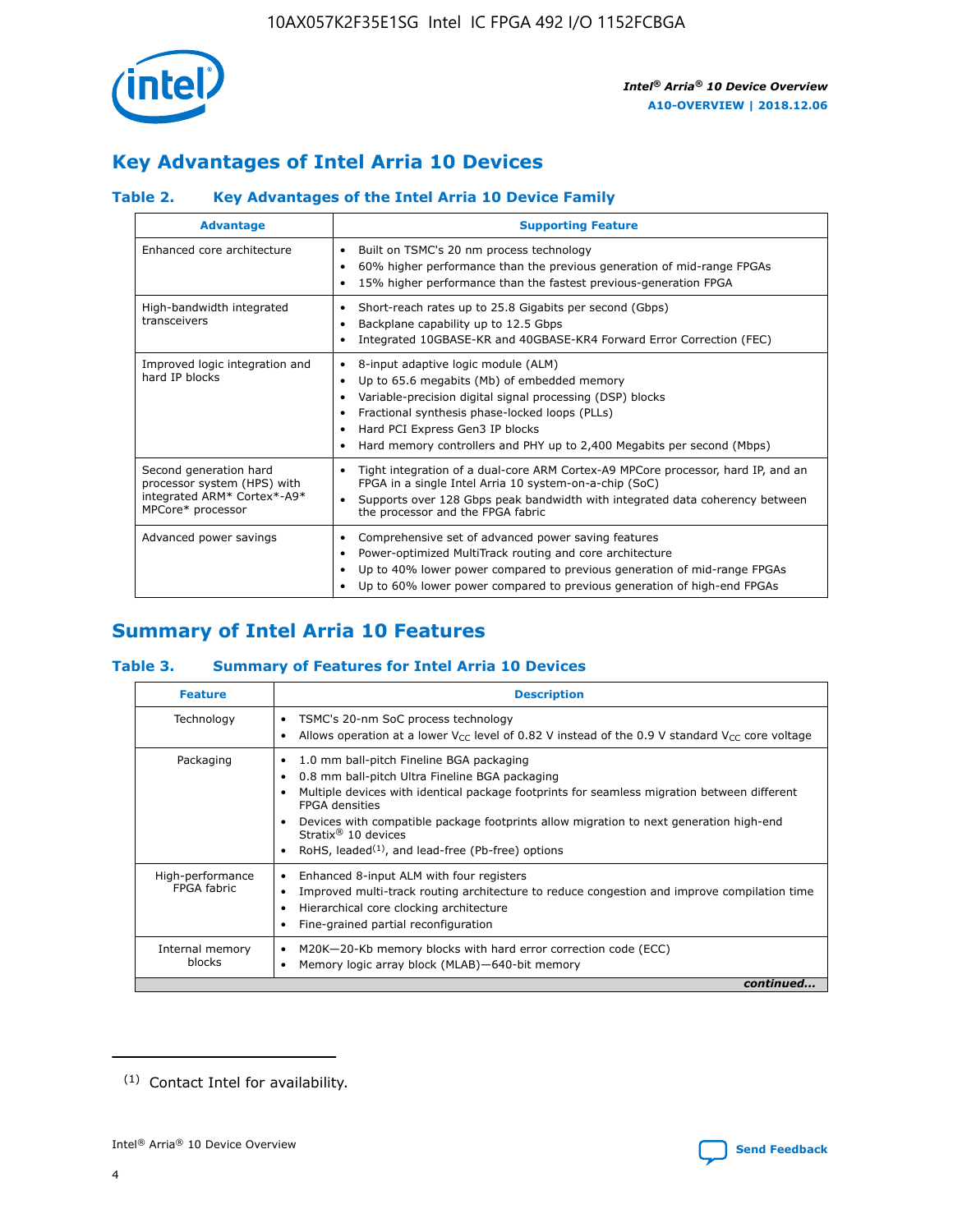$\mathbf{r}$ 



| <b>Feature</b>                         |                                                                                                                | <b>Description</b>                                                                                                                                                                                                                                                                                                                                                                                                                                                                                                                                                                                                                                                                                                                                                                                                                                               |  |  |  |  |  |  |  |
|----------------------------------------|----------------------------------------------------------------------------------------------------------------|------------------------------------------------------------------------------------------------------------------------------------------------------------------------------------------------------------------------------------------------------------------------------------------------------------------------------------------------------------------------------------------------------------------------------------------------------------------------------------------------------------------------------------------------------------------------------------------------------------------------------------------------------------------------------------------------------------------------------------------------------------------------------------------------------------------------------------------------------------------|--|--|--|--|--|--|--|
| Embedded Hard IP<br>blocks             | Variable-precision DSP                                                                                         | Native support for signal processing precision levels from $18 \times 19$ to<br>$\bullet$<br>54 x 54<br>Native support for 27 x 27 multiplier mode<br>$\bullet$<br>64-bit accumulator and cascade for systolic finite impulse responses<br>(FIRs)<br>Internal coefficient memory banks<br>$\bullet$<br>Preadder/subtractor for improved efficiency<br>Additional pipeline register to increase performance and reduce<br>power<br>Supports floating point arithmetic:<br>- Perform multiplication, addition, subtraction, multiply-add,<br>multiply-subtract, and complex multiplication.<br>- Supports multiplication with accumulation capability, cascade<br>summation, and cascade subtraction capability.<br>- Dynamic accumulator reset control.<br>- Support direct vector dot and complex multiplication chaining<br>multiply floating point DSP blocks. |  |  |  |  |  |  |  |
|                                        | Memory controller                                                                                              | DDR4, DDR3, and DDR3L                                                                                                                                                                                                                                                                                                                                                                                                                                                                                                                                                                                                                                                                                                                                                                                                                                            |  |  |  |  |  |  |  |
|                                        | PCI Express*                                                                                                   | PCI Express (PCIe*) Gen3 (x1, x2, x4, or x8), Gen2 (x1, x2, x4, or x8)<br>and Gen1 (x1, x2, x4, or x8) hard IP with complete protocol stack,<br>endpoint, and root port                                                                                                                                                                                                                                                                                                                                                                                                                                                                                                                                                                                                                                                                                          |  |  |  |  |  |  |  |
|                                        | Transceiver I/O                                                                                                | 10GBASE-KR/40GBASE-KR4 Forward Error Correction (FEC)<br>PCS hard IPs that support:<br>- 10-Gbps Ethernet (10GbE)<br>- PCIe PIPE interface<br>- Interlaken<br>- Gbps Ethernet (GbE)<br>- Common Public Radio Interface (CPRI) with deterministic latency<br>support<br>- Gigabit-capable passive optical network (GPON) with fast lock-<br>time support<br>13.5G JESD204b<br>$\bullet$<br>8B/10B, 64B/66B, 64B/67B encoders and decoders<br>Custom mode support for proprietary protocols                                                                                                                                                                                                                                                                                                                                                                        |  |  |  |  |  |  |  |
| Core clock networks                    | $\bullet$                                                                                                      | Up to 800 MHz fabric clocking, depending on the application:<br>- 667 MHz external memory interface clocking with 2,400 Mbps DDR4 interface<br>- 800 MHz LVDS interface clocking with 1,600 Mbps LVDS interface<br>Global, regional, and peripheral clock networks<br>Clock networks that are not used can be gated to reduce dynamic power                                                                                                                                                                                                                                                                                                                                                                                                                                                                                                                      |  |  |  |  |  |  |  |
| Phase-locked loops<br>(PLLs)           | High-resolution fractional synthesis PLLs:<br>$\bullet$<br>Integer PLLs:<br>- Adjacent to general purpose I/Os | - Precision clock synthesis, clock delay compensation, and zero delay buffering (ZDB)<br>- Support integer mode and fractional mode<br>- Fractional mode support with third-order delta-sigma modulation<br>- Support external memory and LVDS interfaces                                                                                                                                                                                                                                                                                                                                                                                                                                                                                                                                                                                                        |  |  |  |  |  |  |  |
| FPGA General-purpose<br>$I/Os$ (GPIOs) | On-chip termination (OCT)<br>$\bullet$                                                                         | 1.6 Gbps LVDS-every pair can be configured as receiver or transmitter<br>1.2 V to 3.0 V single-ended LVTTL/LVCMOS interfacing                                                                                                                                                                                                                                                                                                                                                                                                                                                                                                                                                                                                                                                                                                                                    |  |  |  |  |  |  |  |
| <b>External Memory</b><br>Interface    | $\bullet$                                                                                                      | Hard memory controller- DDR4, DDR3, and DDR3L support<br>$-$ DDR4-speeds up to 1,200 MHz/2,400 Mbps<br>- DDR3-speeds up to 1,067 MHz/2,133 Mbps<br>Soft memory controller—provides support for RLDRAM $3^{(2)}$ , QDR IV $^{(2)}$ , and QDR II+<br>continued                                                                                                                                                                                                                                                                                                                                                                                                                                                                                                                                                                                                     |  |  |  |  |  |  |  |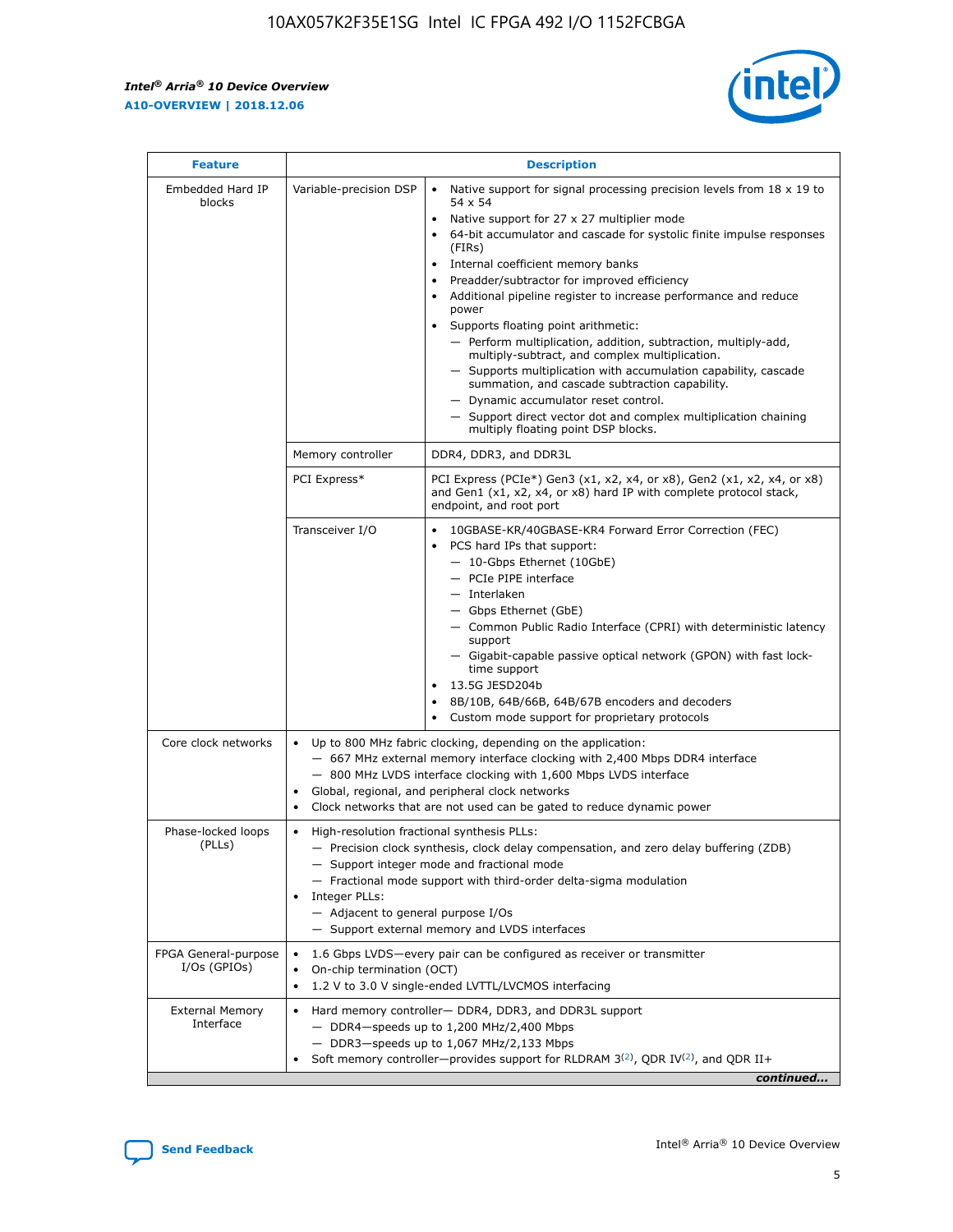

| <b>Feature</b>                                    | <b>Description</b>                                                                                                                                                                                                                                                                                                                                                                                                                                                                                                                                                                                                                             |  |  |  |  |  |  |  |
|---------------------------------------------------|------------------------------------------------------------------------------------------------------------------------------------------------------------------------------------------------------------------------------------------------------------------------------------------------------------------------------------------------------------------------------------------------------------------------------------------------------------------------------------------------------------------------------------------------------------------------------------------------------------------------------------------------|--|--|--|--|--|--|--|
| Low-power serial<br>transceivers                  | • Continuous operating range:<br>- Intel Arria 10 GX-1 Gbps to 17.4 Gbps<br>- Intel Arria 10 GT-1 Gbps to 25.8 Gbps<br>Backplane support:<br>$-$ Intel Arria 10 GX-up to 12.5<br>$-$ Intel Arria 10 GT-up to 12.5<br>Extended range down to 125 Mbps with oversampling<br>ATX transmit PLLs with user-configurable fractional synthesis capability<br>• Electronic Dispersion Compensation (EDC) support for XFP, SFP+, QSFP, and CFP optical<br>module<br>• Adaptive linear and decision feedback equalization<br>Transmitter pre-emphasis and de-emphasis<br>$\bullet$<br>Dynamic partial reconfiguration of individual transceiver channels |  |  |  |  |  |  |  |
| <b>HPS</b><br>(Intel Arria 10 SX<br>devices only) | Processor and system<br>Dual-core ARM Cortex-A9 MPCore processor-1.2 GHz CPU with<br>$\bullet$<br>1.5 GHz overdrive capability<br>256 KB on-chip RAM and 64 KB on-chip ROM<br>$\bullet$<br>System peripherals-general-purpose timers, watchdog timers, direct<br>memory access (DMA) controller, FPGA configuration manager, and<br>clock and reset managers<br>• Security features—anti-tamper, secure boot, Advanced Encryption<br>Standard (AES) and authentication (SHA)<br>ARM CoreSight* JTAG debug access port, trace port, and on-chip<br>trace storage                                                                                |  |  |  |  |  |  |  |
|                                                   | <b>External interfaces</b><br>Hard memory interface—Hard memory controller (2,400 Mbps DDR4,<br>$\bullet$<br>and 2,133 Mbps DDR3), Quad serial peripheral interface (QSPI) flash<br>controller, NAND flash controller, direct memory access (DMA)<br>controller, Secure Digital/MultiMediaCard (SD/MMC) controller<br>Communication interface-10/100/1000 Ethernet media access<br>control (MAC), USB On-The-GO (OTG) controllers, I <sup>2</sup> C controllers,<br>UART 16550, serial peripheral interface (SPI), and up to 62<br>HPS GPIO interfaces (48 direct-share I/Os)                                                                  |  |  |  |  |  |  |  |
|                                                   | High-performance ARM AMBA* AXI bus bridges that support<br>Interconnects to core<br>$\bullet$<br>simultaneous read and write<br>HPS-FPGA bridges—include the FPGA-to-HPS, HPS-to-FPGA, and<br>$\bullet$<br>lightweight HPS-to-FPGA bridges that allow the FPGA fabric to issue<br>transactions to slaves in the HPS, and vice versa<br>Configuration bridge that allows HPS configuration manager to<br>configure the core logic via dedicated 32-bit configuration port<br>FPGA-to-HPS SDRAM controller bridge-provides configuration<br>interfaces for the multiport front end (MPFE) of the HPS SDRAM<br>controller                         |  |  |  |  |  |  |  |
| Configuration                                     | Tamper protection—comprehensive design protection to protect your valuable IP investments<br>Enhanced 256-bit advanced encryption standard (AES) design security with authentication<br>$\bullet$<br>Configuration via protocol (CvP) using PCIe Gen1, Gen2, or Gen3<br>continued                                                                                                                                                                                                                                                                                                                                                              |  |  |  |  |  |  |  |

<sup>(2)</sup> Intel Arria 10 devices support this external memory interface using hard PHY with soft memory controller.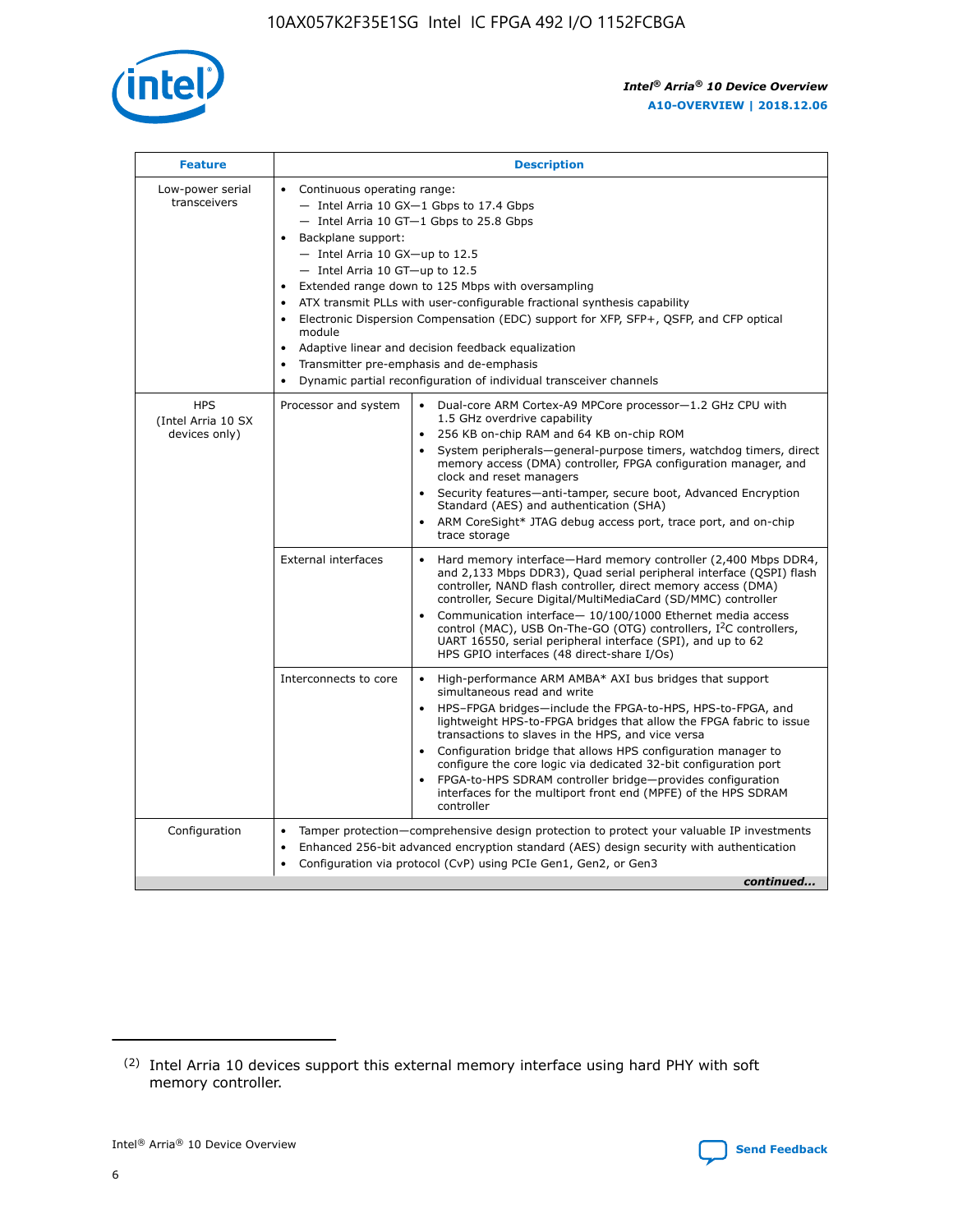

| <b>Feature</b>     | <b>Description</b>                                                                                                                                                                                                            |
|--------------------|-------------------------------------------------------------------------------------------------------------------------------------------------------------------------------------------------------------------------------|
|                    | Dynamic reconfiguration of the transceivers and PLLs<br>Fine-grained partial reconfiguration of the core fabric<br>Active Serial x4 Interface<br>$\bullet$                                                                    |
| Power management   | SmartVID<br>Low static power device options<br>Programmable Power Technology<br>Intel Quartus <sup>®</sup> Prime integrated power analysis                                                                                    |
| Software and tools | Intel Quartus Prime design suite<br>Transceiver toolkit<br>$\bullet$<br>Platform Designer system integration tool<br>DSP Builder for Intel FPGAs<br>OpenCL <sup>™</sup> support<br>Intel SoC FPGA Embedded Design Suite (EDS) |

## **Related Information**

#### [Intel Arria 10 Transceiver PHY Overview](https://www.intel.com/content/www/us/en/programmable/documentation/nik1398707230472.html#nik1398706768037) Provides details on Intel Arria 10 transceivers.

## **Intel Arria 10 Device Variants and Packages**

#### **Table 4. Device Variants for the Intel Arria 10 Device Family**

| <b>Variant</b>    | <b>Description</b>                                                                                                                                                                                                     |
|-------------------|------------------------------------------------------------------------------------------------------------------------------------------------------------------------------------------------------------------------|
| Intel Arria 10 GX | FPGA featuring 17.4 Gbps transceivers for short reach applications with 12.5 backplane driving<br>capability.                                                                                                          |
| Intel Arria 10 GT | FPGA featuring:<br>17.4 Gbps transceivers for short reach applications with 12.5 backplane driving capability.<br>25.8 Gbps transceivers for supporting CAUI-4 and CEI-25G applications with CFP2 and CFP4<br>modules. |
| Intel Arria 10 SX | SoC integrating ARM-based HPS and FPGA featuring 17.4 Gbps transceivers for short reach<br>applications with 12.5 backplane driving capability.                                                                        |

## **Intel Arria 10 GX**

This section provides the available options, maximum resource counts, and package plan for the Intel Arria 10 GX devices.

The information in this section is correct at the time of publication. For the latest information and to get more details, refer to the Intel FPGA Product Selector.

#### **Related Information**

#### [Intel FPGA Product Selector](http://www.altera.com/products/selector/psg-selector.html) Provides the latest information on Intel products.

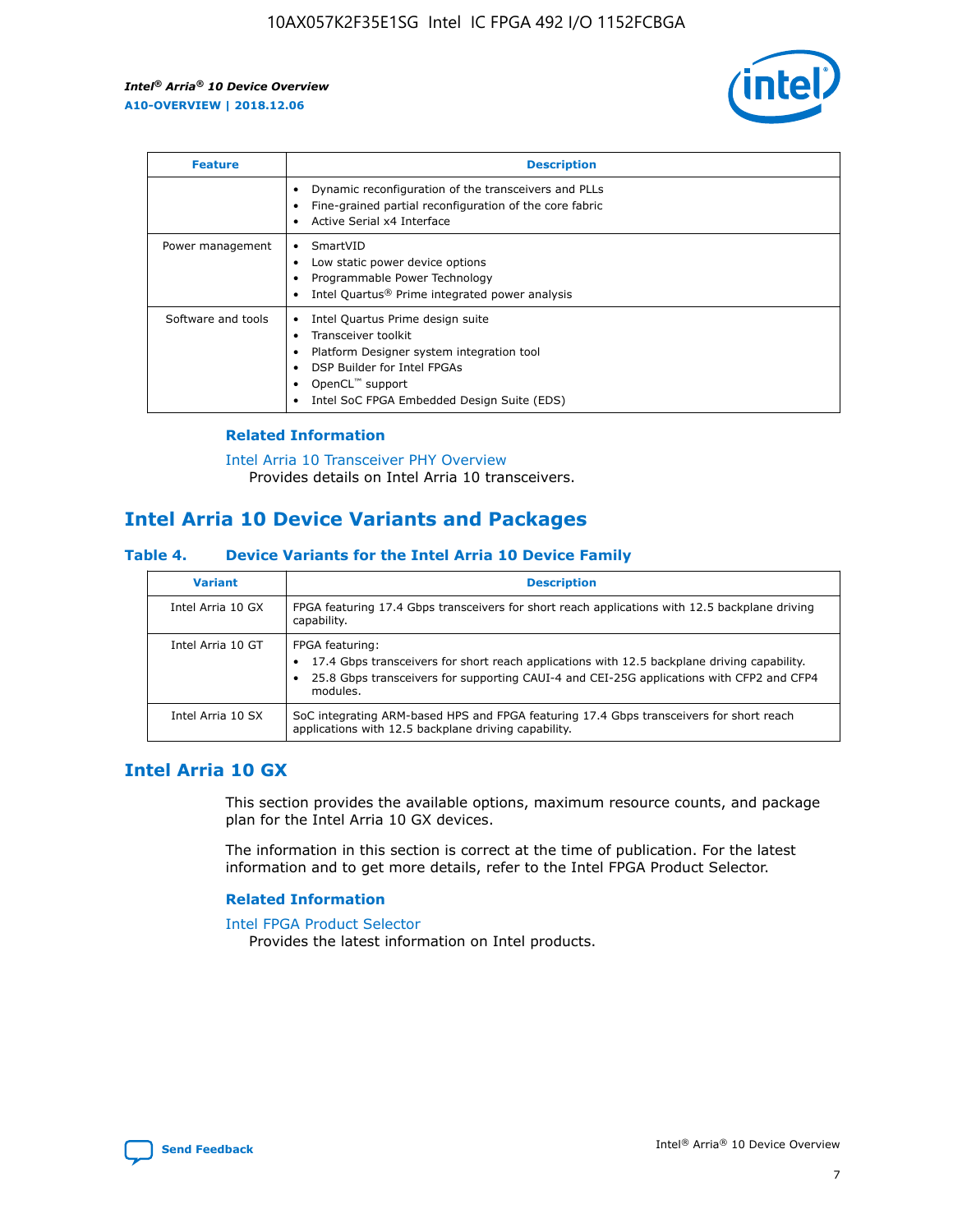

## **Available Options**





#### **Related Information**

[Transceiver Performance for Intel Arria 10 GX/SX Devices](https://www.intel.com/content/www/us/en/programmable/documentation/mcn1413182292568.html#mcn1413213965502) Provides more information about the transceiver speed grade.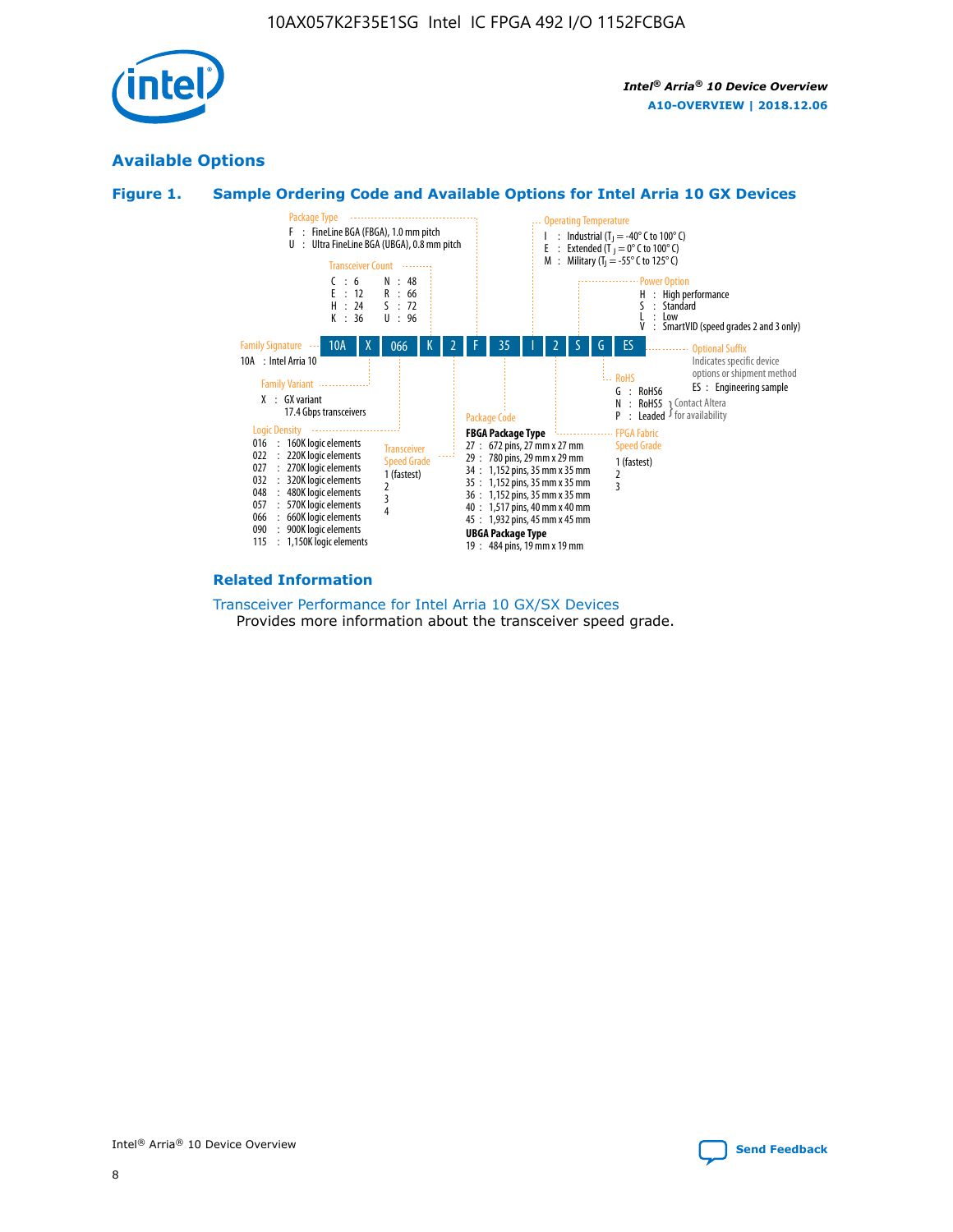

## **Maximum Resources**

#### **Table 5. Maximum Resource Counts for Intel Arria 10 GX Devices (GX 160, GX 220, GX 270, GX 320, and GX 480)**

| <b>Resource</b>              |                         | <b>Product Line</b> |                                |                  |                |                |  |  |  |
|------------------------------|-------------------------|---------------------|--------------------------------|------------------|----------------|----------------|--|--|--|
|                              |                         | <b>GX 160</b>       | <b>GX 220</b><br><b>GX 270</b> |                  | <b>GX 320</b>  | <b>GX 480</b>  |  |  |  |
| Logic Elements (LE) (K)      |                         | 160                 | 220                            | 270              | 320            | 480            |  |  |  |
| <b>ALM</b>                   |                         | 61,510              | 80,330                         | 101,620          | 119,900        | 183,590        |  |  |  |
| Register                     |                         | 246,040             | 321,320                        | 406,480          |                | 734,360        |  |  |  |
| Memory (Kb)                  | M <sub>20</sub> K       | 8,800               | 11,740                         | 15,000<br>17,820 |                | 28,620         |  |  |  |
| <b>MLAB</b>                  |                         | 1,050               | 1,690<br>2,452                 |                  | 2,727          | 4,164          |  |  |  |
| Variable-precision DSP Block |                         | 156                 | 192<br>830<br>985              |                  |                | 1,368          |  |  |  |
| 18 x 19 Multiplier           |                         | 312                 | 384                            | 1,970<br>1,660   |                | 2,736          |  |  |  |
| PLL                          | Fractional<br>Synthesis | 6                   | 6                              | 8                | 8              | 12             |  |  |  |
|                              | I/O                     | 6                   | 6                              | 8                | 8              | 12             |  |  |  |
| 17.4 Gbps Transceiver        |                         | 12                  | 12                             | 24               | 24             |                |  |  |  |
| GPIO <sup>(3)</sup>          |                         | 288                 | 288<br>384<br>384              |                  |                | 492            |  |  |  |
| LVDS Pair $(4)$              |                         | 120                 | 120                            | 168              | 168            | 222            |  |  |  |
| PCIe Hard IP Block           |                         | $\mathbf{1}$        | 1                              | $\overline{2}$   | $\overline{2}$ | $\overline{2}$ |  |  |  |
| Hard Memory Controller       |                         | 6                   | 6                              | 8                | 8              | 12             |  |  |  |

<sup>(4)</sup> Each LVDS I/O pair can be used as differential input or output.



<sup>(3)</sup> The number of GPIOs does not include transceiver I/Os. In the Intel Quartus Prime software, the number of user I/Os includes transceiver I/Os.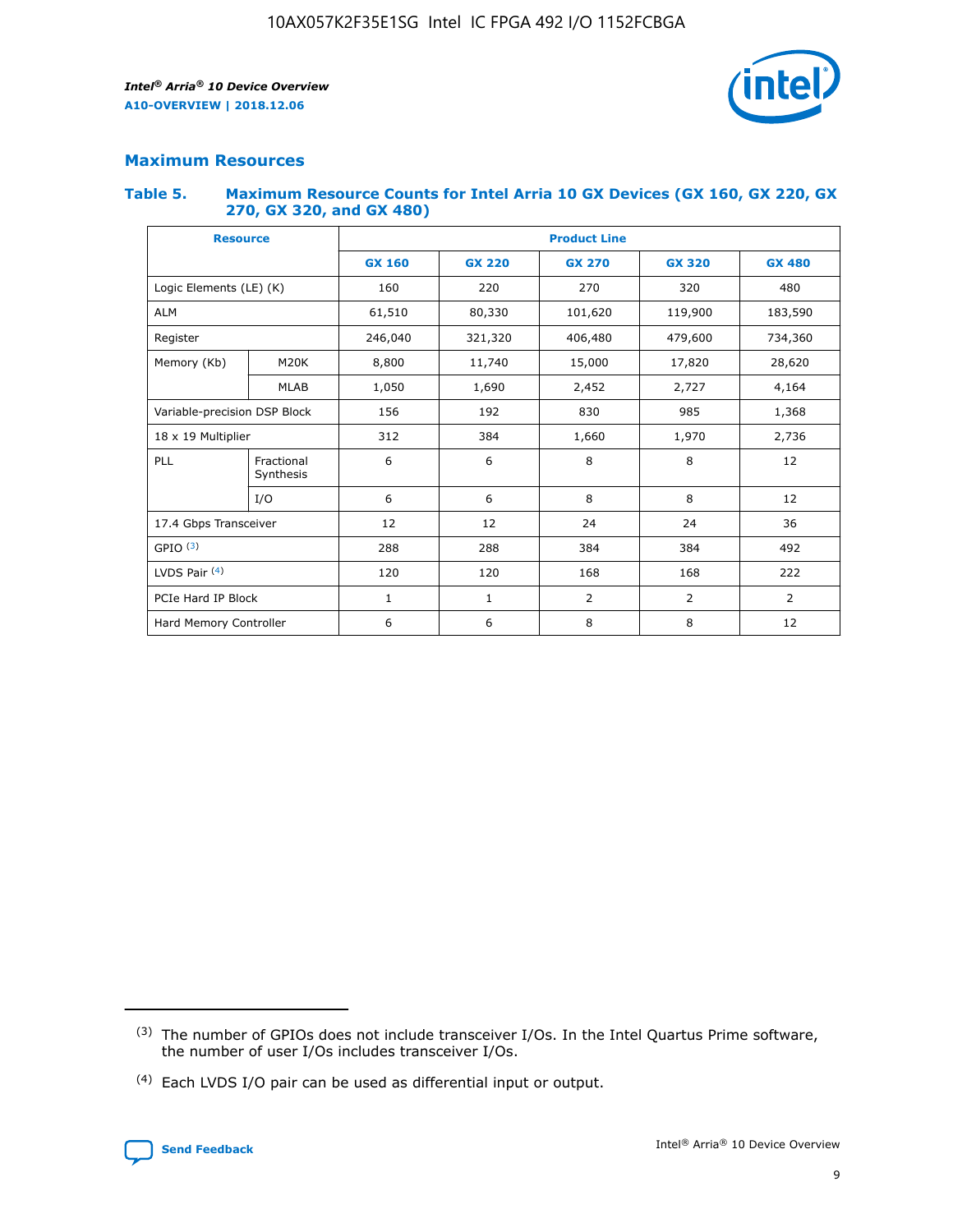

## **Table 6. Maximum Resource Counts for Intel Arria 10 GX Devices (GX 570, GX 660, GX 900, and GX 1150)**

|                              | <b>Resource</b>         | <b>Product Line</b> |                |                |                |  |  |  |
|------------------------------|-------------------------|---------------------|----------------|----------------|----------------|--|--|--|
|                              |                         | <b>GX 570</b>       | <b>GX 660</b>  | <b>GX 900</b>  | <b>GX 1150</b> |  |  |  |
| Logic Elements (LE) (K)      |                         | 570                 | 660            | 900            | 1,150          |  |  |  |
| <b>ALM</b>                   |                         | 217,080             | 251,680        | 339,620        | 427,200        |  |  |  |
| Register                     |                         | 868,320             | 1,006,720      | 1,358,480      | 1,708,800      |  |  |  |
| Memory (Kb)                  | <b>M20K</b>             | 36,000              | 42,620         | 48,460         | 54,260         |  |  |  |
|                              | <b>MLAB</b>             | 5,096               | 5,788          | 9,386          | 12,984         |  |  |  |
| Variable-precision DSP Block |                         | 1,523               | 1,687          | 1,518          | 1,518          |  |  |  |
| 18 x 19 Multiplier           |                         | 3,046               | 3,374          | 3,036          | 3,036          |  |  |  |
| PLL                          | Fractional<br>Synthesis | 16                  | 16             | 32             | 32             |  |  |  |
|                              | I/O                     | 16                  | 16             | 16             | 16             |  |  |  |
| 17.4 Gbps Transceiver        |                         | 48                  | 48             | 96             | 96             |  |  |  |
| GPIO <sup>(3)</sup>          |                         | 696                 | 696            | 768            | 768            |  |  |  |
| LVDS Pair $(4)$              |                         | 324                 | 324            | 384            | 384            |  |  |  |
| PCIe Hard IP Block           |                         | 2                   | $\overline{2}$ | $\overline{4}$ | $\overline{4}$ |  |  |  |
| Hard Memory Controller       |                         | 16                  | 16             | 16             | 16             |  |  |  |

## **Package Plan**

## **Table 7. Package Plan for Intel Arria 10 GX Devices (U19, F27, and F29)**

Refer to I/O and High Speed I/O in Intel Arria 10 Devices chapter for the number of 3 V I/O, LVDS I/O, and LVDS channels in each device package.

| <b>Product Line</b> | U <sub>19</sub><br>$(19 \text{ mm} \times 19 \text{ mm})$<br>484-pin UBGA) |          |             |         | <b>F27</b><br>(27 mm × 27 mm,<br>672-pin FBGA) |             | <b>F29</b><br>(29 mm × 29 mm,<br>780-pin FBGA) |          |             |  |
|---------------------|----------------------------------------------------------------------------|----------|-------------|---------|------------------------------------------------|-------------|------------------------------------------------|----------|-------------|--|
|                     | 3 V I/O                                                                    | LVDS I/O | <b>XCVR</b> | 3 V I/O | <b>LVDS I/O</b>                                | <b>XCVR</b> | 3 V I/O                                        | LVDS I/O | <b>XCVR</b> |  |
| GX 160              | 48                                                                         | 192      | 6           | 48      | 192                                            | 12          | 48                                             | 240      | 12          |  |
| GX 220              | 48                                                                         | 192      | 6           | 48      | 192                                            | 12          | 48                                             | 240      | 12          |  |
| GX 270              |                                                                            |          |             | 48      | 192                                            | 12          | 48                                             | 312      | 12          |  |
| GX 320              |                                                                            |          |             | 48      | 192                                            | 12          | 48                                             | 312      | 12          |  |
| GX 480              |                                                                            |          |             |         |                                                |             | 48                                             | 312      | 12          |  |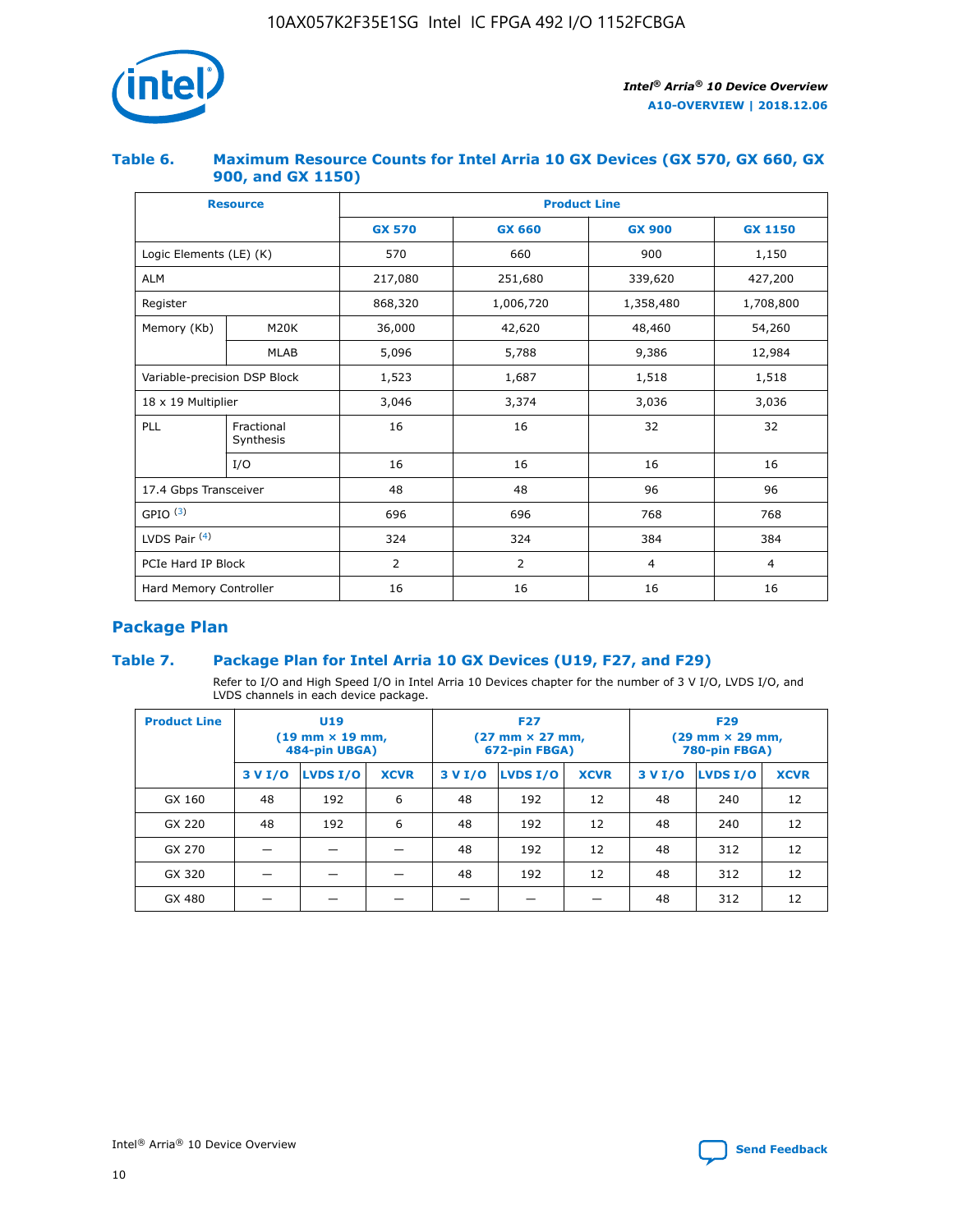

#### **Table 8. Package Plan for Intel Arria 10 GX Devices (F34, F35, NF40, and KF40)**

Refer to I/O and High Speed I/O in Intel Arria 10 Devices chapter for the number of 3 V I/O, LVDS I/O, and LVDS channels in each device package.

| <b>Product Line</b> | <b>F34</b><br>$(35 \text{ mm} \times 35 \text{ mm})$<br>1152-pin FBGA) |                    | <b>F35</b><br>$(35 \text{ mm} \times 35 \text{ mm})$<br><b>1152-pin FBGA)</b> |           | <b>KF40</b><br>$(40$ mm $\times$ 40 mm,<br>1517-pin FBGA) |             |           | <b>NF40</b><br>$(40$ mm $\times$ 40 mm,<br><b>1517-pin FBGA)</b> |             |            |                    |             |
|---------------------|------------------------------------------------------------------------|--------------------|-------------------------------------------------------------------------------|-----------|-----------------------------------------------------------|-------------|-----------|------------------------------------------------------------------|-------------|------------|--------------------|-------------|
|                     | 3V<br>I/O                                                              | <b>LVDS</b><br>I/O | <b>XCVR</b>                                                                   | 3V<br>I/O | <b>LVDS</b><br>I/O                                        | <b>XCVR</b> | 3V<br>I/O | <b>LVDS</b><br>I/O                                               | <b>XCVR</b> | 3 V<br>I/O | <b>LVDS</b><br>I/O | <b>XCVR</b> |
| GX 270              | 48                                                                     | 336                | 24                                                                            | 48        | 336                                                       | 24          |           |                                                                  |             |            |                    |             |
| GX 320              | 48                                                                     | 336                | 24                                                                            | 48        | 336                                                       | 24          |           |                                                                  |             |            |                    |             |
| GX 480              | 48                                                                     | 444                | 24                                                                            | 48        | 348                                                       | 36          |           |                                                                  |             |            |                    |             |
| GX 570              | 48                                                                     | 444                | 24                                                                            | 48        | 348                                                       | 36          | 96        | 600                                                              | 36          | 48         | 540                | 48          |
| GX 660              | 48                                                                     | 444                | 24                                                                            | 48        | 348                                                       | 36          | 96        | 600                                                              | 36          | 48         | 540                | 48          |
| GX 900              |                                                                        | 504                | 24                                                                            | -         |                                                           |             |           |                                                                  |             |            | 600                | 48          |
| GX 1150             |                                                                        | 504                | 24                                                                            |           |                                                           |             |           |                                                                  |             |            | 600                | 48          |

#### **Table 9. Package Plan for Intel Arria 10 GX Devices (RF40, NF45, SF45, and UF45)**

Refer to I/O and High Speed I/O in Intel Arria 10 Devices chapter for the number of 3 V I/O, LVDS I/O, and LVDS channels in each device package.

| <b>Product Line</b> | <b>RF40</b><br>$(40$ mm $\times$ 40 mm,<br>1517-pin FBGA) |                    | <b>NF45</b><br>$(45 \text{ mm} \times 45 \text{ mm})$<br><b>1932-pin FBGA)</b> |            |                    | <b>SF45</b><br>$(45 \text{ mm} \times 45 \text{ mm})$<br><b>1932-pin FBGA)</b> |            |                    | <b>UF45</b><br>$(45 \text{ mm} \times 45 \text{ mm})$<br><b>1932-pin FBGA)</b> |           |                    |             |
|---------------------|-----------------------------------------------------------|--------------------|--------------------------------------------------------------------------------|------------|--------------------|--------------------------------------------------------------------------------|------------|--------------------|--------------------------------------------------------------------------------|-----------|--------------------|-------------|
|                     | 3V<br>I/O                                                 | <b>LVDS</b><br>I/O | <b>XCVR</b>                                                                    | 3 V<br>I/O | <b>LVDS</b><br>I/O | <b>XCVR</b>                                                                    | 3 V<br>I/O | <b>LVDS</b><br>I/O | <b>XCVR</b>                                                                    | 3V<br>I/O | <b>LVDS</b><br>I/O | <b>XCVR</b> |
| GX 900              |                                                           | 342                | 66                                                                             | _          | 768                | 48                                                                             |            | 624                | 72                                                                             |           | 480                | 96          |
| GX 1150             |                                                           | 342                | 66                                                                             | _          | 768                | 48                                                                             |            | 624                | 72                                                                             |           | 480                | 96          |

#### **Related Information**

[I/O and High-Speed Differential I/O Interfaces in Intel Arria 10 Devices chapter, Intel](https://www.intel.com/content/www/us/en/programmable/documentation/sam1403482614086.html#sam1403482030321) [Arria 10 Device Handbook](https://www.intel.com/content/www/us/en/programmable/documentation/sam1403482614086.html#sam1403482030321)

Provides the number of 3 V and LVDS I/Os, and LVDS channels for each Intel Arria 10 device package.

## **Intel Arria 10 GT**

This section provides the available options, maximum resource counts, and package plan for the Intel Arria 10 GT devices.

The information in this section is correct at the time of publication. For the latest information and to get more details, refer to the Intel FPGA Product Selector.

#### **Related Information**

#### [Intel FPGA Product Selector](http://www.altera.com/products/selector/psg-selector.html)

Provides the latest information on Intel products.

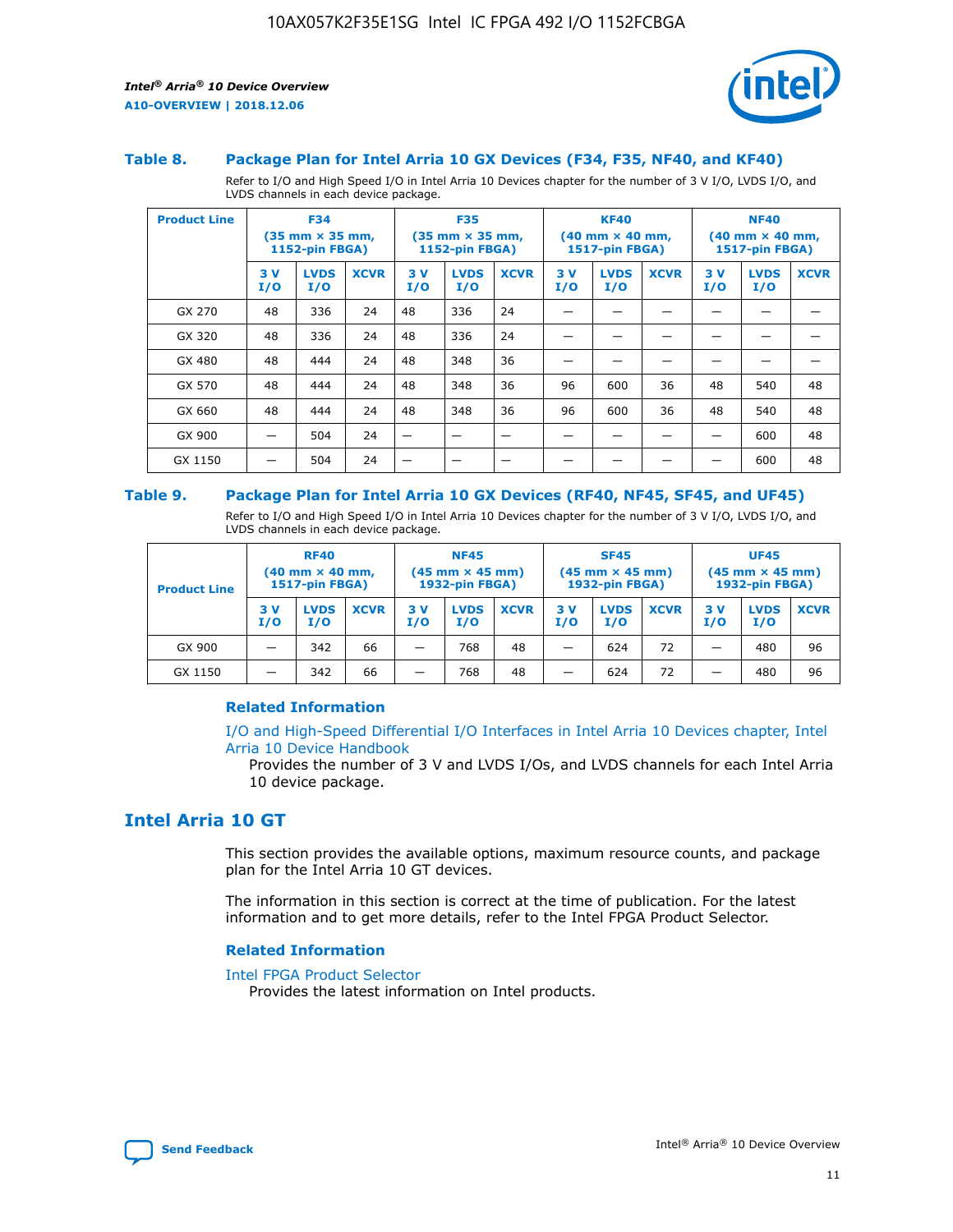

## **Available Options**

## **Figure 2. Sample Ordering Code and Available Options for Intel Arria 10 GT Devices**

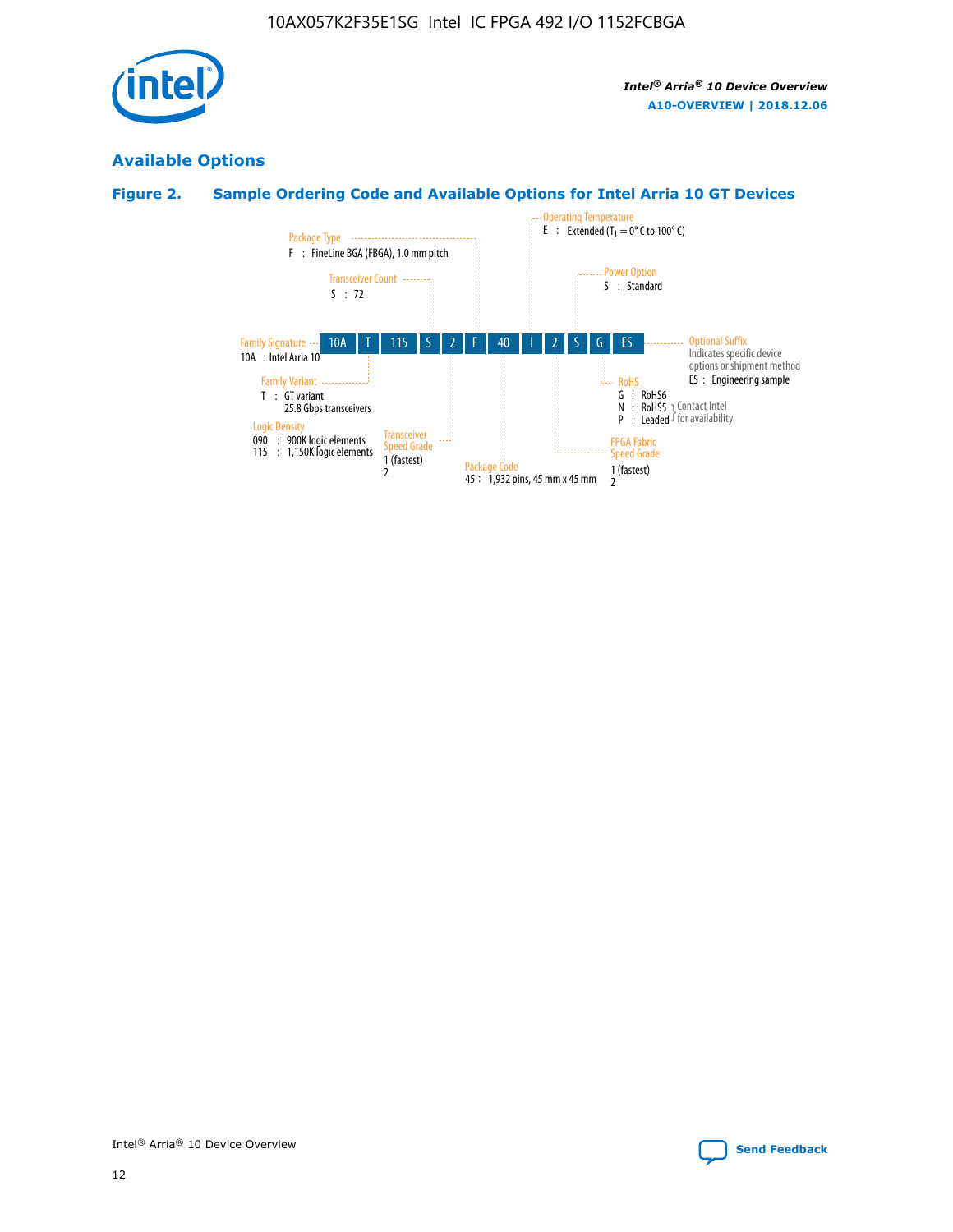

## **Maximum Resources**

#### **Table 10. Maximum Resource Counts for Intel Arria 10 GT Devices**

| <b>Resource</b>              |                      |                | <b>Product Line</b> |  |
|------------------------------|----------------------|----------------|---------------------|--|
|                              |                      | <b>GT 900</b>  | GT 1150             |  |
| Logic Elements (LE) (K)      |                      | 900            | 1,150               |  |
| <b>ALM</b>                   |                      | 339,620        | 427,200             |  |
| Register                     |                      | 1,358,480      | 1,708,800           |  |
| Memory (Kb)                  | M <sub>20</sub> K    | 48,460         | 54,260              |  |
|                              | <b>MLAB</b>          | 9,386          | 12,984              |  |
| Variable-precision DSP Block |                      | 1,518          | 1,518               |  |
| 18 x 19 Multiplier           |                      | 3,036          | 3,036               |  |
| PLL                          | Fractional Synthesis | 32             | 32                  |  |
|                              | I/O                  | 16             | 16                  |  |
| Transceiver                  | 17.4 Gbps            | 72(5)          | 72(5)               |  |
|                              | 25.8 Gbps            | 6              | 6                   |  |
| GPIO <sup>(6)</sup>          |                      | 624            | 624                 |  |
| LVDS Pair $(7)$              |                      | 312            | 312                 |  |
| PCIe Hard IP Block           |                      | $\overline{4}$ | $\overline{4}$      |  |
| Hard Memory Controller       |                      | 16             | 16                  |  |

#### **Related Information**

#### [Intel Arria 10 GT Channel Usage](https://www.intel.com/content/www/us/en/programmable/documentation/nik1398707230472.html#nik1398707008178)

Configuring GT/GX channels in Intel Arria 10 GT devices.

## **Package Plan**

#### **Table 11. Package Plan for Intel Arria 10 GT Devices**

Refer to I/O and High Speed I/O in Intel Arria 10 Devices chapter for the number of 3 V I/O, LVDS I/O, and LVDS channels in each device package.

| <b>Product Line</b> | <b>SF45</b><br>(45 mm × 45 mm, 1932-pin FBGA) |                 |             |  |  |  |
|---------------------|-----------------------------------------------|-----------------|-------------|--|--|--|
|                     | 3 V I/O                                       | <b>LVDS I/O</b> | <b>XCVR</b> |  |  |  |
| GT 900              |                                               | 624             | 72          |  |  |  |
| GT 1150             |                                               | 624             | 72          |  |  |  |

<sup>(7)</sup> Each LVDS I/O pair can be used as differential input or output.



 $(5)$  If all 6 GT channels are in use, 12 of the GX channels are not usable.

<sup>(6)</sup> The number of GPIOs does not include transceiver I/Os. In the Intel Quartus Prime software, the number of user I/Os includes transceiver I/Os.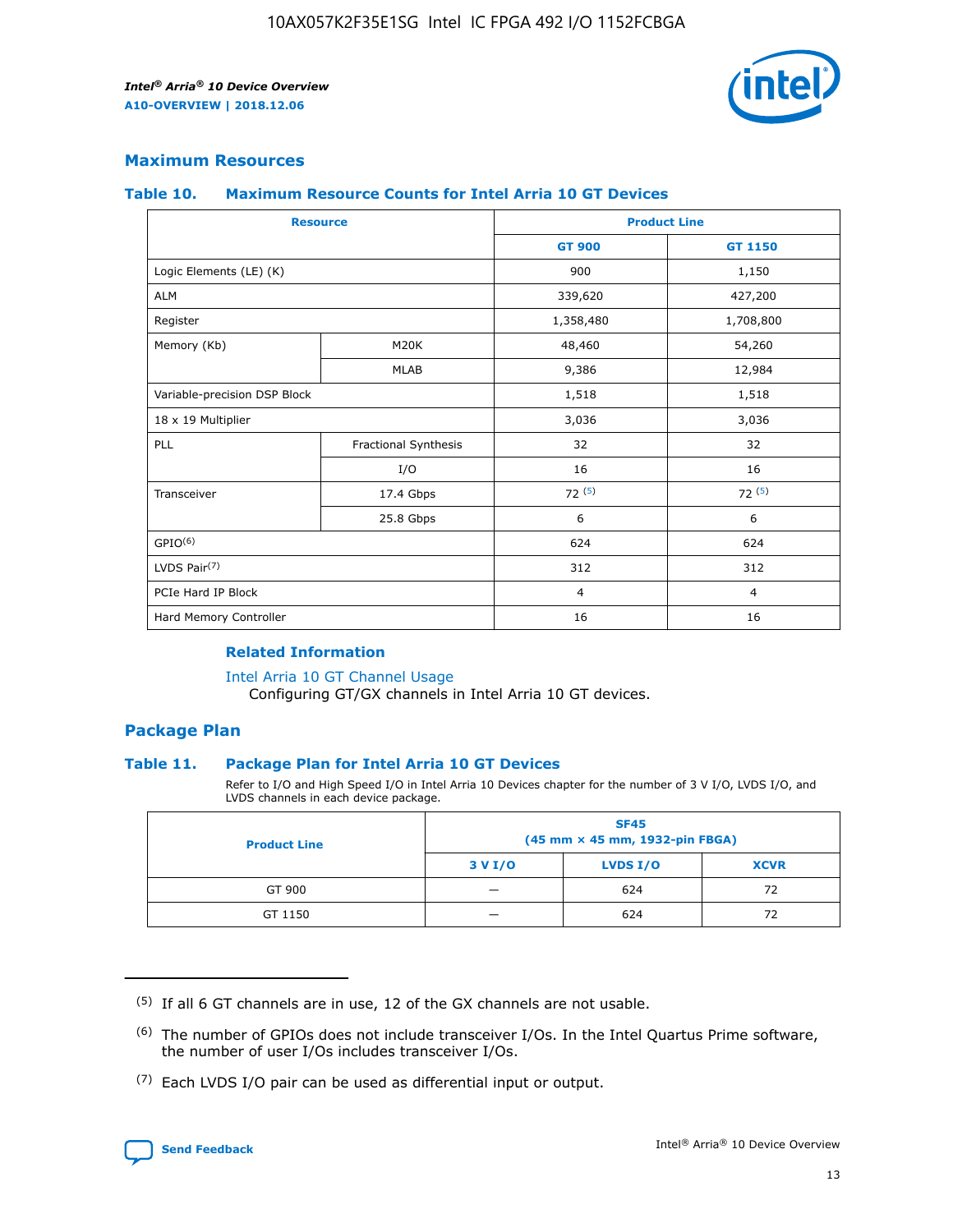

#### **Related Information**

[I/O and High-Speed Differential I/O Interfaces in Intel Arria 10 Devices chapter, Intel](https://www.intel.com/content/www/us/en/programmable/documentation/sam1403482614086.html#sam1403482030321) [Arria 10 Device Handbook](https://www.intel.com/content/www/us/en/programmable/documentation/sam1403482614086.html#sam1403482030321)

Provides the number of 3 V and LVDS I/Os, and LVDS channels for each Intel Arria 10 device package.

## **Intel Arria 10 SX**

This section provides the available options, maximum resource counts, and package plan for the Intel Arria 10 SX devices.

The information in this section is correct at the time of publication. For the latest information and to get more details, refer to the Intel FPGA Product Selector.

#### **Related Information**

[Intel FPGA Product Selector](http://www.altera.com/products/selector/psg-selector.html) Provides the latest information on Intel products.

#### **Available Options**

#### **Figure 3. Sample Ordering Code and Available Options for Intel Arria 10 SX Devices**



#### **Related Information**

[Transceiver Performance for Intel Arria 10 GX/SX Devices](https://www.intel.com/content/www/us/en/programmable/documentation/mcn1413182292568.html#mcn1413213965502) Provides more information about the transceiver speed grade.

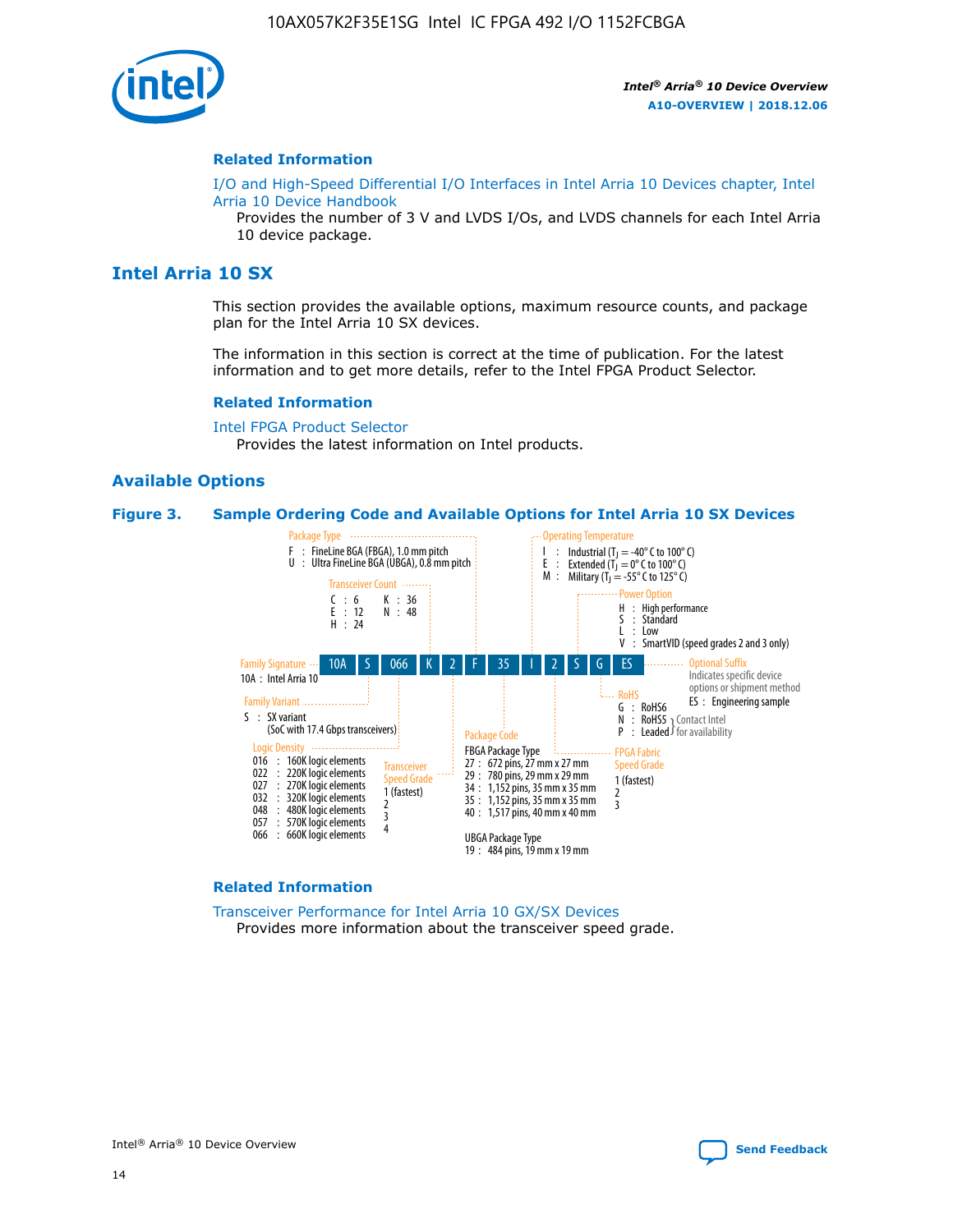

## **Maximum Resources**

#### **Table 12. Maximum Resource Counts for Intel Arria 10 SX Devices**

| <b>Resource</b>                   |                         | <b>Product Line</b> |               |                |                |                |                |                |  |  |  |
|-----------------------------------|-------------------------|---------------------|---------------|----------------|----------------|----------------|----------------|----------------|--|--|--|
|                                   |                         | <b>SX 160</b>       | <b>SX 220</b> | <b>SX 270</b>  | <b>SX 320</b>  | <b>SX 480</b>  | <b>SX 570</b>  | <b>SX 660</b>  |  |  |  |
| Logic Elements (LE) (K)           |                         | 160                 | 220           | 270            | 320            | 480            | 570            | 660            |  |  |  |
| <b>ALM</b>                        |                         | 61,510              | 80,330        | 101,620        | 119,900        | 183,590        | 217,080        | 251,680        |  |  |  |
| Register                          |                         | 246,040             | 321,320       | 406,480        | 479,600        | 734,360        | 868,320        | 1,006,720      |  |  |  |
| Memory (Kb)                       | M <sub>20</sub> K       | 8,800               | 11,740        | 15,000         | 17,820         | 28,620         | 36,000         | 42,620         |  |  |  |
|                                   | <b>MLAB</b>             | 1,050               | 1,690         | 2,452          | 2,727          | 4,164          | 5,096          | 5,788          |  |  |  |
| Variable-precision DSP Block      |                         | 156                 | 192           | 830            | 985            | 1,368          | 1,523          | 1,687          |  |  |  |
| 18 x 19 Multiplier                |                         | 312                 | 384           | 1,660          | 1,970          | 2,736          | 3,046          | 3,374          |  |  |  |
| PLL                               | Fractional<br>Synthesis | 6                   | 6             | 8              | 8              | 12             | 16             | 16             |  |  |  |
|                                   | I/O                     | 6                   | 6             | 8              | 8              | 12             | 16             | 16             |  |  |  |
| 17.4 Gbps Transceiver             |                         | 12                  | 12            | 24             | 24             | 36             | 48             | 48             |  |  |  |
| GPIO <sup>(8)</sup>               |                         | 288                 | 288           | 384            | 384            | 492            | 696            | 696            |  |  |  |
| LVDS Pair $(9)$                   |                         | 120                 | 120           | 168            | 168            | 174            | 324            | 324            |  |  |  |
| PCIe Hard IP Block                |                         | $\mathbf{1}$        | $\mathbf{1}$  | $\overline{2}$ | $\overline{2}$ | $\overline{2}$ | $\overline{2}$ | $\overline{2}$ |  |  |  |
| Hard Memory Controller            |                         | 6                   | 6             | 8              | 8              | 12             | 16             | 16             |  |  |  |
| ARM Cortex-A9 MPCore<br>Processor |                         | Yes                 | Yes           | Yes            | Yes            | Yes            | Yes            | <b>Yes</b>     |  |  |  |

## **Package Plan**

#### **Table 13. Package Plan for Intel Arria 10 SX Devices (U19, F27, F29, and F34)**

Refer to I/O and High Speed I/O in Intel Arria 10 Devices chapter for the number of 3 V I/O, LVDS I/O, and LVDS channels in each device package.

| <b>Product Line</b> | U19<br>$(19 \text{ mm} \times 19 \text{ mm})$<br>484-pin UBGA) |                    | <b>F27</b><br>$(27 \text{ mm} \times 27 \text{ mm})$<br>672-pin FBGA) |           | <b>F29</b><br>$(29 \text{ mm} \times 29 \text{ mm})$<br>780-pin FBGA) |             |            | <b>F34</b><br>$(35 \text{ mm} \times 35 \text{ mm})$<br><b>1152-pin FBGA)</b> |             |           |                    |             |
|---------------------|----------------------------------------------------------------|--------------------|-----------------------------------------------------------------------|-----------|-----------------------------------------------------------------------|-------------|------------|-------------------------------------------------------------------------------|-------------|-----------|--------------------|-------------|
|                     | 3V<br>I/O                                                      | <b>LVDS</b><br>I/O | <b>XCVR</b>                                                           | 3V<br>I/O | <b>LVDS</b><br>I/O                                                    | <b>XCVR</b> | 3 V<br>I/O | <b>LVDS</b><br>I/O                                                            | <b>XCVR</b> | 3V<br>I/O | <b>LVDS</b><br>I/O | <b>XCVR</b> |
| SX 160              | 48                                                             | 144                | 6                                                                     | 48        | 192                                                                   | 12          | 48         | 240                                                                           | 12          | –         |                    |             |
| SX 220              | 48                                                             | 144                | 6                                                                     | 48        | 192                                                                   | 12          | 48         | 240                                                                           | 12          |           |                    |             |
| SX 270              |                                                                |                    |                                                                       | 48        | 192                                                                   | 12          | 48         | 312                                                                           | 12          | 48        | 336                | 24          |
| SX 320              |                                                                |                    |                                                                       | 48        | 192                                                                   | 12          | 48         | 312                                                                           | 12          | 48        | 336                | 24          |
|                     | continued                                                      |                    |                                                                       |           |                                                                       |             |            |                                                                               |             |           |                    |             |

 $(8)$  The number of GPIOs does not include transceiver I/Os. In the Intel Quartus Prime software, the number of user I/Os includes transceiver I/Os.

 $(9)$  Each LVDS I/O pair can be used as differential input or output.

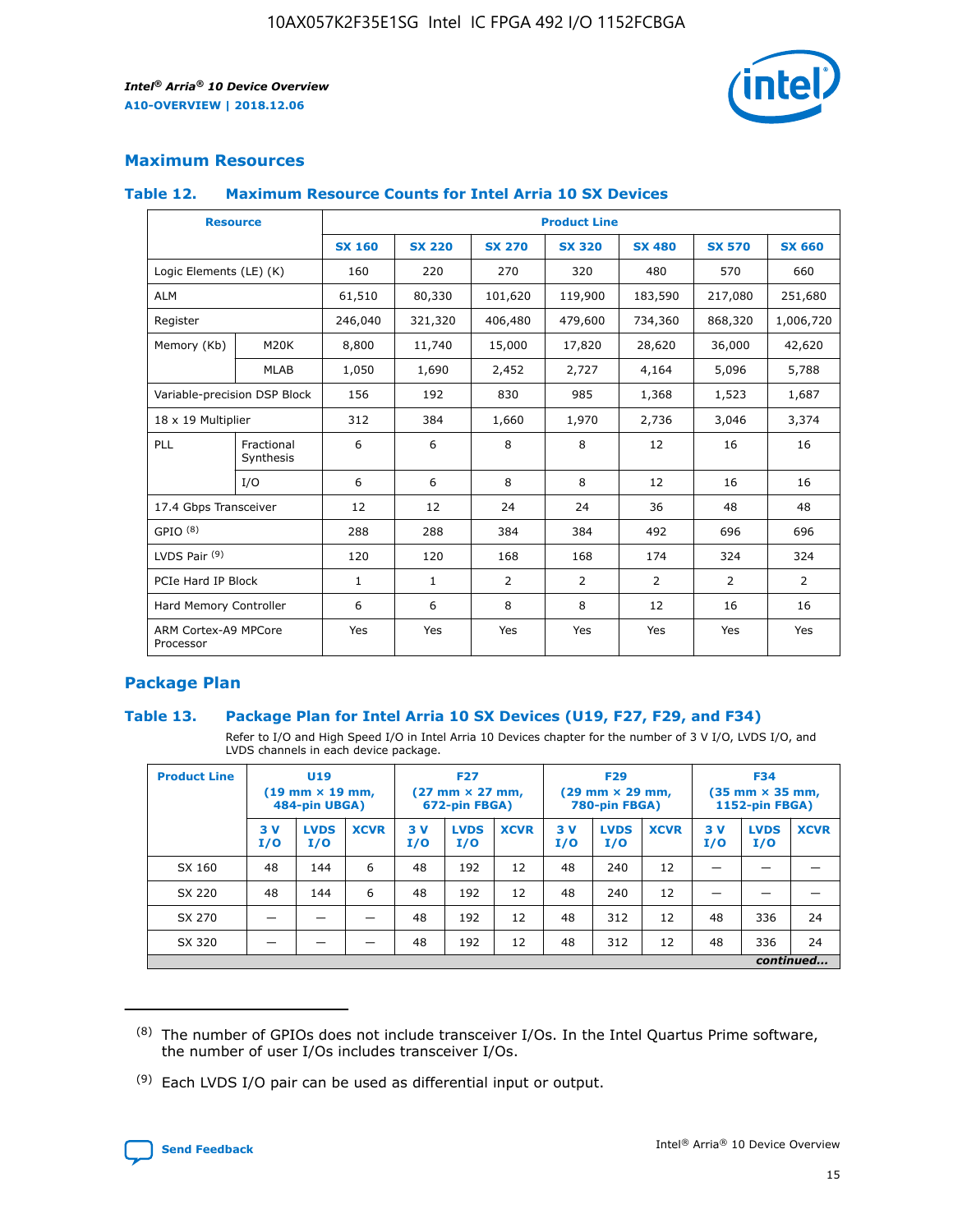

| <b>Product Line</b> | U <sub>19</sub><br>$(19 \text{ mm} \times 19 \text{ mm})$<br>484-pin UBGA) |                    | <b>F27</b><br>$(27 \text{ mm} \times 27 \text{ mm})$<br>672-pin FBGA) |           | <b>F29</b><br>$(29 \text{ mm} \times 29 \text{ mm})$<br>780-pin FBGA) |             |           | <b>F34</b><br>$(35$ mm $\times$ 35 mm,<br><b>1152-pin FBGA)</b> |             |           |                    |             |
|---------------------|----------------------------------------------------------------------------|--------------------|-----------------------------------------------------------------------|-----------|-----------------------------------------------------------------------|-------------|-----------|-----------------------------------------------------------------|-------------|-----------|--------------------|-------------|
|                     | 3V<br>I/O                                                                  | <b>LVDS</b><br>I/O | <b>XCVR</b>                                                           | 3V<br>I/O | <b>LVDS</b><br>I/O                                                    | <b>XCVR</b> | 3V<br>I/O | <b>LVDS</b><br>I/O                                              | <b>XCVR</b> | 3V<br>I/O | <b>LVDS</b><br>I/O | <b>XCVR</b> |
| SX 480              |                                                                            |                    |                                                                       |           |                                                                       |             | 48        | 312                                                             | 12          | 48        | 444                | 24          |
| SX 570              |                                                                            |                    |                                                                       |           |                                                                       |             |           |                                                                 |             | 48        | 444                | 24          |
| SX 660              |                                                                            |                    |                                                                       |           |                                                                       |             |           |                                                                 |             | 48        | 444                | 24          |

## **Table 14. Package Plan for Intel Arria 10 SX Devices (F35, KF40, and NF40)**

Refer to I/O and High Speed I/O in Intel Arria 10 Devices chapter for the number of 3 V I/O, LVDS I/O, and LVDS channels in each device package.

| <b>Product Line</b> | <b>F35</b><br>(35 mm × 35 mm,<br><b>1152-pin FBGA)</b> |          |             |                                           | <b>KF40</b><br>(40 mm × 40 mm,<br>1517-pin FBGA) |    | <b>NF40</b><br>$(40 \text{ mm} \times 40 \text{ mm})$<br>1517-pin FBGA) |          |             |  |
|---------------------|--------------------------------------------------------|----------|-------------|-------------------------------------------|--------------------------------------------------|----|-------------------------------------------------------------------------|----------|-------------|--|
|                     | 3 V I/O                                                | LVDS I/O | <b>XCVR</b> | <b>LVDS I/O</b><br>3 V I/O<br><b>XCVR</b> |                                                  |    | 3 V I/O                                                                 | LVDS I/O | <b>XCVR</b> |  |
| SX 270              | 48                                                     | 336      | 24          |                                           |                                                  |    |                                                                         |          |             |  |
| SX 320              | 48                                                     | 336      | 24          |                                           |                                                  |    |                                                                         |          |             |  |
| SX 480              | 48                                                     | 348      | 36          |                                           |                                                  |    |                                                                         |          |             |  |
| SX 570              | 48                                                     | 348      | 36          | 96                                        | 600                                              | 36 | 48                                                                      | 540      | 48          |  |
| SX 660              | 48                                                     | 348      | 36          | 96                                        | 600                                              | 36 | 48                                                                      | 540      | 48          |  |

## **Related Information**

[I/O and High-Speed Differential I/O Interfaces in Intel Arria 10 Devices chapter, Intel](https://www.intel.com/content/www/us/en/programmable/documentation/sam1403482614086.html#sam1403482030321) [Arria 10 Device Handbook](https://www.intel.com/content/www/us/en/programmable/documentation/sam1403482614086.html#sam1403482030321)

Provides the number of 3 V and LVDS I/Os, and LVDS channels for each Intel Arria 10 device package.

Intel<sup>®</sup> Arria<sup>®</sup> 10 Device Overview **[Send Feedback](mailto:FPGAtechdocfeedback@intel.com?subject=Feedback%20on%20Intel%20Arria%2010%20Device%20Overview%20(A10-OVERVIEW%202018.12.06)&body=We%20appreciate%20your%20feedback.%20In%20your%20comments,%20also%20specify%20the%20page%20number%20or%20paragraph.%20Thank%20you.)** Send Feedback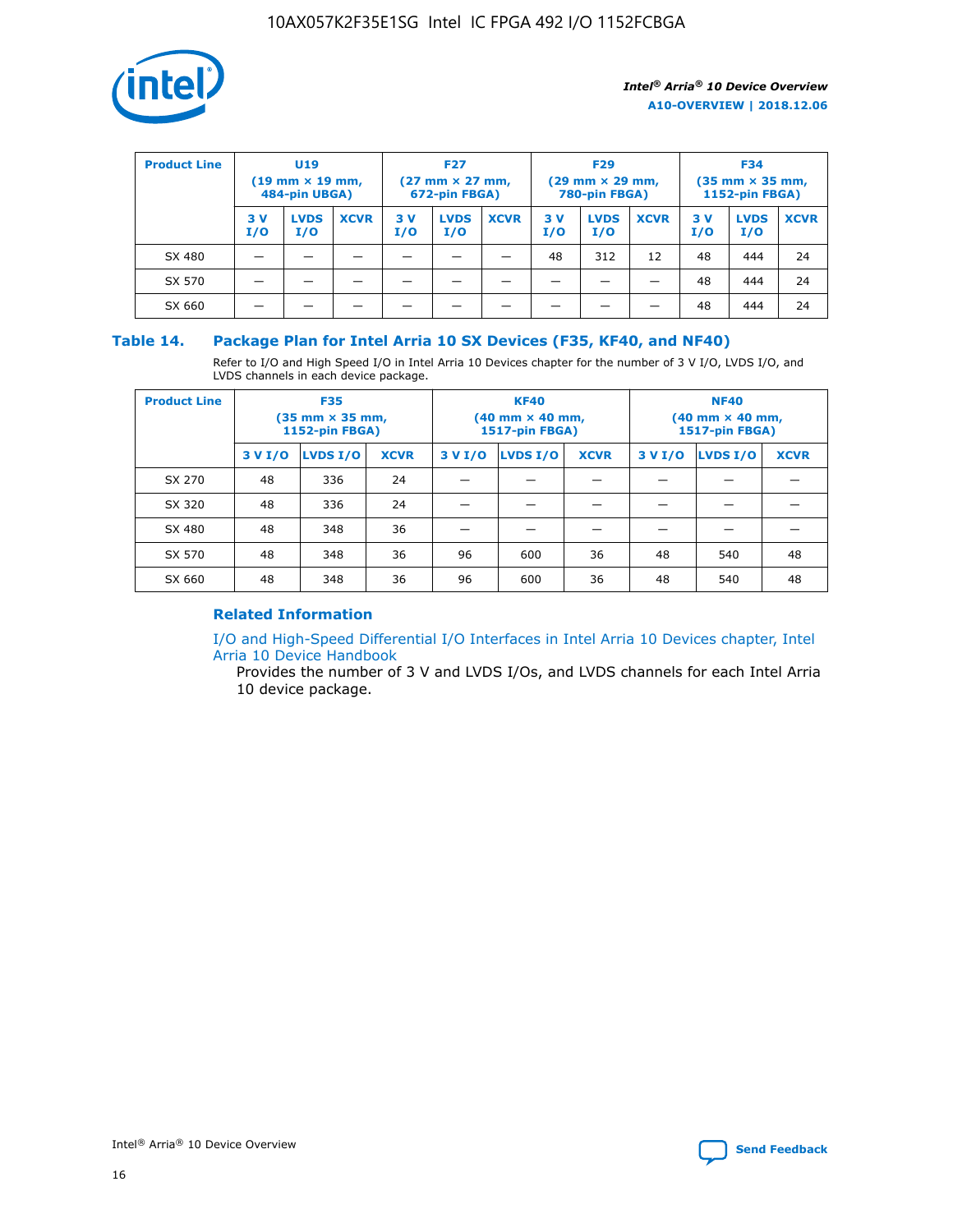

# **I/O Vertical Migration for Intel Arria 10 Devices**

#### **Figure 4. Migration Capability Across Intel Arria 10 Product Lines**

- The arrows indicate the migration paths. The devices included in each vertical migration path are shaded. Devices with fewer resources in the same path have lighter shades.
- To achieve the full I/O migration across product lines in the same migration path, restrict I/Os and transceivers usage to match the product line with the lowest I/O and transceiver counts.
- An LVDS I/O bank in the source device may be mapped to a 3 V I/O bank in the target device. To use memory interface clock frequency higher than 533 MHz, assign external memory interface pins only to banks that are LVDS I/O in both devices.
- There may be nominal 0.15 mm package height difference between some product lines in the same package type.
	- **Variant Product Line Package U19 F27 F29 F34 F35 KF40 NF40 RF40 NF45 SF45 UF45** Intel® Arria® 10 GX GX 160 GX 220 GX 270 GX 320 GX 480 GX 570 GX 660 GX 900 GX 1150 Intel Arria 10 GT GT 900 GT 1150 Intel Arria 10 SX SX 160 SX 220 SX 270 SX 320 SX 480 SX 570 SX 660
- Some migration paths are not shown in the Intel Quartus Prime software **Pin Migration View**.

*Note:* To verify the pin migration compatibility, use the **Pin Migration View** window in the Intel Quartus Prime software Pin Planner.

## **Adaptive Logic Module**

Intel Arria 10 devices use a 20 nm ALM as the basic building block of the logic fabric.

The ALM architecture is the same as the previous generation FPGAs, allowing for efficient implementation of logic functions and easy conversion of IP between the device generations.

The ALM, as shown in following figure, uses an 8-input fracturable look-up table (LUT) with four dedicated registers to help improve timing closure in register-rich designs and achieve an even higher design packing capability than the traditional two-register per LUT architecture.

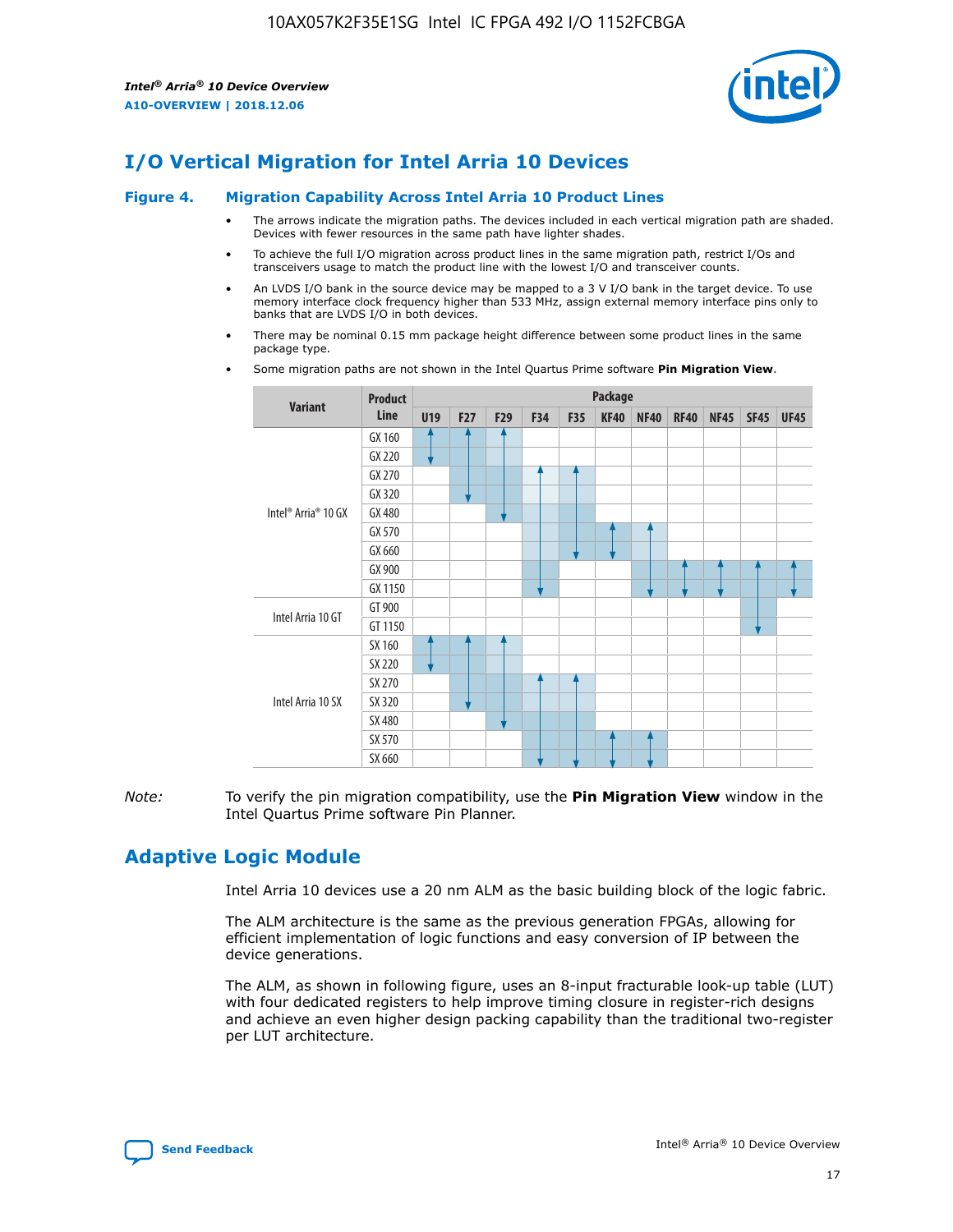

**Figure 5. ALM for Intel Arria 10 Devices**



The Intel Quartus Prime software optimizes your design according to the ALM logic structure and automatically maps legacy designs into the Intel Arria 10 ALM architecture.

## **Variable-Precision DSP Block**

The Intel Arria 10 variable precision DSP blocks support fixed-point arithmetic and floating-point arithmetic.

Features for fixed-point arithmetic:

- High-performance, power-optimized, and fully registered multiplication operations
- 18-bit and 27-bit word lengths
- Two 18 x 19 multipliers or one 27 x 27 multiplier per DSP block
- Built-in addition, subtraction, and 64-bit double accumulation register to combine multiplication results
- Cascading 19-bit or 27-bit when pre-adder is disabled and cascading 18-bit when pre-adder is used to form the tap-delay line for filtering applications
- Cascading 64-bit output bus to propagate output results from one block to the next block without external logic support
- Hard pre-adder supported in 19-bit and 27-bit modes for symmetric filters
- Internal coefficient register bank in both 18-bit and 27-bit modes for filter implementation
- 18-bit and 27-bit systolic finite impulse response (FIR) filters with distributed output adder
- Biased rounding support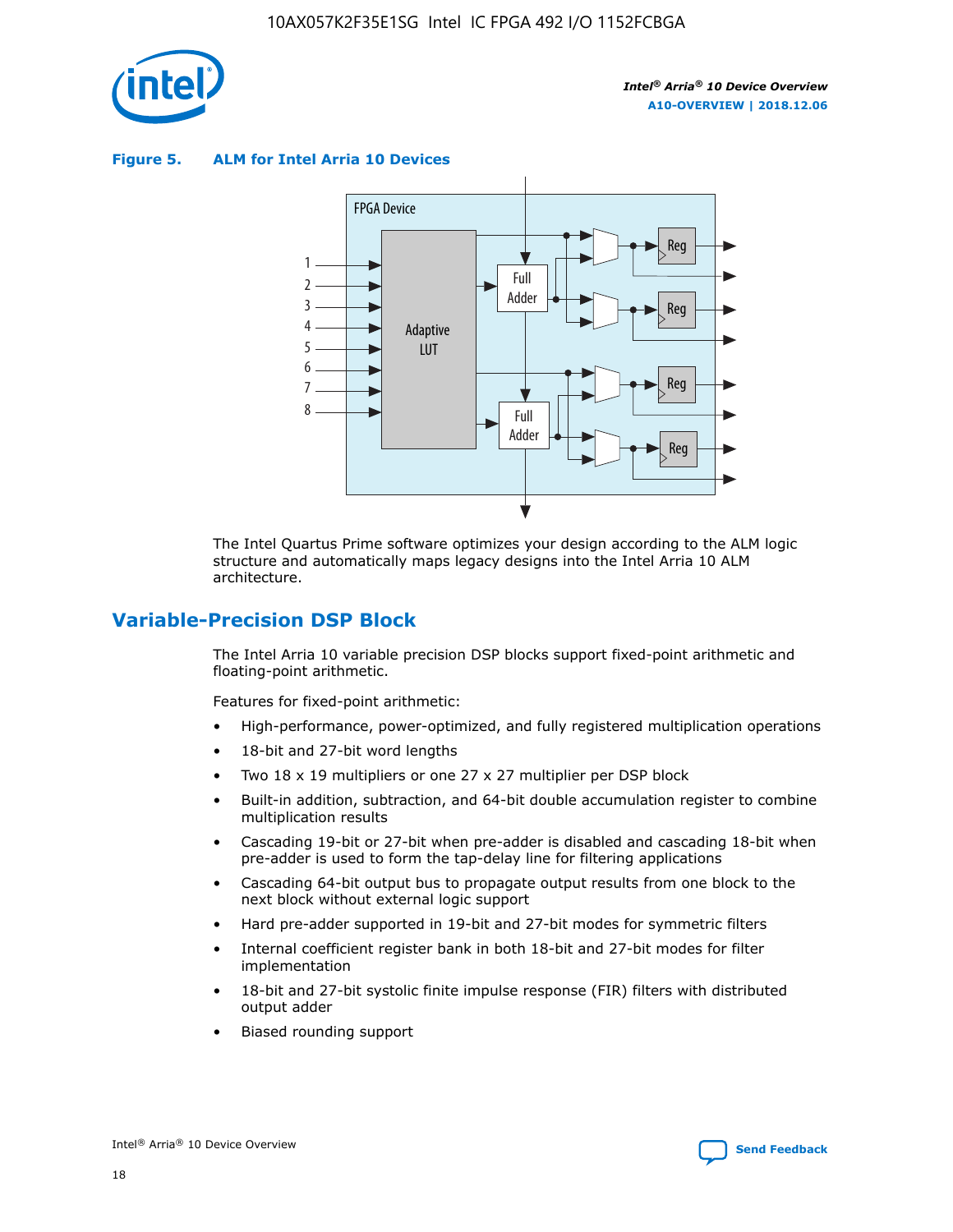

Features for floating-point arithmetic:

- A completely hardened architecture that supports multiplication, addition, subtraction, multiply-add, and multiply-subtract
- Multiplication with accumulation capability and a dynamic accumulator reset control
- Multiplication with cascade summation capability
- Multiplication with cascade subtraction capability
- Complex multiplication
- Direct vector dot product
- Systolic FIR filter

#### **Table 15. Variable-Precision DSP Block Configurations for Intel Arria 10 Devices**

| <b>Usage Example</b>                                       | <b>Multiplier Size (Bit)</b>    | <b>DSP Block Resources</b> |
|------------------------------------------------------------|---------------------------------|----------------------------|
| Medium precision fixed point                               | Two 18 x 19                     |                            |
| High precision fixed or Single precision<br>floating point | One 27 x 27                     |                            |
| Fixed point FFTs                                           | One 19 x 36 with external adder |                            |
| Very high precision fixed point                            | One 36 x 36 with external adder |                            |
| Double precision floating point                            | One 54 x 54 with external adder | 4                          |

#### **Table 16. Resources for Fixed-Point Arithmetic in Intel Arria 10 Devices**

The table lists the variable-precision DSP resources by bit precision for each Intel Arria 10 device.

| <b>Variant</b>        | <b>Product Line</b> | <b>Variable-</b><br>precision<br><b>DSP Block</b> | <b>Independent Input and Output</b><br><b>Multiplications Operator</b> |                                     | 18 x 19<br><b>Multiplier</b><br><b>Adder Sum</b> | $18 \times 18$<br><b>Multiplier</b><br><b>Adder</b> |
|-----------------------|---------------------|---------------------------------------------------|------------------------------------------------------------------------|-------------------------------------|--------------------------------------------------|-----------------------------------------------------|
|                       |                     |                                                   | 18 x 19<br><b>Multiplier</b>                                           | $27 \times 27$<br><b>Multiplier</b> | <b>Mode</b>                                      | <b>Summed with</b><br>36 bit Input                  |
| AIntel Arria 10<br>GX | GX 160              | 156                                               | 312                                                                    | 156                                 | 156                                              | 156                                                 |
|                       | GX 220              | 192                                               | 384                                                                    | 192                                 | 192                                              | 192                                                 |
|                       | GX 270              | 830                                               | 1,660                                                                  | 830                                 | 830                                              | 830                                                 |
|                       | GX 320              | 984                                               | 1,968                                                                  | 984                                 | 984                                              | 984                                                 |
|                       | GX 480              | 1,368                                             | 2,736                                                                  | 1,368                               | 1,368                                            | 1,368                                               |
|                       | GX 570              | 1,523                                             | 3,046                                                                  | 1,523                               | 1,523                                            | 1,523                                               |
|                       | GX 660              | 1,687                                             | 3,374                                                                  | 1,687                               | 1,687                                            | 1,687                                               |
|                       | GX 900              | 1,518                                             | 3,036                                                                  | 1,518                               | 1,518                                            | 1,518                                               |
|                       | GX 1150             | 1,518                                             | 3,036                                                                  | 1,518                               | 1,518                                            | 1,518                                               |
| Intel Arria 10        | GT 900              | 1,518                                             | 3,036                                                                  | 1,518                               | 1,518                                            | 1,518                                               |
| GT                    | GT 1150             | 1,518                                             | 3,036                                                                  | 1,518                               | 1,518                                            | 1,518                                               |
| Intel Arria 10        | SX 160              | 156                                               | 312                                                                    | 156                                 | 156                                              | 156                                                 |
| <b>SX</b>             | SX 220              | 192                                               | 384                                                                    | 192                                 | 192                                              | 192                                                 |
|                       | SX 270              | 830                                               | 1,660                                                                  | 830                                 | 830                                              | 830                                                 |
|                       |                     |                                                   |                                                                        |                                     |                                                  | continued                                           |

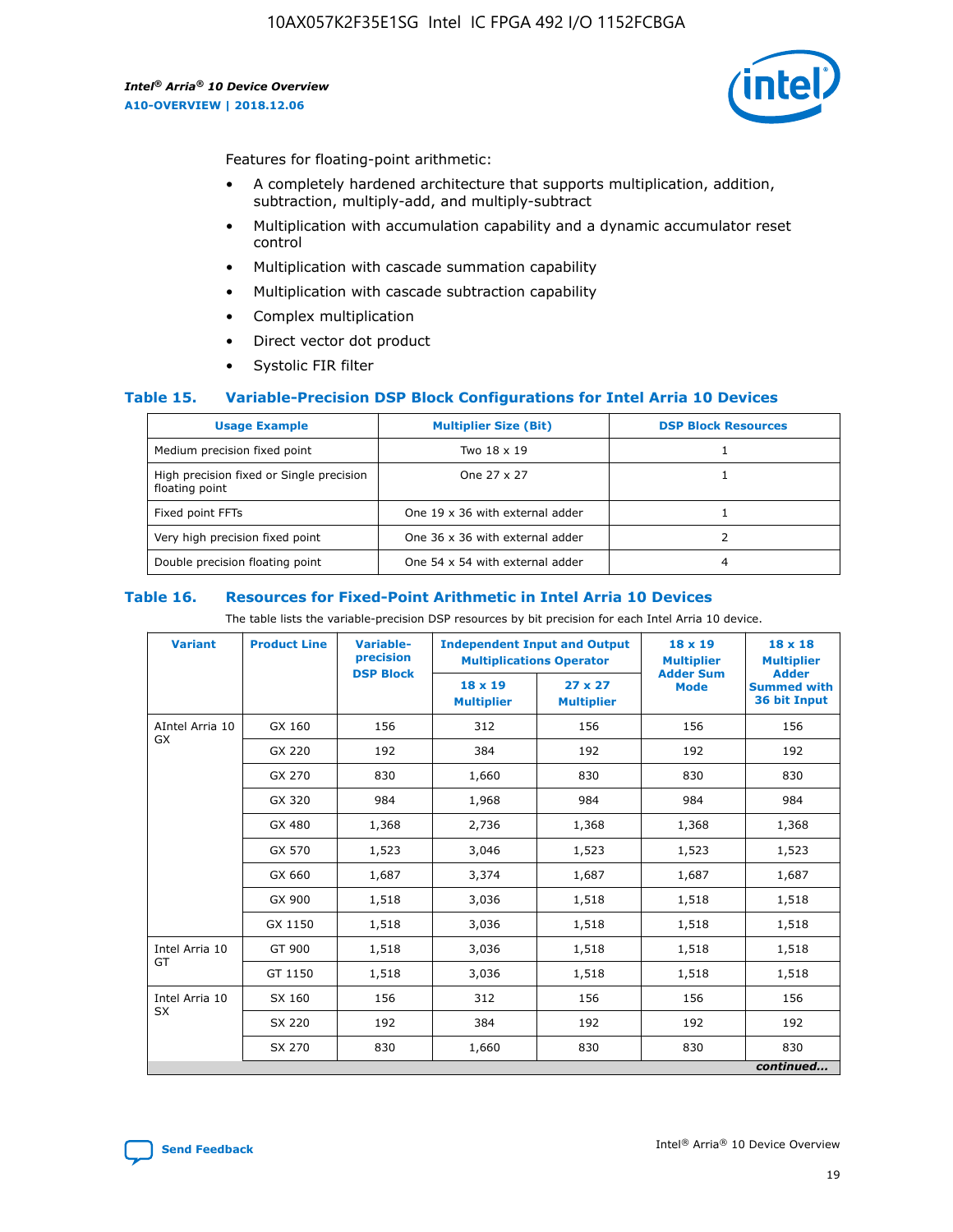

| <b>Variant</b> | <b>Product Line</b> | <b>Variable-</b><br>precision<br><b>DSP Block</b> | <b>Independent Input and Output</b><br><b>Multiplications Operator</b> |                                     | $18 \times 19$<br><b>Multiplier</b><br><b>Adder Sum</b> | $18 \times 18$<br><b>Multiplier</b><br><b>Adder</b> |  |
|----------------|---------------------|---------------------------------------------------|------------------------------------------------------------------------|-------------------------------------|---------------------------------------------------------|-----------------------------------------------------|--|
|                |                     |                                                   | $18 \times 19$<br><b>Multiplier</b>                                    | $27 \times 27$<br><b>Multiplier</b> | <b>Mode</b>                                             | <b>Summed with</b><br>36 bit Input                  |  |
|                | SX 320              | 984                                               | 1,968                                                                  | 984                                 | 984                                                     | 984                                                 |  |
|                | SX 480              | 1,368                                             | 2,736                                                                  | 1,368                               | 1,368                                                   | 1,368                                               |  |
|                | SX 570              | 1,523                                             | 3,046                                                                  | 1,523                               | 1,523                                                   | 1,523                                               |  |
|                | SX 660              | 1,687                                             | 3,374                                                                  | 1,687                               | 1,687                                                   | 1,687                                               |  |

## **Table 17. Resources for Floating-Point Arithmetic in Intel Arria 10 Devices**

The table lists the variable-precision DSP resources by bit precision for each Intel Arria 10 device.

| <b>Variant</b> | <b>Product Line</b> | <b>Variable-</b><br>precision<br><b>DSP Block</b> | <b>Single</b><br><b>Precision</b><br><b>Floating-Point</b><br><b>Multiplication</b><br><b>Mode</b> | <b>Single-Precision</b><br><b>Floating-Point</b><br><b>Adder Mode</b> | Single-<br><b>Precision</b><br><b>Floating-Point</b><br><b>Multiply</b><br><b>Accumulate</b><br><b>Mode</b> | <b>Peak</b><br><b>Giga Floating-</b><br><b>Point</b><br><b>Operations</b><br>per Second<br>(GFLOPs) |
|----------------|---------------------|---------------------------------------------------|----------------------------------------------------------------------------------------------------|-----------------------------------------------------------------------|-------------------------------------------------------------------------------------------------------------|-----------------------------------------------------------------------------------------------------|
| Intel Arria 10 | GX 160              | 156                                               | 156                                                                                                | 156                                                                   | 156                                                                                                         | 140                                                                                                 |
| GX             | GX 220              | 192                                               | 192                                                                                                | 192                                                                   | 192                                                                                                         | 173                                                                                                 |
|                | GX 270              | 830                                               | 830                                                                                                | 830                                                                   | 830                                                                                                         | 747                                                                                                 |
|                | GX 320              | 984                                               | 984                                                                                                | 984                                                                   | 984                                                                                                         | 886                                                                                                 |
|                | GX 480              | 1,369                                             | 1,368                                                                                              | 1,368                                                                 | 1,368                                                                                                       | 1,231                                                                                               |
|                | GX 570              | 1,523                                             | 1,523                                                                                              | 1,523                                                                 | 1,523                                                                                                       | 1,371                                                                                               |
|                | GX 660              | 1,687                                             | 1,687                                                                                              | 1,687                                                                 | 1,687                                                                                                       | 1,518                                                                                               |
|                | GX 900              | 1,518                                             | 1,518                                                                                              | 1,518                                                                 | 1,518                                                                                                       | 1,366                                                                                               |
|                | GX 1150             | 1,518                                             | 1,518                                                                                              | 1,518                                                                 | 1,518                                                                                                       | 1,366                                                                                               |
| Intel Arria 10 | GT 900              | 1,518                                             | 1,518                                                                                              | 1,518                                                                 | 1,518                                                                                                       | 1,366                                                                                               |
| GT             | GT 1150             | 1,518                                             | 1,518                                                                                              | 1,518                                                                 | 1,518                                                                                                       | 1,366                                                                                               |
| Intel Arria 10 | SX 160              | 156                                               | 156                                                                                                | 156                                                                   | 156                                                                                                         | 140                                                                                                 |
| SX             | SX 220              | 192                                               | 192                                                                                                | 192                                                                   | 192                                                                                                         | 173                                                                                                 |
|                | SX 270              | 830                                               | 830                                                                                                | 830                                                                   | 830                                                                                                         | 747                                                                                                 |
|                | SX 320              | 984                                               | 984                                                                                                | 984                                                                   | 984                                                                                                         | 886                                                                                                 |
|                | SX 480              | 1,369                                             | 1,368                                                                                              | 1,368                                                                 | 1,368                                                                                                       | 1,231                                                                                               |
|                | SX 570              | 1,523                                             | 1,523                                                                                              | 1,523                                                                 | 1,523                                                                                                       | 1,371                                                                                               |
|                | SX 660              | 1,687                                             | 1,687                                                                                              | 1,687                                                                 | 1,687                                                                                                       | 1,518                                                                                               |

# **Embedded Memory Blocks**

The embedded memory blocks in the devices are flexible and designed to provide an optimal amount of small- and large-sized memory arrays to fit your design requirements.

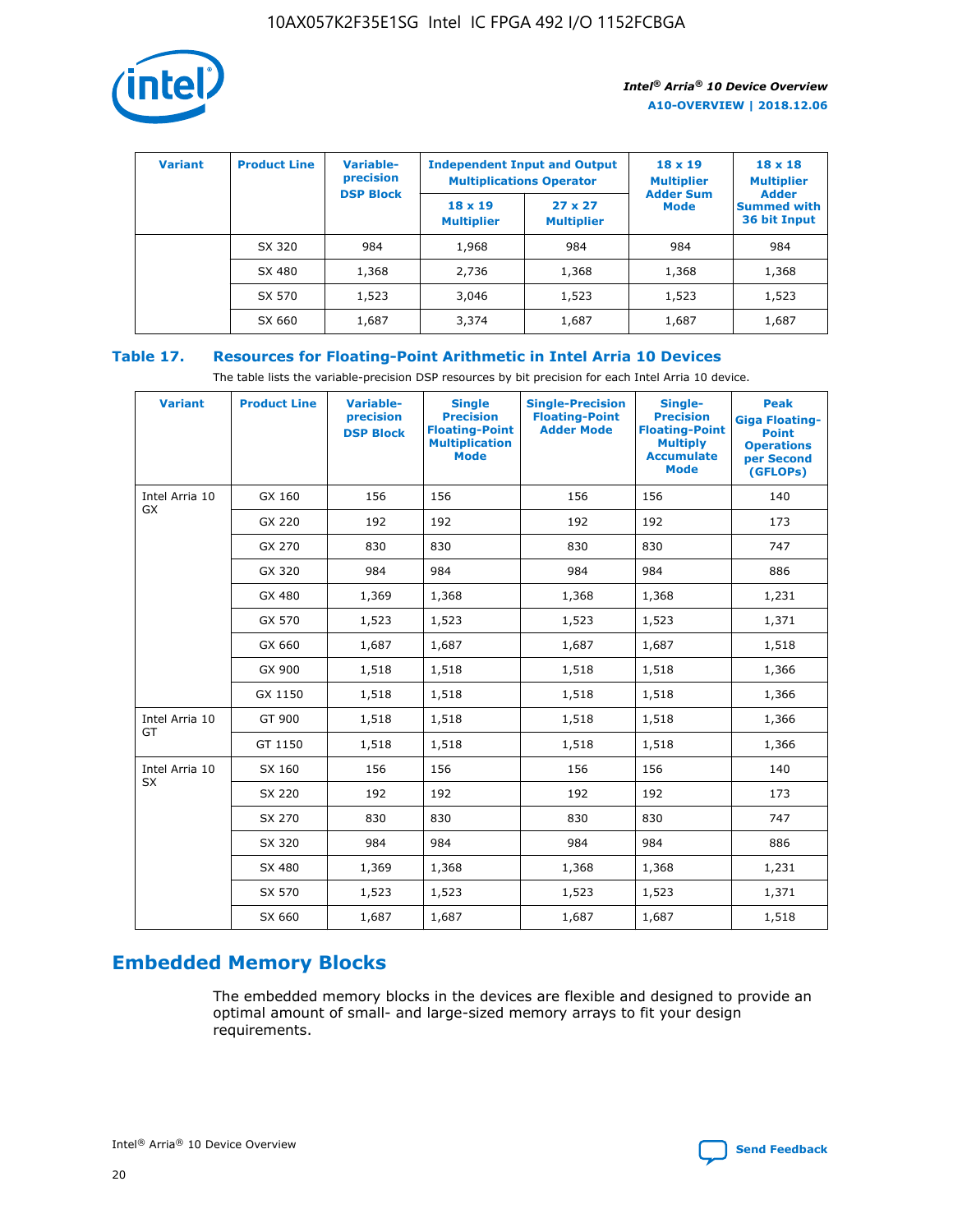

## **Types of Embedded Memory**

The Intel Arria 10 devices contain two types of memory blocks:

- 20 Kb M20K blocks—blocks of dedicated memory resources. The M20K blocks are ideal for larger memory arrays while still providing a large number of independent ports.
- 640 bit memory logic array blocks (MLABs)—enhanced memory blocks that are configured from dual-purpose logic array blocks (LABs). The MLABs are ideal for wide and shallow memory arrays. The MLABs are optimized for implementation of shift registers for digital signal processing (DSP) applications, wide and shallow FIFO buffers, and filter delay lines. Each MLAB is made up of ten adaptive logic modules (ALMs). In the Intel Arria 10 devices, you can configure these ALMs as ten 32 x 2 blocks, giving you one 32 x 20 simple dual-port SRAM block per MLAB.

## **Embedded Memory Capacity in Intel Arria 10 Devices**

|                   | <b>Product</b> |              | <b>M20K</b>         | <b>MLAB</b>  |                     | <b>Total RAM Bit</b> |
|-------------------|----------------|--------------|---------------------|--------------|---------------------|----------------------|
| <b>Variant</b>    | <b>Line</b>    | <b>Block</b> | <b>RAM Bit (Kb)</b> | <b>Block</b> | <b>RAM Bit (Kb)</b> | (Kb)                 |
| Intel Arria 10 GX | GX 160         | 440          | 8,800               | 1,680        | 1,050               | 9,850                |
|                   | GX 220         | 587          | 11,740              | 2,703        | 1,690               | 13,430               |
|                   | GX 270         | 750          | 15,000              | 3,922        | 2,452               | 17,452               |
|                   | GX 320         | 891          | 17,820              | 4,363        | 2,727               | 20,547               |
|                   | GX 480         | 1,431        | 28,620              | 6,662        | 4,164               | 32,784               |
|                   | GX 570         | 1,800        | 36,000              | 8,153        | 5,096               | 41,096               |
|                   | GX 660         | 2,131        | 42,620              | 9,260        | 5,788               | 48,408               |
|                   | GX 900         | 2,423        | 48,460              | 15,017       | 9,386               | 57,846               |
|                   | GX 1150        | 2,713        | 54,260              | 20,774       | 12,984              | 67,244               |
| Intel Arria 10 GT | GT 900         | 2,423        | 48,460              | 15,017       | 9,386               | 57,846               |
|                   | GT 1150        | 2,713        | 54,260              | 20,774       | 12,984              | 67,244               |
| Intel Arria 10 SX | SX 160         | 440          | 8,800               | 1,680        | 1,050               | 9,850                |
|                   | SX 220         | 587          | 11,740              | 2,703        | 1,690               | 13,430               |
|                   | SX 270         | 750          | 15,000              | 3,922        | 2,452               | 17,452               |
|                   | SX 320         | 891          | 17,820              | 4,363        | 2,727               | 20,547               |
|                   | SX 480         | 1,431        | 28,620              | 6,662        | 4,164               | 32,784               |
|                   | SX 570         | 1,800        | 36,000              | 8,153        | 5,096               | 41,096               |
|                   | SX 660         | 2,131        | 42,620              | 9,260        | 5,788               | 48,408               |

#### **Table 18. Embedded Memory Capacity and Distribution in Intel Arria 10 Devices**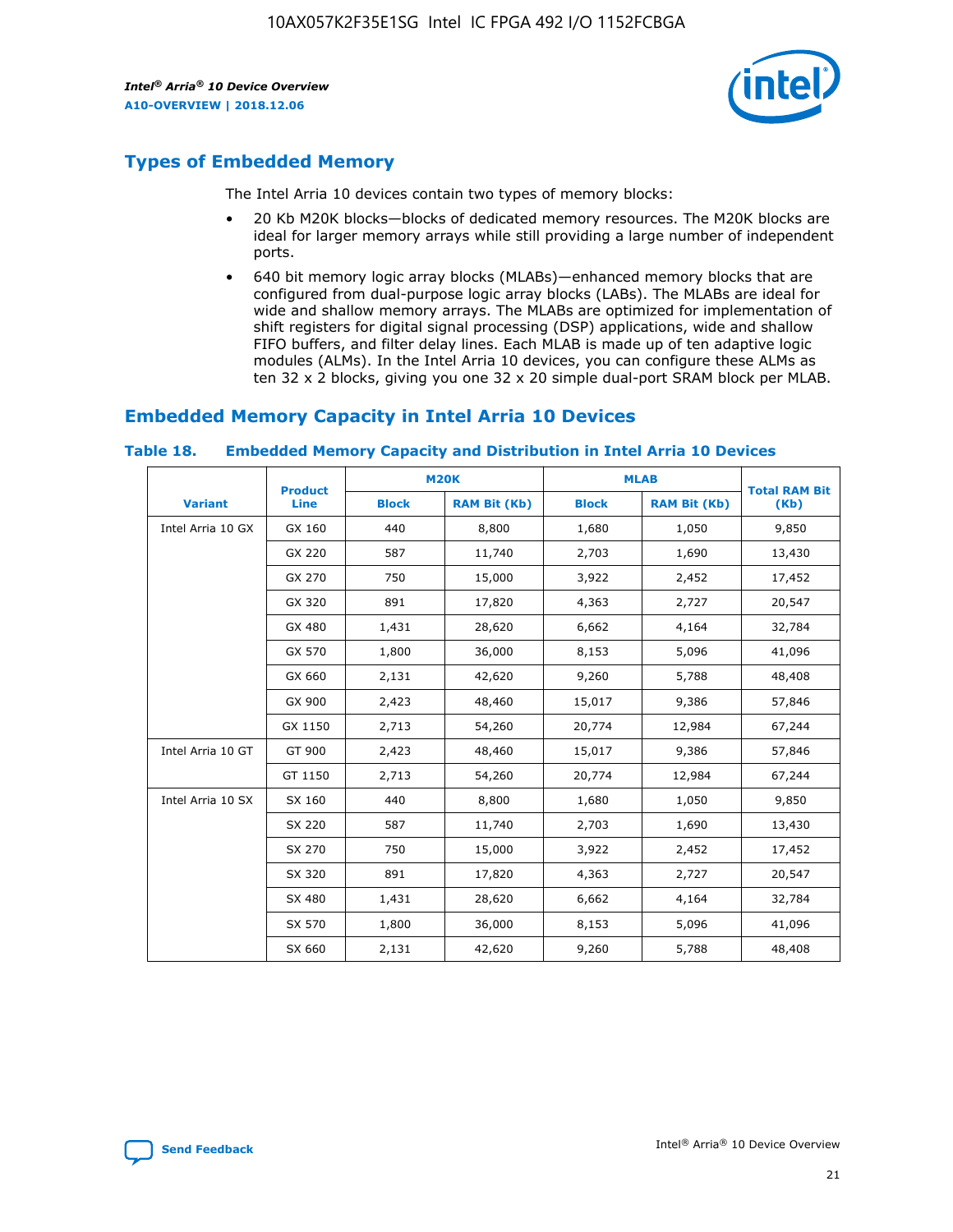

## **Embedded Memory Configurations for Single-port Mode**

#### **Table 19. Single-port Embedded Memory Configurations for Intel Arria 10 Devices**

This table lists the maximum configurations supported for single-port RAM and ROM modes.

| <b>Memory Block</b> | Depth (bits)           | <b>Programmable Width</b> |
|---------------------|------------------------|---------------------------|
| MLAB                | 32<br>x16, x18, or x20 |                           |
|                     | 64(10)                 | x8, x9, x10               |
| M20K                | 512                    | x40, x32                  |
|                     | 1K                     | x20, x16                  |
|                     | 2K                     | x10, x8                   |
|                     | 4K                     | x5, x4                    |
|                     | 8K                     | x2                        |
|                     | 16K                    | x1                        |

## **Clock Networks and PLL Clock Sources**

The clock network architecture is based on Intel's global, regional, and peripheral clock structure. This clock structure is supported by dedicated clock input pins, fractional clock synthesis PLLs, and integer I/O PLLs.

## **Clock Networks**

The Intel Arria 10 core clock networks are capable of up to 800 MHz fabric operation across the full industrial temperature range. For the external memory interface, the clock network supports the hard memory controller with speeds up to 2,400 Mbps in a quarter-rate transfer.

To reduce power consumption, the Intel Quartus Prime software identifies all unused sections of the clock network and powers them down.

## **Fractional Synthesis and I/O PLLs**

Intel Arria 10 devices contain up to 32 fractional synthesis PLLs and up to 16 I/O PLLs that are available for both specific and general purpose uses in the core:

- Fractional synthesis PLLs—located in the column adjacent to the transceiver blocks
- I/O PLLs—located in each bank of the 48 I/Os

## **Fractional Synthesis PLLs**

You can use the fractional synthesis PLLs to:

- Reduce the number of oscillators that are required on your board
- Reduce the number of clock pins that are used in the device by synthesizing multiple clock frequencies from a single reference clock source

<sup>(10)</sup> Supported through software emulation and consumes additional MLAB blocks.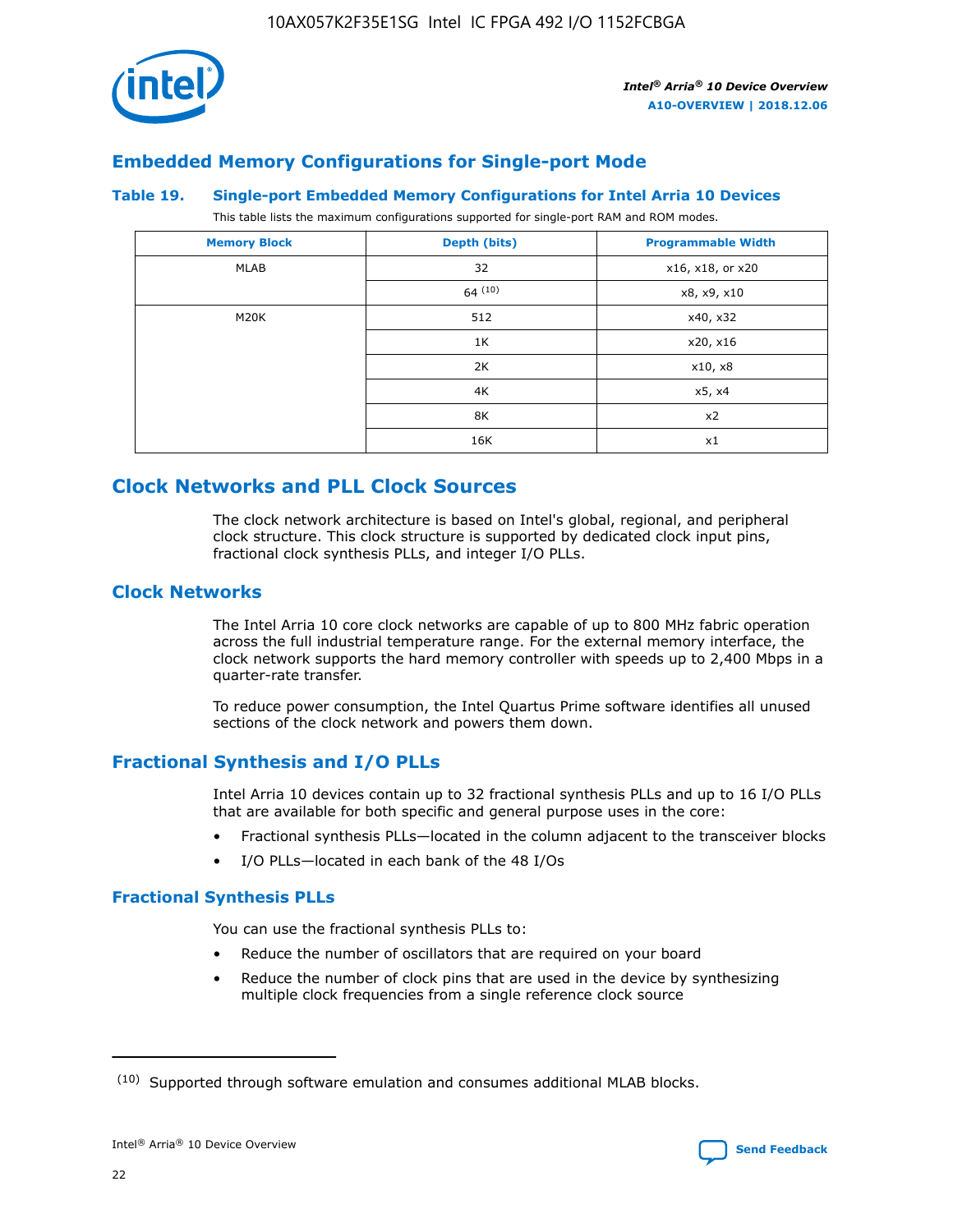10AX057K2F35E1SG Intel IC FPGA 492 I/O 1152FCBGA

*Intel® Arria® 10 Device Overview* **A10-OVERVIEW | 2018.12.06**



The fractional synthesis PLLs support the following features:

- Reference clock frequency synthesis for transceiver CMU and Advanced Transmit (ATX) PLLs
- Clock network delay compensation
- Zero-delay buffering
- Direct transmit clocking for transceivers
- Independently configurable into two modes:
	- Conventional integer mode equivalent to the general purpose PLL
	- Enhanced fractional mode with third order delta-sigma modulation
- PLL cascading

#### **I/O PLLs**

The integer mode I/O PLLs are located in each bank of 48 I/Os. You can use the I/O PLLs to simplify the design of external memory and high-speed LVDS interfaces.

In each I/O bank, the I/O PLLs are adjacent to the hard memory controllers and LVDS SERDES. Because these PLLs are tightly coupled with the I/Os that need to use them, it makes it easier to close timing.

You can use the I/O PLLs for general purpose applications in the core such as clock network delay compensation and zero-delay buffering.

Intel Arria 10 devices support PLL-to-PLL cascading.

## **FPGA General Purpose I/O**

Intel Arria 10 devices offer highly configurable GPIOs. Each I/O bank contains 48 general purpose I/Os and a high-efficiency hard memory controller.

The following list describes the features of the GPIOs:

- Consist of 3 V I/Os for high-voltage application and LVDS I/Os for differential signaling
	- Up to two 3 V I/O banks, available in some devices, that support up to 3 V I/O standards
	- LVDS I/O banks that support up to 1.8 V I/O standards
- Support a wide range of single-ended and differential I/O interfaces
- LVDS speeds up to 1.6 Gbps
- Each LVDS pair of pins has differential input and output buffers, allowing you to configure the LVDS direction for each pair.
- Programmable bus hold and weak pull-up
- Programmable differential output voltage  $(V_{OD})$  and programmable pre-emphasis

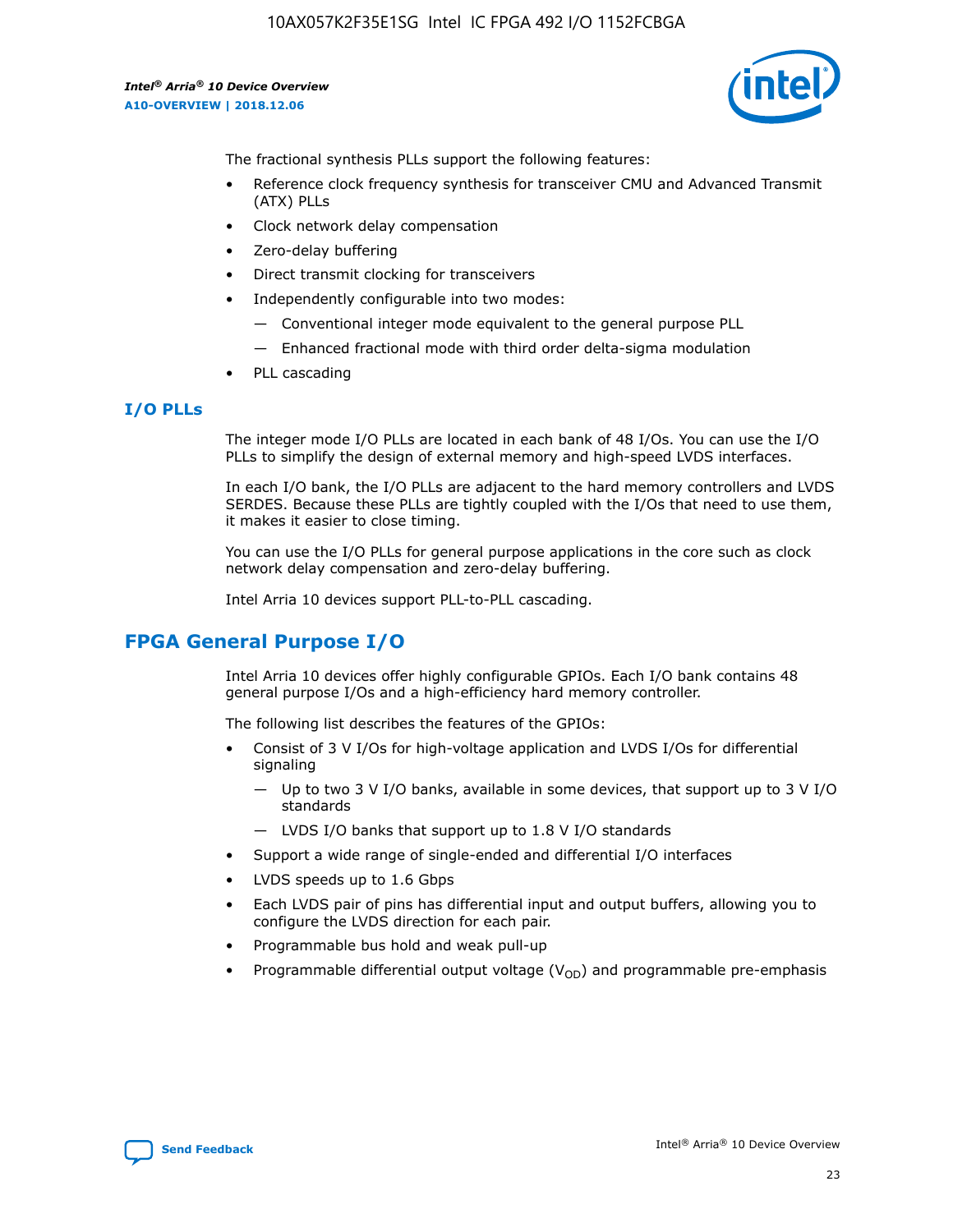

- Series (R<sub>S</sub>) and parallel (R<sub>T</sub>) on-chip termination (OCT) for all I/O banks with OCT calibration to limit the termination impedance variation
- On-chip dynamic termination that has the ability to swap between series and parallel termination, depending on whether there is read or write on a common bus for signal integrity
- Easy timing closure support using the hard read FIFO in the input register path, and delay-locked loop (DLL) delay chain with fine and coarse architecture

## **External Memory Interface**

Intel Arria 10 devices offer massive external memory bandwidth, with up to seven 32 bit DDR4 memory interfaces running at up to 2,400 Mbps. This bandwidth provides additional ease of design, lower power, and resource efficiencies of hardened highperformance memory controllers.

The memory interface within Intel Arria 10 FPGAs and SoCs delivers the highest performance and ease of use. You can configure up to a maximum width of 144 bits when using the hard or soft memory controllers. If required, you can bypass the hard memory controller and use a soft controller implemented in the user logic.

Each I/O contains a hardened DDR read/write path (PHY) capable of performing key memory interface functionality such as read/write leveling, FIFO buffering to lower latency and improve margin, timing calibration, and on-chip termination.

The timing calibration is aided by the inclusion of hard microcontrollers based on Intel's Nios® II technology, specifically tailored to control the calibration of multiple memory interfaces. This calibration allows the Intel Arria 10 device to compensate for any changes in process, voltage, or temperature either within the Intel Arria 10 device itself, or within the external memory device. The advanced calibration algorithms ensure maximum bandwidth and robust timing margin across all operating conditions.

In addition to parallel memory interfaces, Intel Arria 10 devices support serial memory technologies such as the Hybrid Memory Cube (HMC). The HMC is supported by the Intel Arria 10 high-speed serial transceivers which connect up to four HMC links, with each link running at data rates up to 15 Gbps.

#### **Related Information**

#### [External Memory Interface Spec Estimator](http://www.altera.com/technology/memory/estimator/mem-emif-index.html)

Provides a parametric tool that allows you to find and compare the performance of the supported external memory interfaces in IntelFPGAs.

## **Memory Standards Supported by Intel Arria 10 Devices**

The I/Os are designed to provide high performance support for existing and emerging external memory standards.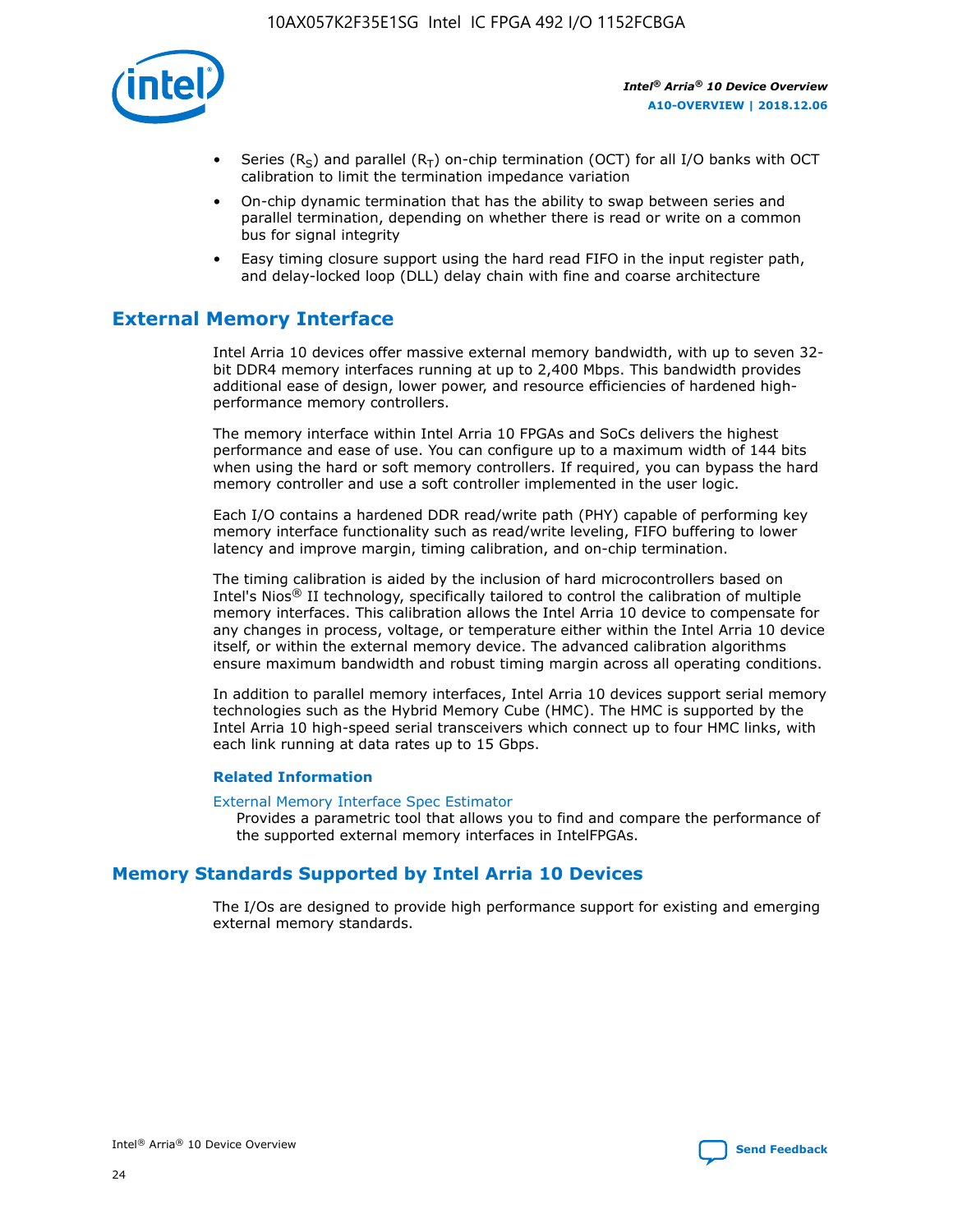

#### **Table 20. Memory Standards Supported by the Hard Memory Controller**

This table lists the overall capability of the hard memory controller. For specific details, refer to the External Memory Interface Spec Estimator and Intel Arria 10 Device Datasheet.

| <b>Memory Standard</b> | <b>Rate Support</b> | <b>Ping Pong PHY Support</b> | <b>Maximum Frequency</b><br>(MHz) |
|------------------------|---------------------|------------------------------|-----------------------------------|
| <b>DDR4 SDRAM</b>      | Quarter rate        | Yes                          | 1,067                             |
|                        |                     |                              | 1,200                             |
| DDR3 SDRAM             | Half rate           | Yes                          | 533                               |
|                        |                     |                              | 667                               |
|                        | Quarter rate        | Yes                          | 1,067                             |
|                        |                     |                              | 1,067                             |
| <b>DDR3L SDRAM</b>     | Half rate           | Yes                          | 533                               |
|                        |                     |                              | 667                               |
|                        | Quarter rate        | Yes                          | 933                               |
|                        |                     |                              | 933                               |
| LPDDR3 SDRAM           | Half rate           |                              | 533                               |
|                        | Quarter rate        |                              | 800                               |

#### **Table 21. Memory Standards Supported by the Soft Memory Controller**

| <b>Memory Standard</b>      | <b>Rate Support</b> | <b>Maximum Frequency</b><br>(MHz) |
|-----------------------------|---------------------|-----------------------------------|
| <b>RLDRAM 3 (11)</b>        | Quarter rate        | 1,200                             |
| ODR IV SRAM <sup>(11)</sup> | Quarter rate        | 1,067                             |
| <b>ODR II SRAM</b>          | Full rate           | 333                               |
|                             | Half rate           | 633                               |
| <b>ODR II+ SRAM</b>         | Full rate           | 333                               |
|                             | Half rate           | 633                               |
| <b>ODR II+ Xtreme SRAM</b>  | Full rate           | 333                               |
|                             | Half rate           | 633                               |

#### **Table 22. Memory Standards Supported by the HPS Hard Memory Controller**

The hard processor system (HPS) is available in Intel Arria 10 SoC devices only.

| <b>Memory Standard</b> | <b>Rate Support</b> | <b>Maximum Frequency</b><br>(MHz) |
|------------------------|---------------------|-----------------------------------|
| <b>DDR4 SDRAM</b>      | Half rate           | 1,200                             |
| <b>DDR3 SDRAM</b>      | Half rate           | 1,067                             |
| <b>DDR3L SDRAM</b>     | Half rate           | 933                               |

<sup>(11)</sup> Intel Arria 10 devices support this external memory interface using hard PHY with soft memory controller.

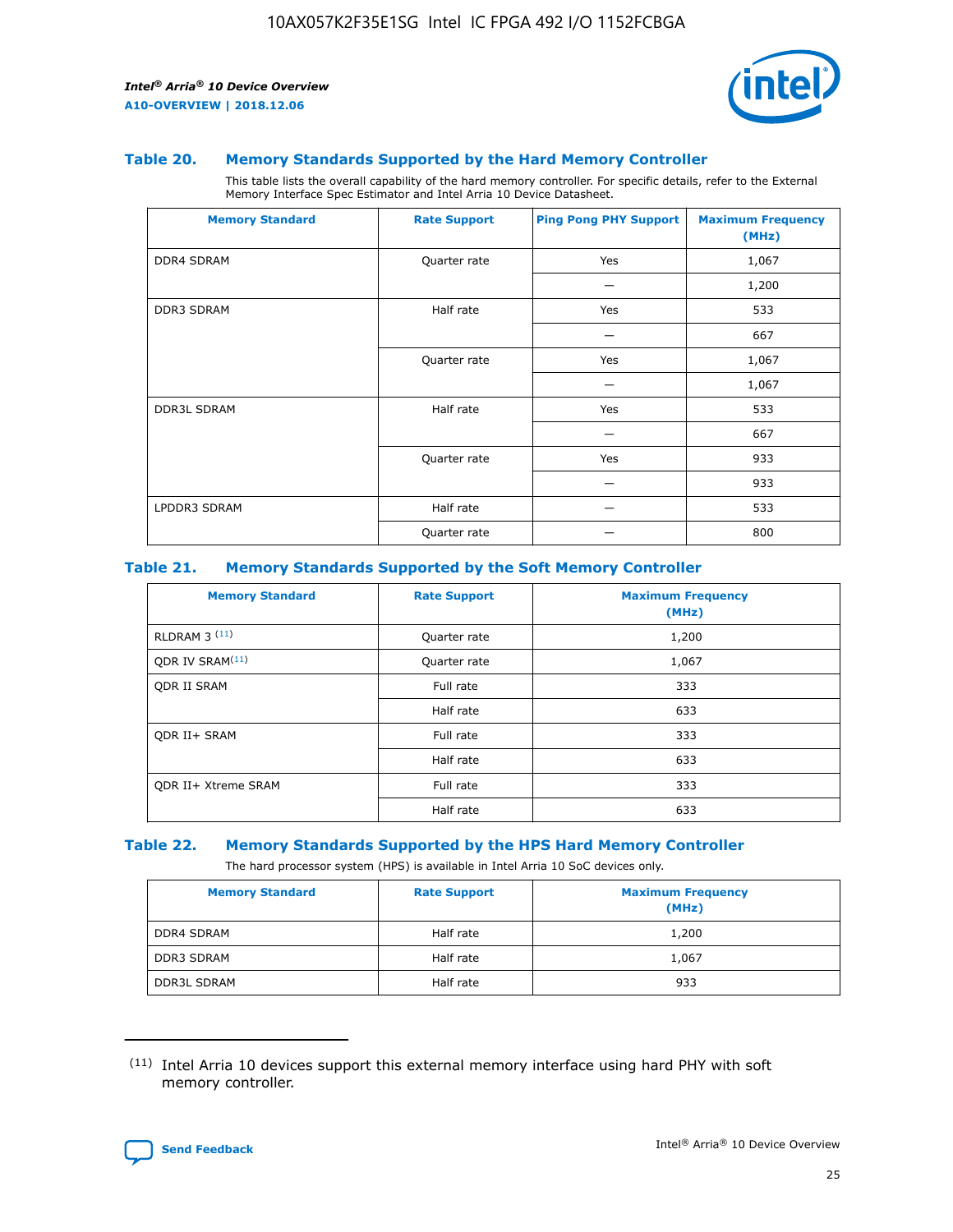

#### **Related Information**

#### [Intel Arria 10 Device Datasheet](https://www.intel.com/content/www/us/en/programmable/documentation/mcn1413182292568.html#mcn1413182153340)

Lists the memory interface performance according to memory interface standards, rank or chip select configurations, and Intel Arria 10 device speed grades.

# **PCIe Gen1, Gen2, and Gen3 Hard IP**

Intel Arria 10 devices contain PCIe hard IP that is designed for performance and ease-of-use:

- Includes all layers of the PCIe stack—transaction, data link and physical layers.
- Supports PCIe Gen3, Gen2, and Gen1 Endpoint and Root Port in x1, x2, x4, or x8 lane configuration.
- Operates independently from the core logic—optional configuration via protocol (CvP) allows the PCIe link to power up and complete link training in less than 100 ms while the Intel Arria 10 device completes loading the programming file for the rest of the FPGA.
- Provides added functionality that makes it easier to support emerging features such as Single Root I/O Virtualization (SR-IOV) and optional protocol extensions.
- Provides improved end-to-end datapath protection using ECC.
- Supports FPGA configuration via protocol (CvP) using PCIe at Gen3, Gen2, or Gen1 speed.

#### **Related Information**

PCS Features on page 30

## **Enhanced PCS Hard IP for Interlaken and 10 Gbps Ethernet**

## **Interlaken Support**

The Intel Arria 10 enhanced PCS hard IP provides integrated Interlaken PCS supporting rates up to 25.8 Gbps per lane.

The Interlaken PCS is based on the proven functionality of the PCS developed for Intel's previous generation FPGAs, which demonstrated interoperability with Interlaken ASSP vendors and third-party IP suppliers. The Interlaken PCS is present in every transceiver channel in Intel Arria 10 devices.

#### **Related Information**

PCS Features on page 30

## **10 Gbps Ethernet Support**

The Intel Arria 10 enhanced PCS hard IP supports 10GBASE-R PCS compliant with IEEE 802.3 10 Gbps Ethernet (10GbE). The integrated hard IP support for 10GbE and the 10 Gbps transceivers save external PHY cost, board space, and system power.

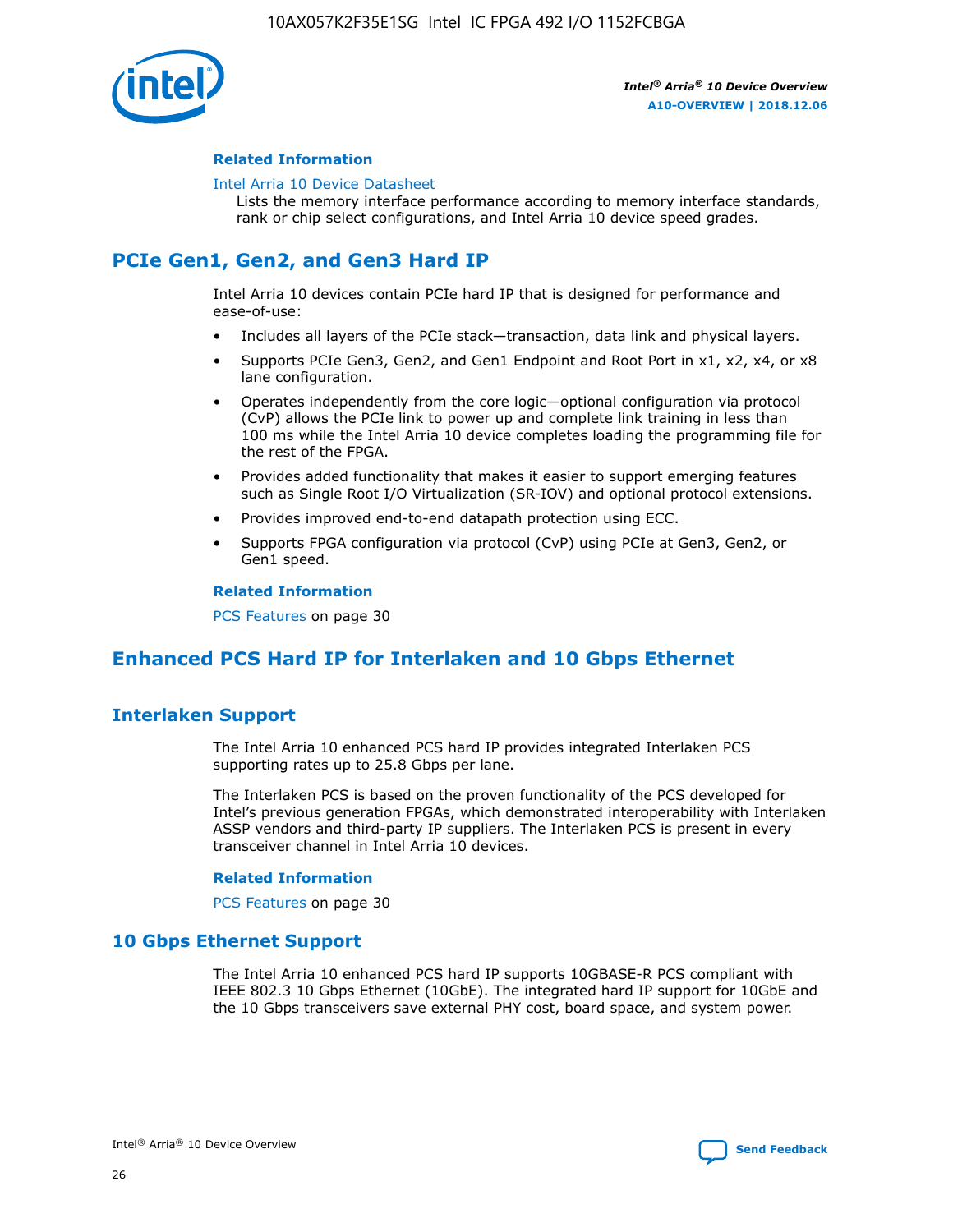

The scalable hard IP supports multiple independent 10GbE ports while using a single PLL for all the 10GBASE-R PCS instantiations, which saves on core logic resources and clock networks:

- Simplifies multiport 10GbE systems compared to XAUI interfaces that require an external XAUI-to-10G PHY.
- Incorporates Electronic Dispersion Compensation (EDC), which enables direct connection to standard 10 Gbps XFP and SFP+ pluggable optical modules.
- Supports backplane Ethernet applications and includes a hard 10GBASE-KR Forward Error Correction (FEC) circuit that you can use for 10 Gbps and 40 Gbps applications.

The 10 Gbps Ethernet PCS hard IP and 10GBASE-KR FEC are present in every transceiver channel.

#### **Related Information**

PCS Features on page 30

## **Low Power Serial Transceivers**

Intel Arria 10 FPGAs and SoCs include lowest power transceivers that deliver high bandwidth, throughput and low latency.

Intel Arria 10 devices deliver the industry's lowest power consumption per transceiver channel:

- 12.5 Gbps transceivers at as low as 242 mW
- 10 Gbps transceivers at as low as 168 mW
- 6 Gbps transceivers at as low as 117 mW

Intel Arria 10 transceivers support various data rates according to application:

- Chip-to-chip and chip-to-module applications—from 1 Gbps up to 25.8 Gbps
- Long reach and backplane applications—from 1 Gbps up to 12.5 with advanced adaptive equalization
- Critical power sensitive applications—from 1 Gbps up to 11.3 Gbps using lower power modes

The combination of 20 nm process technology and architectural advances provide the following benefits:

- Significant reduction in die area and power consumption
- Increase of up to two times in transceiver I/O density compared to previous generation devices while maintaining optimal signal integrity
- Up to 72 total transceiver channels—you can configure up to 6 of these channels to run as fast as 25.8 Gbps
- All channels feature continuous data rate support up to the maximum rated speed

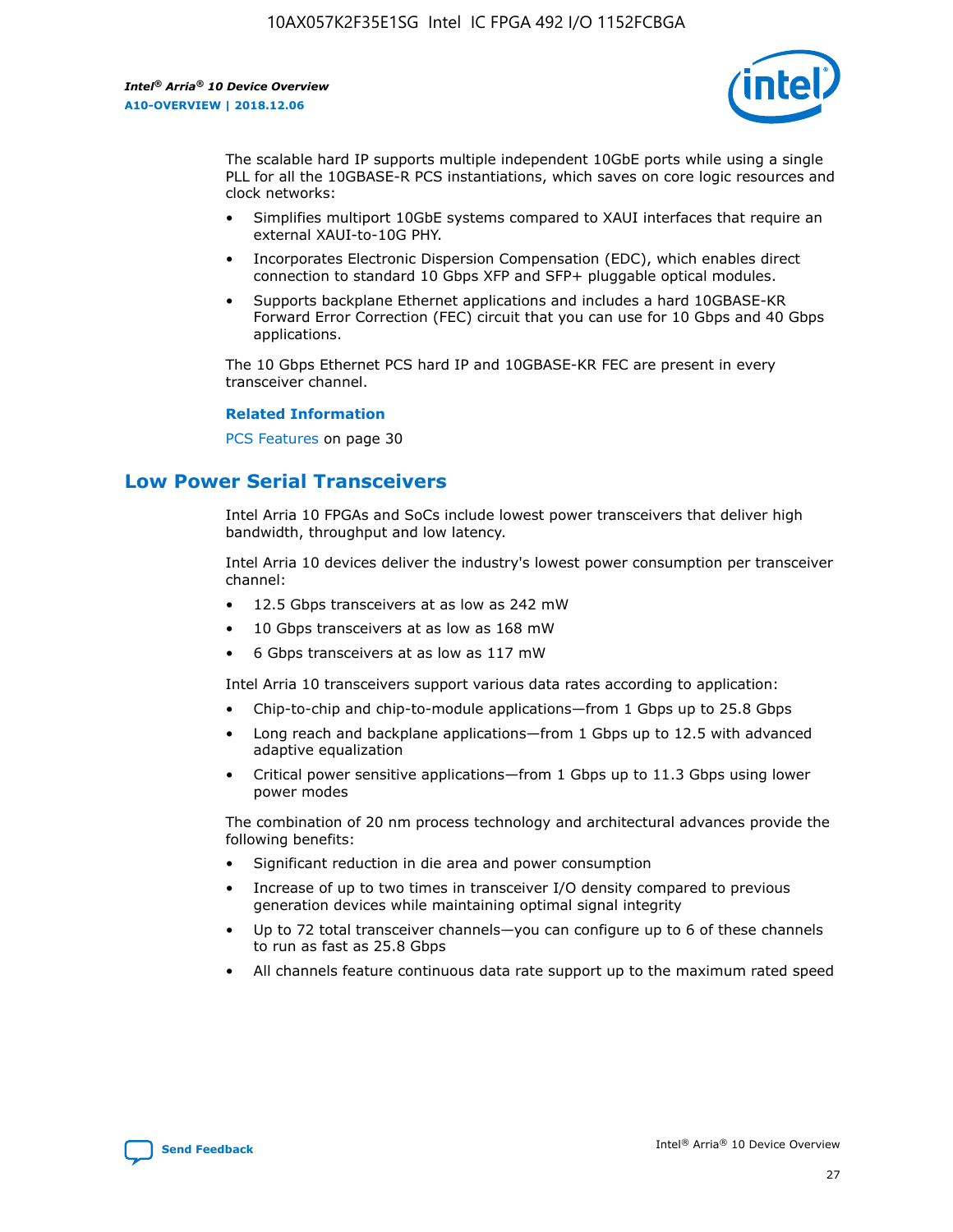



## **Figure 6. Intel Arria 10 Transceiver Block Architecture**

## **Transceiver Channels**

All transceiver channels feature a dedicated Physical Medium Attachment (PMA) and a hardened Physical Coding Sublayer (PCS).

- The PMA provides primary interfacing capabilities to physical channels.
- The PCS typically handles encoding/decoding, word alignment, and other preprocessing functions before transferring data to the FPGA core fabric.

A transceiver channel consists of a PMA and a PCS block. Most transceiver banks have 6 channels. There are some transceiver banks that contain only 3 channels.

A wide variety of bonded and non-bonded data rate configurations is possible using a highly configurable clock distribution network. Up to 80 independent transceiver data rates can be configured.

The following figures are graphical representations of top views of the silicon die, which correspond to reverse views for flip chip packages. Different Intel Arria 10 devices may have different floorplans than the ones shown in the figures.

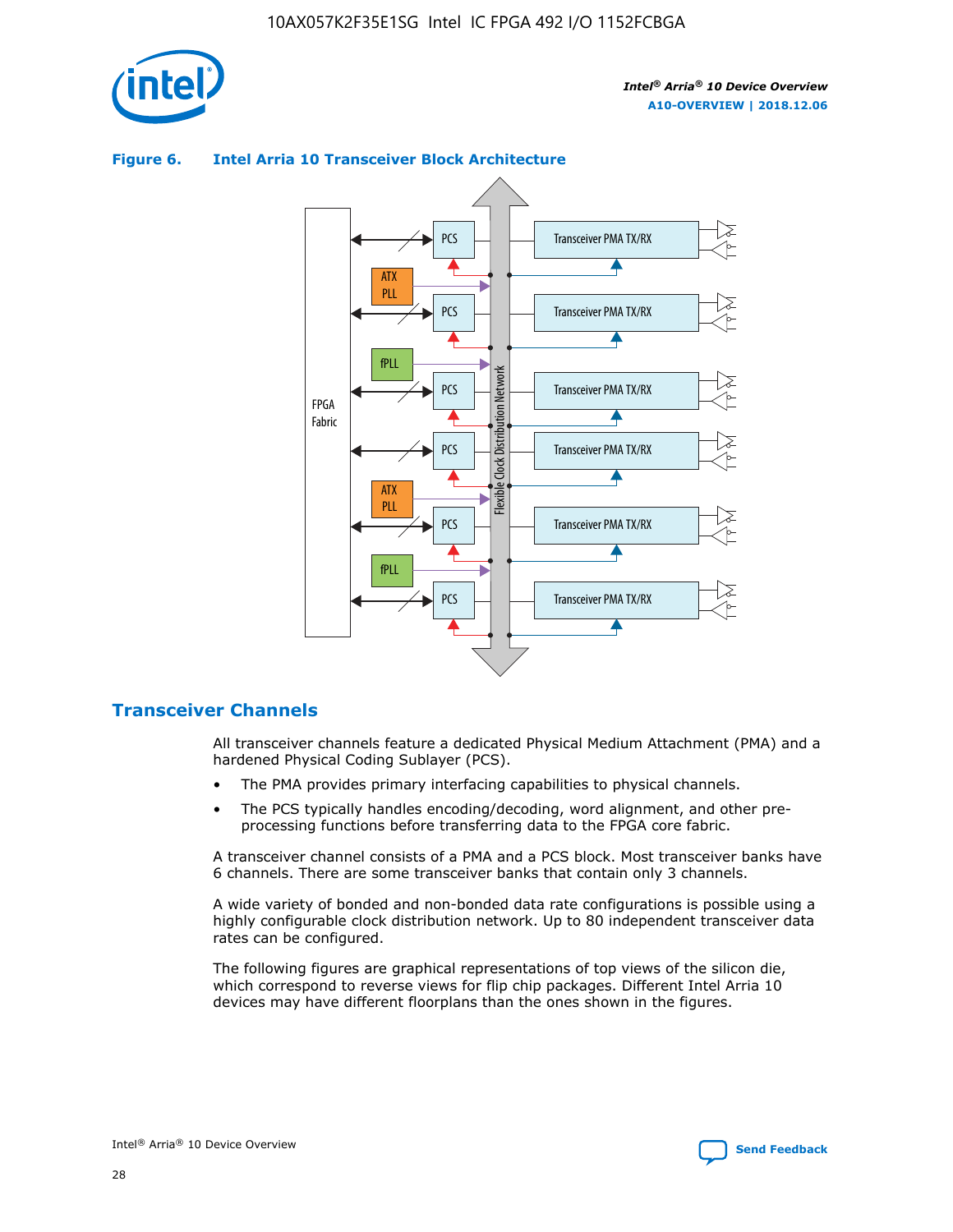

## **Figure 7. Device Chip Overview for Intel Arria 10 GX and GT Devices**





## **PMA Features**

Intel Arria 10 transceivers provide exceptional signal integrity at data rates up to 25.8 Gbps. Clocking options include ultra-low jitter ATX PLLs (LC tank based), clock multiplier unit (CMU) PLLs, and fractional PLLs.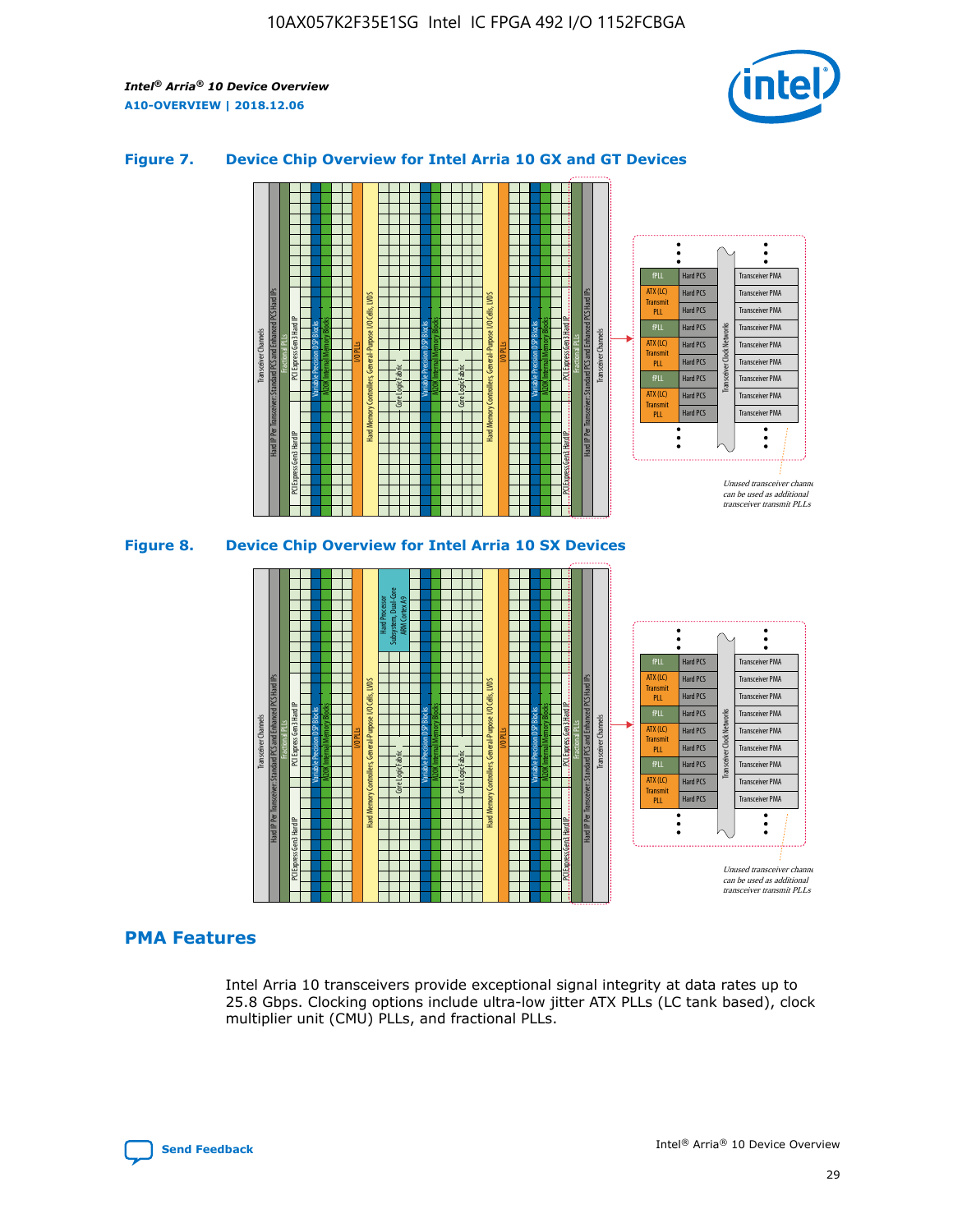

Each transceiver channel contains a channel PLL that can be used as the CMU PLL or clock data recovery (CDR) PLL. In CDR mode, the channel PLL recovers the receiver clock and data in the transceiver channel. Up to 80 independent data rates can be configured on a single Intel Arria 10 device.

## **Table 23. PMA Features of the Transceivers in Intel Arria 10 Devices**

| <b>Feature</b>                                             | <b>Capability</b>                                                                                                                                                                                                             |
|------------------------------------------------------------|-------------------------------------------------------------------------------------------------------------------------------------------------------------------------------------------------------------------------------|
| Chip-to-Chip Data Rates                                    | 1 Gbps to 17.4 Gbps (Intel Arria 10 GX devices)<br>1 Gbps to 25.8 Gbps (Intel Arria 10 GT devices)                                                                                                                            |
| <b>Backplane Support</b>                                   | Drive backplanes at data rates up to 12.5 Gbps                                                                                                                                                                                |
| <b>Optical Module Support</b>                              | SFP+/SFP, XFP, CXP, QSFP/QSFP28, CFP/CFP2/CFP4                                                                                                                                                                                |
| Cable Driving Support                                      | SFP+ Direct Attach, PCI Express over cable, eSATA                                                                                                                                                                             |
| Transmit Pre-Emphasis                                      | 4-tap transmit pre-emphasis and de-emphasis to compensate for system channel loss                                                                                                                                             |
| Continuous Time Linear<br>Equalizer (CTLE)                 | Dual mode, high-gain, and high-data rate, linear receive equalization to compensate for<br>system channel loss                                                                                                                |
| Decision Feedback Equalizer<br>(DFE)                       | 7-fixed and 4-floating tap DFE to equalize backplane channel loss in the presence of<br>crosstalk and noisy environments                                                                                                      |
| Variable Gain Amplifier                                    | Optimizes the signal amplitude prior to the CDR sampling and operates in fixed and<br>adaptive modes                                                                                                                          |
| Altera Digital Adaptive<br>Parametric Tuning (ADAPT)       | Fully digital adaptation engine to automatically adjust all link equalization parameters-<br>including CTLE, DFE, and variable gain amplifier blocks—that provide optimal link margin<br>without intervention from user logic |
| Precision Signal Integrity<br>Calibration Engine (PreSICE) | Hardened calibration controller to quickly calibrate all transceiver control parameters on<br>power-up, which provides the optimal signal integrity and jitter performance                                                    |
| Advanced Transmit (ATX)<br>PLL                             | Low jitter ATX (LC tank based) PLLs with continuous tuning range to cover a wide range of<br>standard and proprietary protocols                                                                                               |
| <b>Fractional PLLs</b>                                     | On-chip fractional frequency synthesizers to replace on-board crystal oscillators and reduce<br>system cost                                                                                                                   |
| Digitally Assisted Analog<br><b>CDR</b>                    | Superior jitter tolerance with fast lock time                                                                                                                                                                                 |
| Dynamic Partial<br>Reconfiguration                         | Allows independent control of the Avalon memory-mapped interface of each transceiver<br>channel for the highest transceiver flexibility                                                                                       |
| Multiple PCS-PMA and PCS-<br>PLD interface widths          | 8-, 10-, 16-, 20-, 32-, 40-, or 64-bit interface widths for flexibility of deserialization width,<br>encoding, and reduced latency                                                                                            |

## **PCS Features**

This table summarizes the Intel Arria 10 transceiver PCS features. You can use the transceiver PCS to support a wide range of protocols ranging from 1 Gbps to 25.8 Gbps.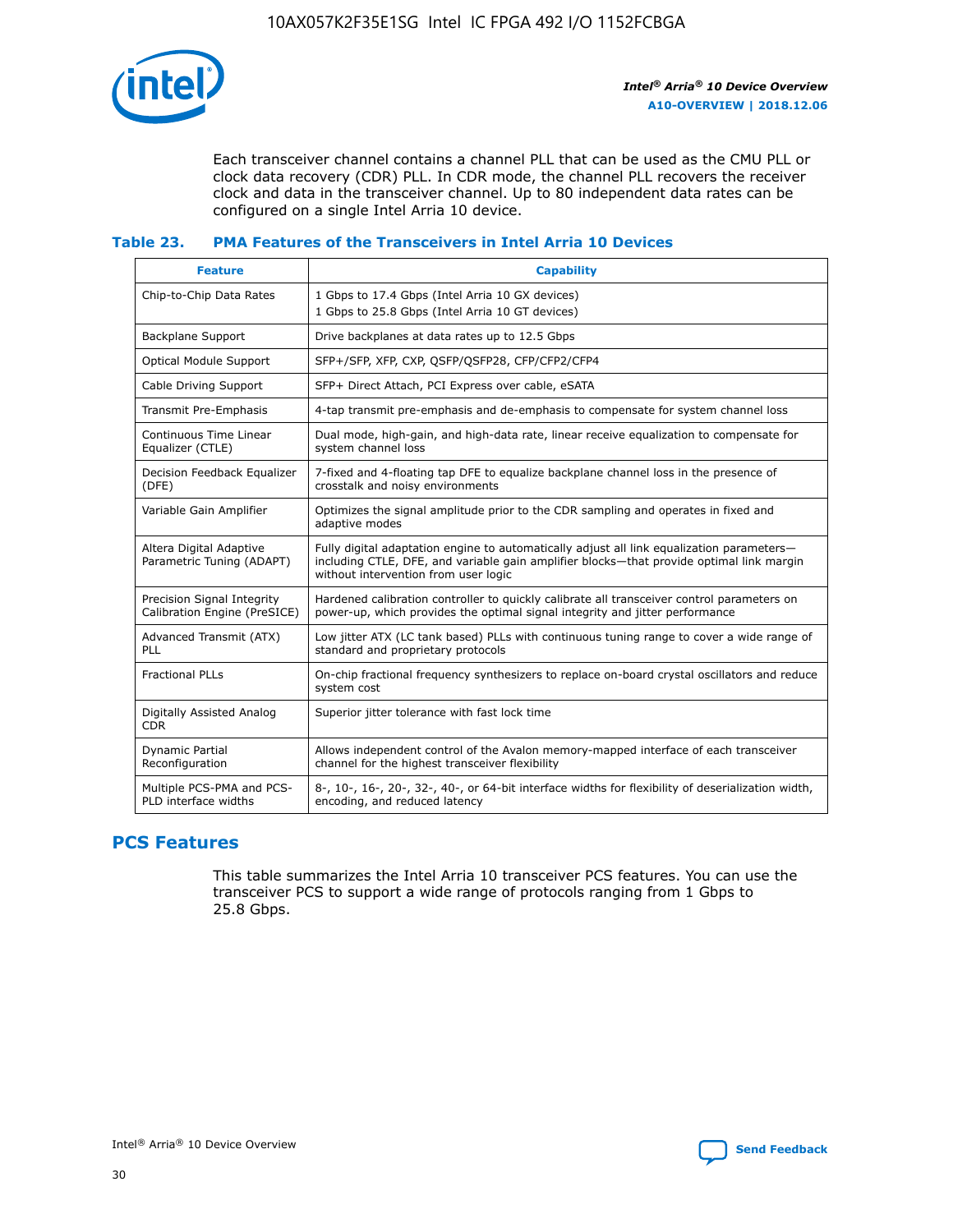

| <b>PCS</b>    | <b>Description</b>                                                                                                                                                                                                                                                                                                                                                                                             |
|---------------|----------------------------------------------------------------------------------------------------------------------------------------------------------------------------------------------------------------------------------------------------------------------------------------------------------------------------------------------------------------------------------------------------------------|
| Standard PCS  | Operates at a data rate up to 12 Gbps<br>Supports protocols such as PCI-Express, CPRI 4.2+, GigE, IEEE 1588 in Hard PCS<br>Implements other protocols using Basic/Custom (Standard PCS) transceiver<br>configuration rules.                                                                                                                                                                                    |
| Enhanced PCS  | Performs functions common to most serial data industry standards, such as word<br>alignment, encoding/decoding, and framing, before data is sent or received off-chip<br>through the PMA<br>• Handles data transfer to and from the FPGA fabric<br>Handles data transfer internally to and from the PMA<br>Provides frequency compensation<br>Performs channel bonding for multi-channel low skew applications |
| PCIe Gen3 PCS | Supports the seamless switching of Data and Clock between the Gen1, Gen2, and Gen3<br>data rates<br>Provides support for PIPE 3.0 features<br>Supports the PIPE interface with the Hard IP enabled, as well as with the Hard IP<br>bypassed                                                                                                                                                                    |

#### **Related Information**

- PCIe Gen1, Gen2, and Gen3 Hard IP on page 26
- Interlaken Support on page 26
- 10 Gbps Ethernet Support on page 26

## **PCS Protocol Support**

This table lists some of the protocols supported by the Intel Arria 10 transceiver PCS. For more information about the blocks in the transmitter and receiver data paths, refer to the related information.

| <b>Protocol</b>                                 | <b>Data Rate</b><br>(Gbps) | <b>Transceiver IP</b>       | <b>PCS Support</b>                      |
|-------------------------------------------------|----------------------------|-----------------------------|-----------------------------------------|
| PCIe Gen3 x1, x2, x4, x8                        | 8.0                        | Native PHY (PIPE)           | Standard PCS and PCIe<br>Gen3 PCS       |
| PCIe Gen2 x1, x2, x4, x8                        | 5.0                        | Native PHY (PIPE)           | <b>Standard PCS</b>                     |
| PCIe Gen1 x1, x2, x4, x8                        | 2.5                        | Native PHY (PIPE)           | Standard PCS                            |
| 1000BASE-X Gigabit Ethernet                     | 1.25                       | Native PHY                  | <b>Standard PCS</b>                     |
| 1000BASE-X Gigabit Ethernet with<br>IEEE 1588v2 | 1.25                       | Native PHY                  | Standard PCS                            |
| 10GBASE-R                                       | 10.3125                    | Native PHY                  | <b>Enhanced PCS</b>                     |
| 10GBASE-R with IEEE 1588v2                      | 10.3125                    | Native PHY                  | <b>Enhanced PCS</b>                     |
| 10GBASE-R with KR FEC                           | 10.3125                    | Native PHY                  | <b>Enhanced PCS</b>                     |
| 10GBASE-KR and 1000BASE-X                       | 10.3125                    | 1G/10GbE and 10GBASE-KR PHY | Standard PCS and<br><b>Enhanced PCS</b> |
| Interlaken (CEI-6G/11G)                         | 3.125 to 17.4              | Native PHY                  | <b>Enhanced PCS</b>                     |
| SFI-S/SFI-5.2                                   | 11.2                       | Native PHY                  | <b>Enhanced PCS</b>                     |
| $10G$ SDI                                       | 10.692                     | Native PHY                  | <b>Enhanced PCS</b>                     |
|                                                 |                            |                             | continued                               |

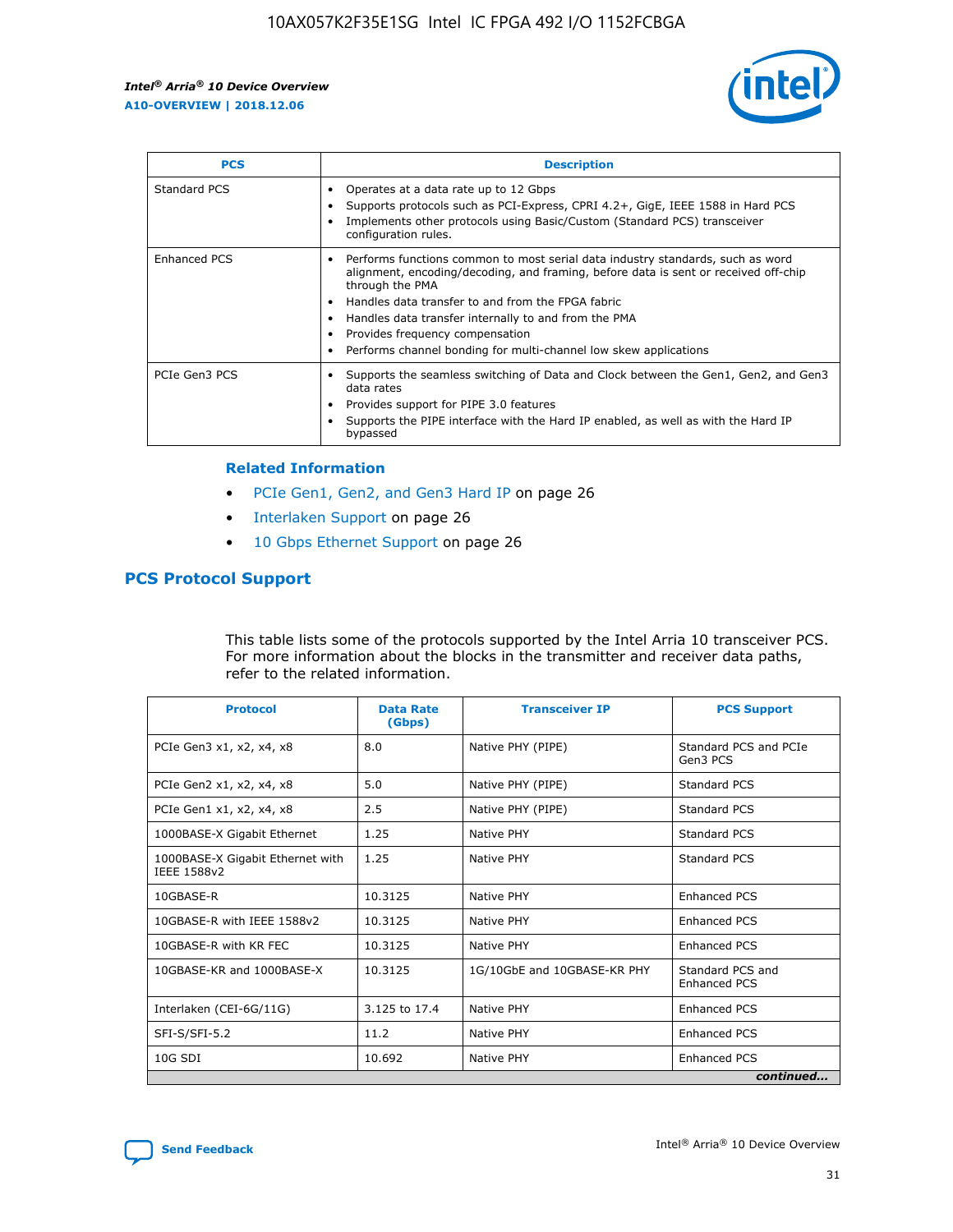

| <b>Protocol</b>      | <b>Data Rate</b><br>(Gbps) | <b>Transceiver IP</b> | <b>PCS Support</b> |
|----------------------|----------------------------|-----------------------|--------------------|
| CPRI 6.0 (64B/66B)   | 0.6144 to<br>10.1376       | Native PHY            | Enhanced PCS       |
| CPRI 4.2 (8B/10B)    | 0.6144 to<br>9.8304        | Native PHY            | Standard PCS       |
| OBSAI RP3 v4.2       | 0.6144 to 6.144            | Native PHY            | Standard PCS       |
| SD-SDI/HD-SDI/3G-SDI | $0.143(12)$ to<br>2.97     | Native PHY            | Standard PCS       |

## **Related Information**

#### [Intel Arria 10 Transceiver PHY User Guide](https://www.intel.com/content/www/us/en/programmable/documentation/nik1398707230472.html#nik1398707091164)

Provides more information about the supported transceiver protocols and PHY IP, the PMA architecture, and the standard, enhanced, and PCIe Gen3 PCS architecture.

## **SoC with Hard Processor System**

Each SoC device combines an FPGA fabric and a hard processor system (HPS) in a single device. This combination delivers the flexibility of programmable logic with the power and cost savings of hard IP in these ways:

- Reduces board space, system power, and bill of materials cost by eliminating a discrete embedded processor
- Allows you to differentiate the end product in both hardware and software, and to support virtually any interface standard
- Extends the product life and revenue through in-field hardware and software updates

<sup>(12)</sup> The 0.143 Gbps data rate is supported using oversampling of user logic that you must implement in the FPGA fabric.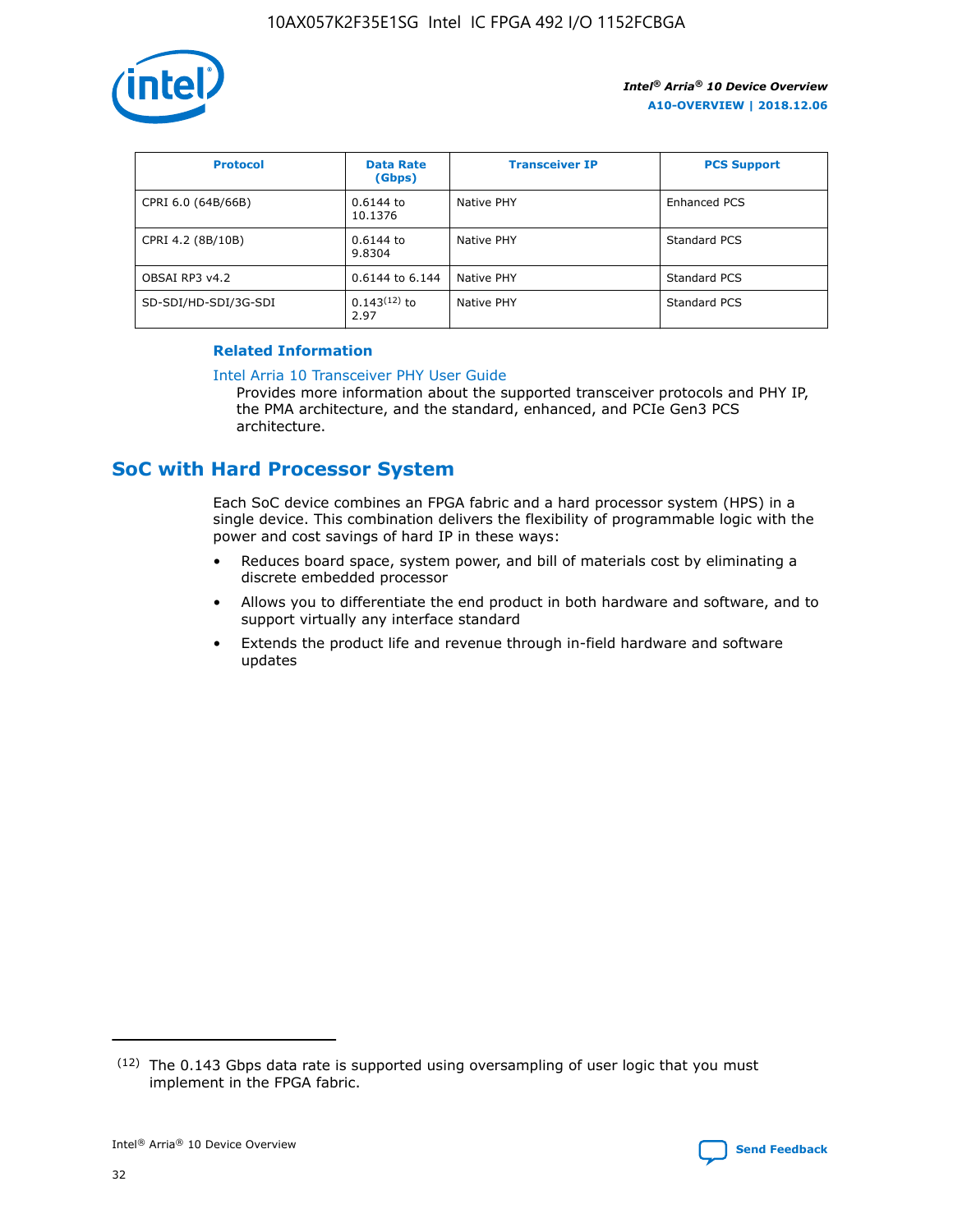

#### **Figure 9. HPS Block Diagram**

This figure shows a block diagram of the HPS with the dual ARM Cortex-A9 MPCore processor.



## **Key Advantages of 20-nm HPS**

The 20-nm HPS strikes a balance between enabling maximum software compatibility with 28-nm SoCs while still improving upon the 28-nm HPS architecture. These improvements address the requirements of the next generation target markets such as wireless and wireline communications, compute and storage equipment, broadcast and military in terms of performance, memory bandwidth, connectivity via backplane and security.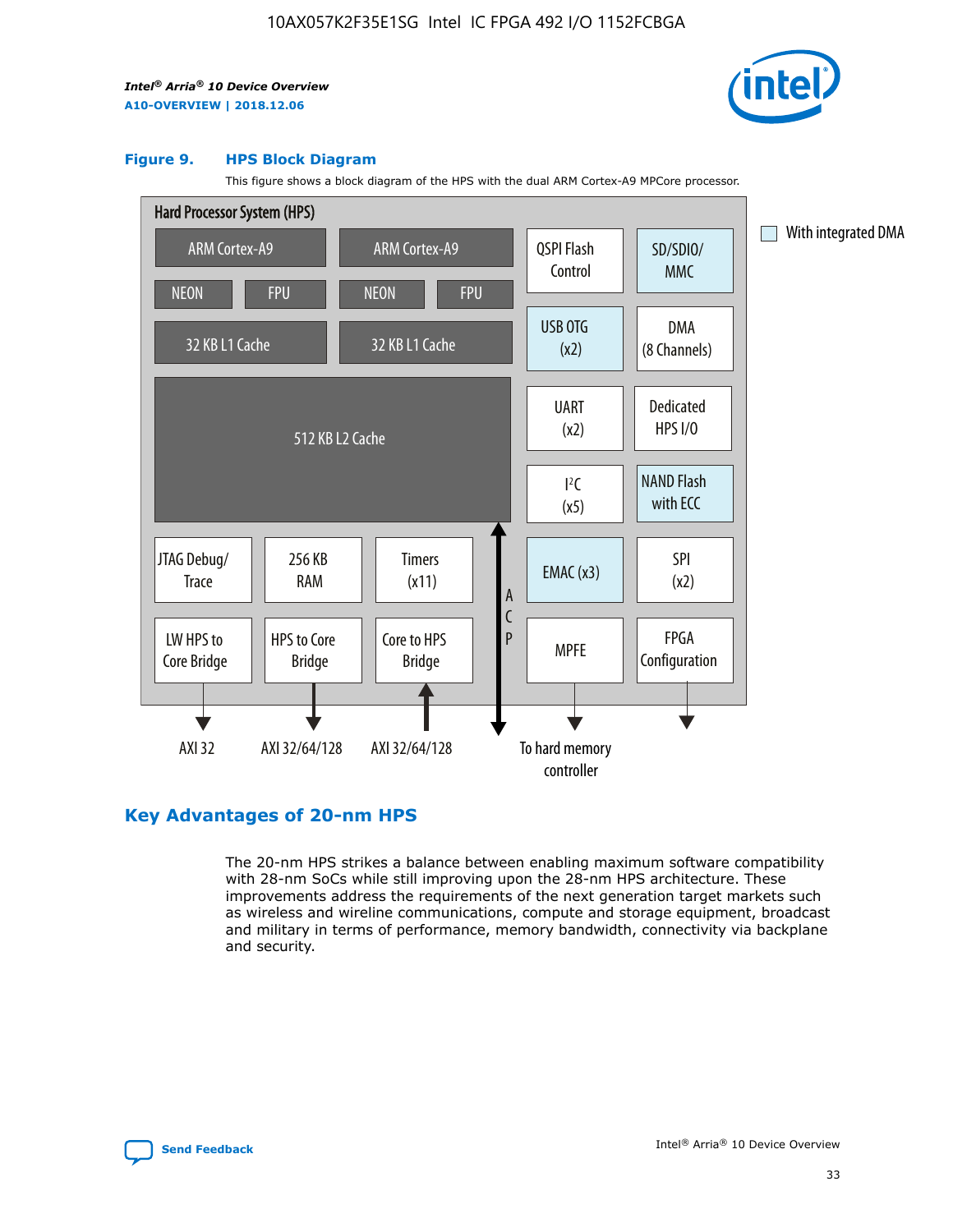

## **Table 24. Improvements in 20 nm HPS**

This table lists the key improvements of the 20 nm HPS compared to the 28 nm HPS.

| Advantages/<br><b>Improvements</b>                          | <b>Description</b>                                                                                                                                                                                                                                                                                                                                                                                                                                                                                                                                                                                                                                                                                                                                                                                                                                                                                                      |
|-------------------------------------------------------------|-------------------------------------------------------------------------------------------------------------------------------------------------------------------------------------------------------------------------------------------------------------------------------------------------------------------------------------------------------------------------------------------------------------------------------------------------------------------------------------------------------------------------------------------------------------------------------------------------------------------------------------------------------------------------------------------------------------------------------------------------------------------------------------------------------------------------------------------------------------------------------------------------------------------------|
| Increased performance and<br>overdrive capability           | While the nominal processor frequency is 1.2 GHz, the 20 nm HPS offers an "overdrive"<br>feature which enables a higher processor operating frequency. This requires a higher supply<br>voltage value that is unique to the HPS and may require a separate regulator.                                                                                                                                                                                                                                                                                                                                                                                                                                                                                                                                                                                                                                                   |
| Increased processor memory<br>bandwidth and DDR4<br>support | Up to 64-bit DDR4 memory at 2,400 Mbps support is available for the processor. The hard<br>memory controller for the HPS comprises a multi-port front end that manages connections<br>to a single port memory controller. The multi-port front end allows logic core and the HPS<br>to share ports and thereby the available bandwidth of the memory controller.                                                                                                                                                                                                                                                                                                                                                                                                                                                                                                                                                        |
| Flexible I/O sharing                                        | An advanced I/O pin muxing scheme allows improved sharing of I/O between the HPS and<br>the core logic. The following types of I/O are available for SoC:<br>17 dedicated I/Os-physically located inside the HPS block and are not accessible to<br>logic within the core. The 17 dedicated I/Os are used for HPS clock, resets, and<br>interfacing with boot devices, QSPI, and SD/MMC.<br>48 direct shared I/O-located closest to the HPS block and are ideal for high speed HPS<br>peripherals such as EMAC, USB, and others. There is one bank of 48 I/Os that supports<br>direct sharing where the 48 I/Os can be shared 12 I/Os at a time.<br>Standard (shared) I/O—all standard I/Os can be shared by the HPS peripherals and any<br>logic within the core. For designs where more than 48 I/Os are required to fully use all<br>the peripherals in the HPS, these I/Os can be connected through the core logic. |
| <b>EMAC</b> core                                            | Three EMAC cores are available in the HPS. The EMAC cores enable an application to<br>support two redundant Ethernet connections; for example, backplane, or two EMAC cores<br>for managing IEEE 1588 time stamp information while allowing a third EMAC core for debug<br>and configuration. All three EMACs can potentially share the same time stamps, simplifying<br>the 1588 time stamping implementation. A new serial time stamp interface allows core<br>logic to access and read the time stamp values. The integrated EMAC controllers can be<br>connected to external Ethernet PHY through the provided MDIO or I <sup>2</sup> C interface.                                                                                                                                                                                                                                                                  |
| On-chip memory                                              | The on-chip memory is updated to 256 KB support and can support larger data sets and<br>real time algorithms.                                                                                                                                                                                                                                                                                                                                                                                                                                                                                                                                                                                                                                                                                                                                                                                                           |
| ECC enhancements                                            | Improvements in L2 Cache ECC management allow identification of errors down to the<br>address level. ECC enhancements also enable improved error injection and status reporting<br>via the introduction of new memory mapped access to syndrome and data signals.                                                                                                                                                                                                                                                                                                                                                                                                                                                                                                                                                                                                                                                       |
| HPS to FPGA Interconnect<br>Backbone                        | Although the HPS and the Logic Core can operate independently, they are tightly coupled<br>via a high-bandwidth system interconnect built from high-performance ARM AMBA AXI bus<br>bridges. IP bus masters in the FPGA fabric have access to HPS bus slaves via the FPGA-to-<br>HPS interconnect. Similarly, HPS bus masters have access to bus slaves in the core fabric<br>via the HPS-to-FPGA bridge. Both bridges are AMBA AXI-3 compliant and support<br>simultaneous read and write transactions. Up to three masters within the core fabric can<br>share the HPS SDRAM controller with the processor. Additionally, the processor can be used<br>to configure the core fabric under program control via a dedicated 32-bit configuration port.                                                                                                                                                                  |
| FPGA configuration and HPS<br>booting                       | The FPGA fabric and HPS in the SoCs are powered independently. You can reduce the clock<br>frequencies or gate the clocks to reduce dynamic power.<br>You can configure the FPGA fabric and boot the HPS independently, in any order, providing<br>you with more design flexibility.                                                                                                                                                                                                                                                                                                                                                                                                                                                                                                                                                                                                                                    |
| Security                                                    | New security features have been introduced for anti-tamper management, secure boot,<br>encryption (AES), and authentication (SHA).                                                                                                                                                                                                                                                                                                                                                                                                                                                                                                                                                                                                                                                                                                                                                                                      |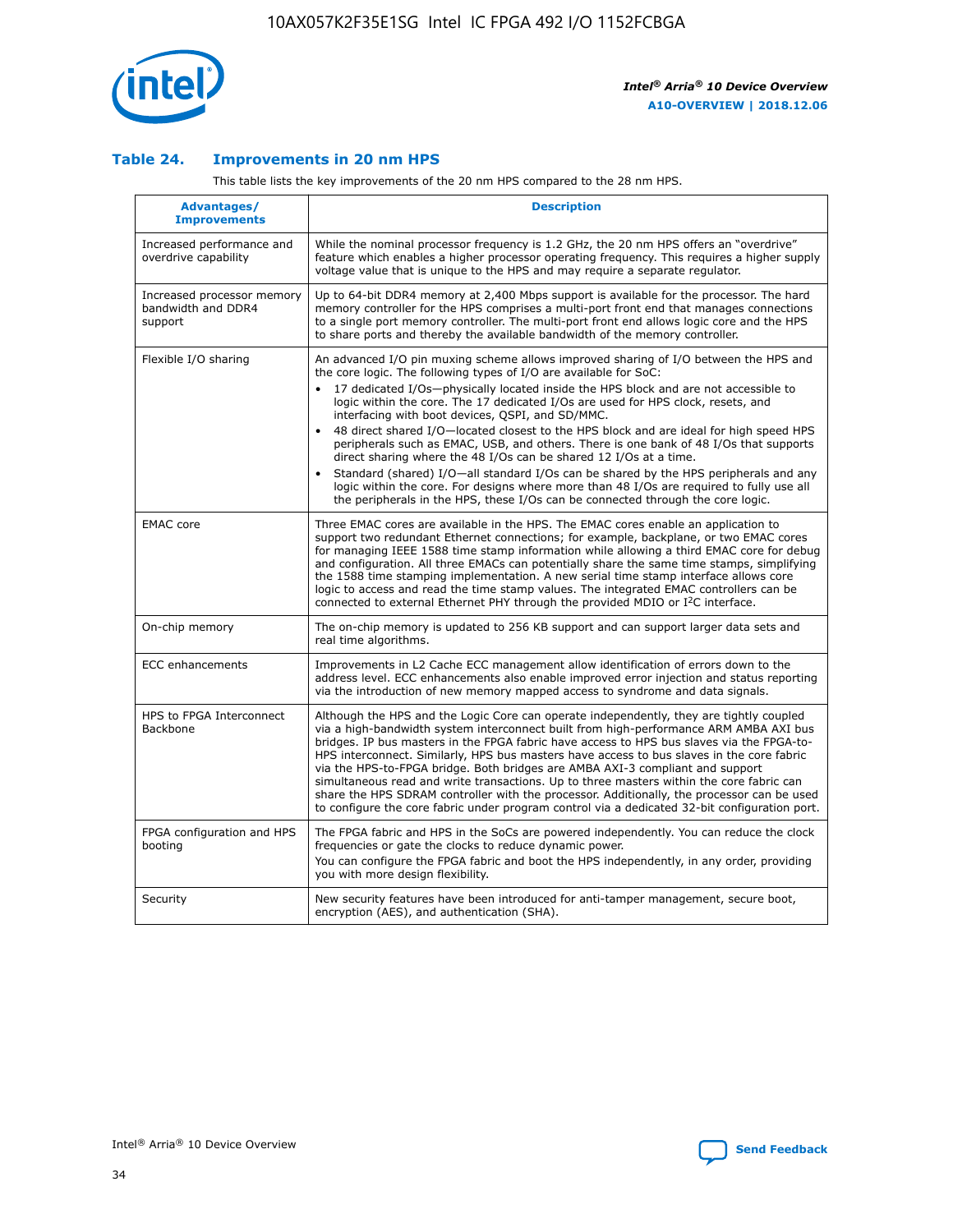

## **Features of the HPS**

The HPS has the following features:

- 1.2-GHz, dual-core ARM Cortex-A9 MPCore processor with up to 1.5-GHz via overdrive
	- ARMv7-A architecture that runs 32-bit ARM instructions, 16-bit and 32-bit Thumb instructions, and 8-bit Java byte codes in Jazelle style
	- Superscalar, variable length, out-of-order pipeline with dynamic branch prediction
	- Instruction Efficiency 2.5 MIPS/MHz, which provides total performance of 7500 MIPS at 1.5 GHz
- Each processor core includes:
	- 32 KB of L1 instruction cache, 32 KB of L1 data cache
	- Single- and double-precision floating-point unit and NEON media engine
	- CoreSight debug and trace technology
	- Snoop Control Unit (SCU) and Acceleration Coherency Port (ACP)
- 512 KB of shared L2 cache
- 256 KB of scratch RAM
- Hard memory controller with support for DDR3, DDR4 and optional error correction code (ECC) support
- Multiport Front End (MPFE) Scheduler interface to the hard memory controller
- 8-channel direct memory access (DMA) controller
- QSPI flash controller with SIO, DIO, QIO SPI Flash support
- NAND flash controller (ONFI 1.0 or later) with DMA and ECC support, updated to support 8 and 16-bit Flash devices and new command DMA to offload CPU for fast power down recovery
- Updated SD/SDIO/MMC controller to eMMC 4.5 with DMA with CE-ATA digital command support
- 3 10/100/1000 Ethernet media access control (MAC) with DMA
- 2 USB On-the-Go (OTG) controllers with DMA
- $\bullet$  5 I<sup>2</sup>C controllers (3 can be used by EMAC for MIO to external PHY)
- 2 UART 16550 Compatible controllers
- 4 serial peripheral interfaces (SPI) (2 Master, 2 Slaves)
- 62 programmable general-purpose I/Os, which includes 48 direct share I/Os that allows the HPS peripherals to connect directly to the FPGA I/Os
- 7 general-purpose timers
- 4 watchdog timers
- Anti-tamper, Secure Boot, Encryption (AES) and Authentication (SHA)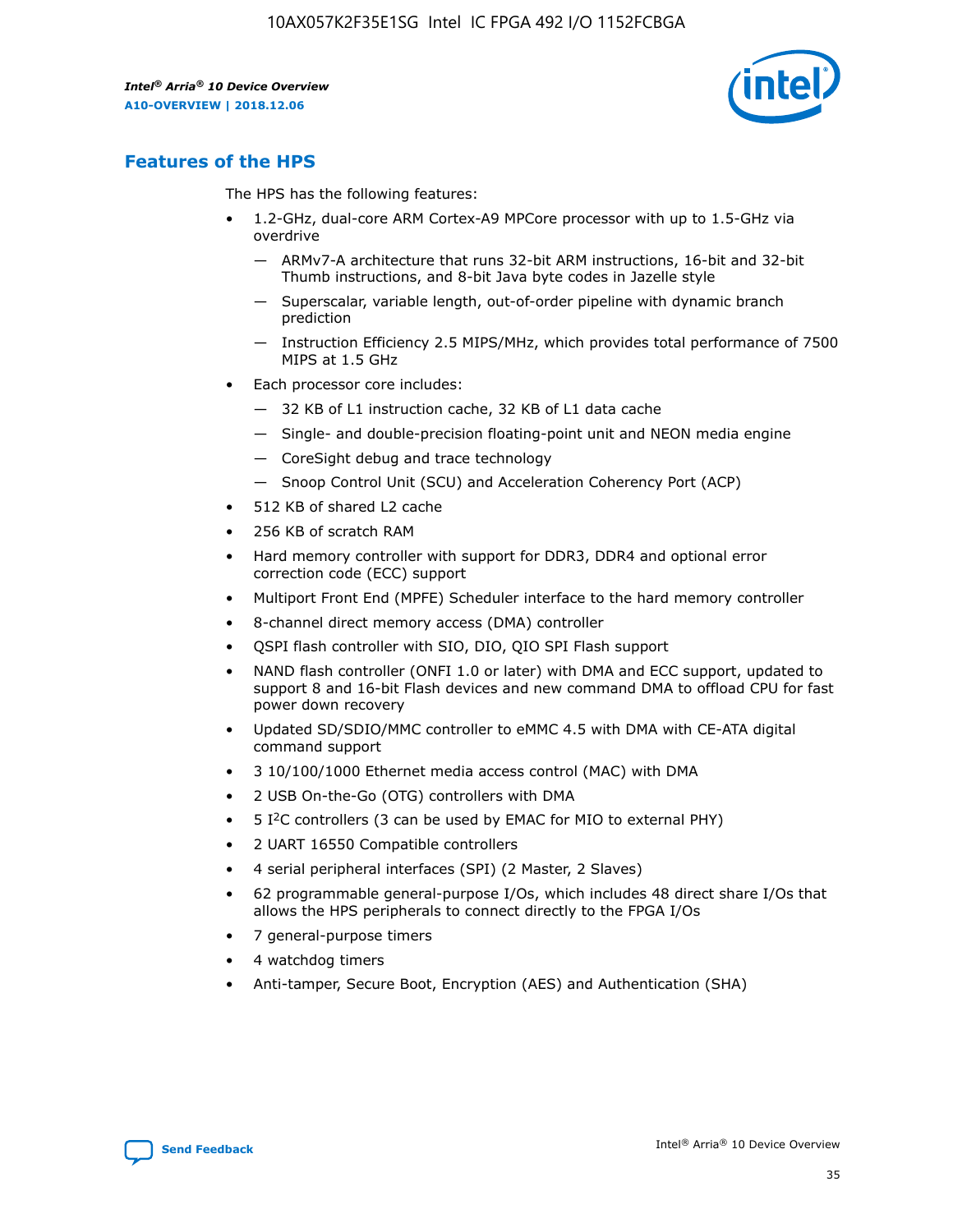

## **System Peripherals and Debug Access Port**

Each Ethernet MAC, USB OTG, NAND flash controller, and SD/MMC controller module has an integrated DMA controller. For modules without an integrated DMA controller, an additional DMA controller module provides up to eight channels of high-bandwidth data transfers. Peripherals that communicate off-chip are multiplexed with other peripherals at the HPS pin level. This allows you to choose which peripherals interface with other devices on your PCB.

The debug access port provides interfaces to industry standard JTAG debug probes and supports ARM CoreSight debug and core traces to facilitate software development.

## **HPS–FPGA AXI Bridges**

The HPS–FPGA bridges, which support the Advanced Microcontroller Bus Architecture (AMBA) Advanced eXtensible Interface (AXI™) specifications, consist of the following bridges:

- FPGA-to-HPS AMBA AXI bridge—a high-performance bus supporting 32, 64, and 128 bit data widths that allows the FPGA fabric to issue transactions to slaves in the HPS.
- HPS-to-FPGA Avalon/AMBA AXI bridge—a high-performance bus supporting 32, 64, and 128 bit data widths that allows the HPS to issue transactions to slaves in the FPGA fabric.
- Lightweight HPS-to-FPGA AXI bridge—a lower latency 32 bit width bus that allows the HPS to issue transactions to soft peripherals in the FPGA fabric. This bridge is primarily used for control and status register (CSR) accesses to peripherals in the FPGA fabric.

The HPS–FPGA AXI bridges allow masters in the FPGA fabric to communicate with slaves in the HPS logic, and vice versa. For example, the HPS-to-FPGA AXI bridge allows you to share memories instantiated in the FPGA fabric with one or both microprocessors in the HPS, while the FPGA-to-HPS AXI bridge allows logic in the FPGA fabric to access the memory and peripherals in the HPS.

Each HPS–FPGA bridge also provides asynchronous clock crossing for data transferred between the FPGA fabric and the HPS.

#### **HPS SDRAM Controller Subsystem**

The HPS SDRAM controller subsystem contains a multiport SDRAM controller and DDR PHY that are shared between the FPGA fabric (through the FPGA-to-HPS SDRAM interface), the level 2 (L2) cache, and the level 3 (L3) system interconnect. The FPGA-to-HPS SDRAM interface supports AMBA AXI and Avalon® Memory-Mapped (Avalon-MM) interface standards, and provides up to six individual ports for access by masters implemented in the FPGA fabric.

The HPS SDRAM controller supports up to 3 masters (command ports), 3x 64-bit read data ports and 3x 64-bit write data ports.

To maximize memory performance, the SDRAM controller subsystem supports command and data reordering, deficit round-robin arbitration with aging, and high-priority bypass features.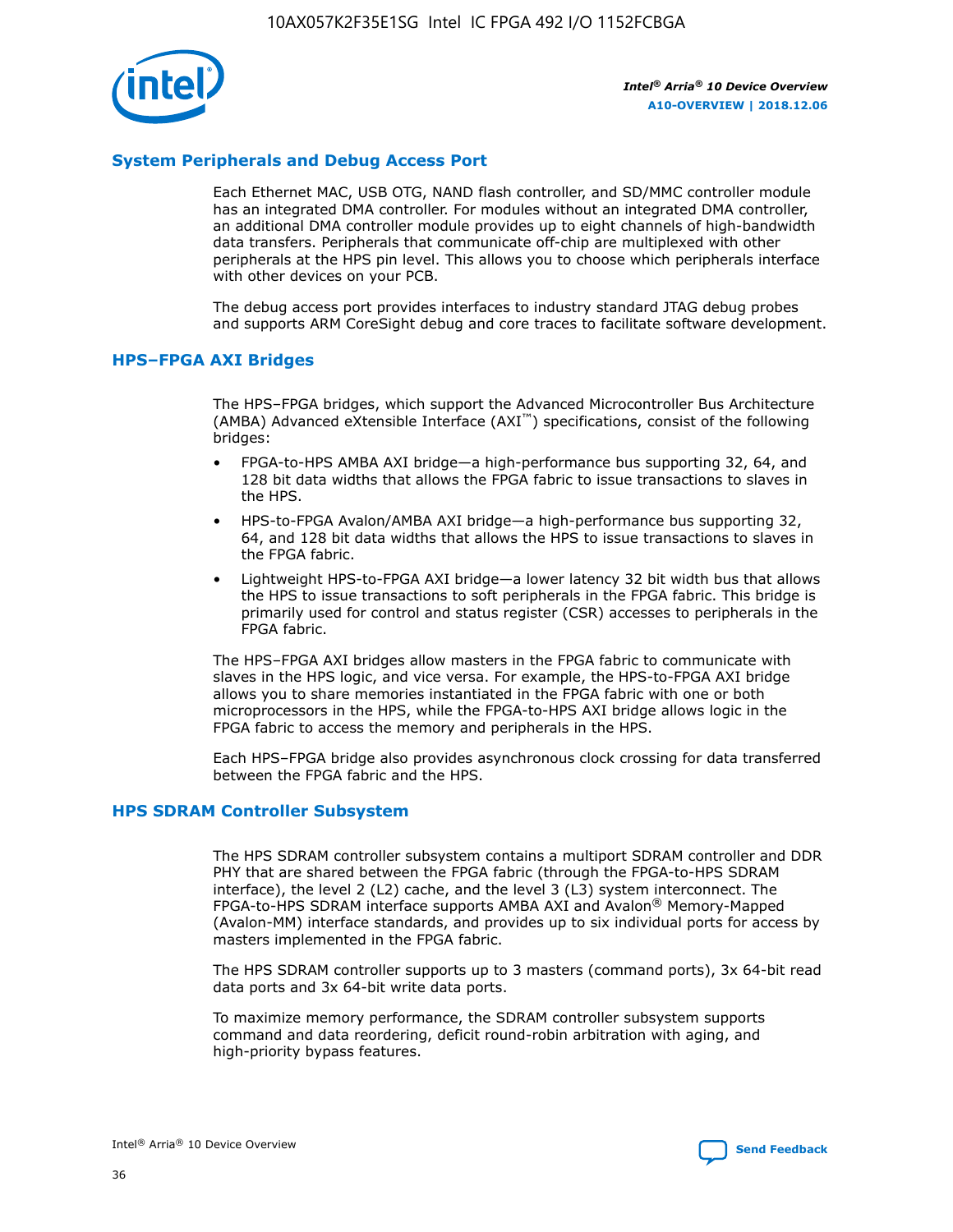

## **FPGA Configuration and HPS Booting**

The FPGA fabric and HPS in the SoC FPGA must be powered at the same time. You can reduce the clock frequencies or gate the clocks to reduce dynamic power.

Once powered, the FPGA fabric and HPS can be configured independently thus providing you with more design flexibility:

- You can boot the HPS independently. After the HPS is running, the HPS can fully or partially reconfigure the FPGA fabric at any time under software control. The HPS can also configure other FPGAs on the board through the FPGA configuration controller.
- Configure the FPGA fabric first, and then boot the HPS from memory accessible to the FPGA fabric.

## **Hardware and Software Development**

For hardware development, you can configure the HPS and connect your soft logic in the FPGA fabric to the HPS interfaces using the Platform Designer system integration tool in the Intel Quartus Prime software.

For software development, the ARM-based SoC FPGA devices inherit the rich software development ecosystem available for the ARM Cortex-A9 MPCore processor. The software development process for Intel SoC FPGAs follows the same steps as those for other SoC devices from other manufacturers. Support for Linux\*, VxWorks\*, and other operating systems are available for the SoC FPGAs. For more information on the operating systems support availability, contact the Intel FPGA sales team.

You can begin device-specific firmware and software development on the Intel SoC FPGA Virtual Target. The Virtual Target is a fast PC-based functional simulation of a target development system—a model of a complete development board. The Virtual Target enables the development of device-specific production software that can run unmodified on actual hardware.

## **Dynamic and Partial Reconfiguration**

The Intel Arria 10 devices support dynamic and partial reconfiguration. You can use dynamic and partial reconfiguration simultaneously to enable seamless reconfiguration of both the device core and transceivers.

## **Dynamic Reconfiguration**

You can reconfigure the PMA and PCS blocks while the device continues to operate. This feature allows you to change the data rates, protocol, and analog settings of a channel in a transceiver bank without affecting on-going data transfer in other transceiver banks. This feature is ideal for applications that require dynamic multiprotocol or multirate support.

## **Partial Reconfiguration**

Using partial reconfiguration, you can reconfigure some parts of the device while keeping the device in operation.

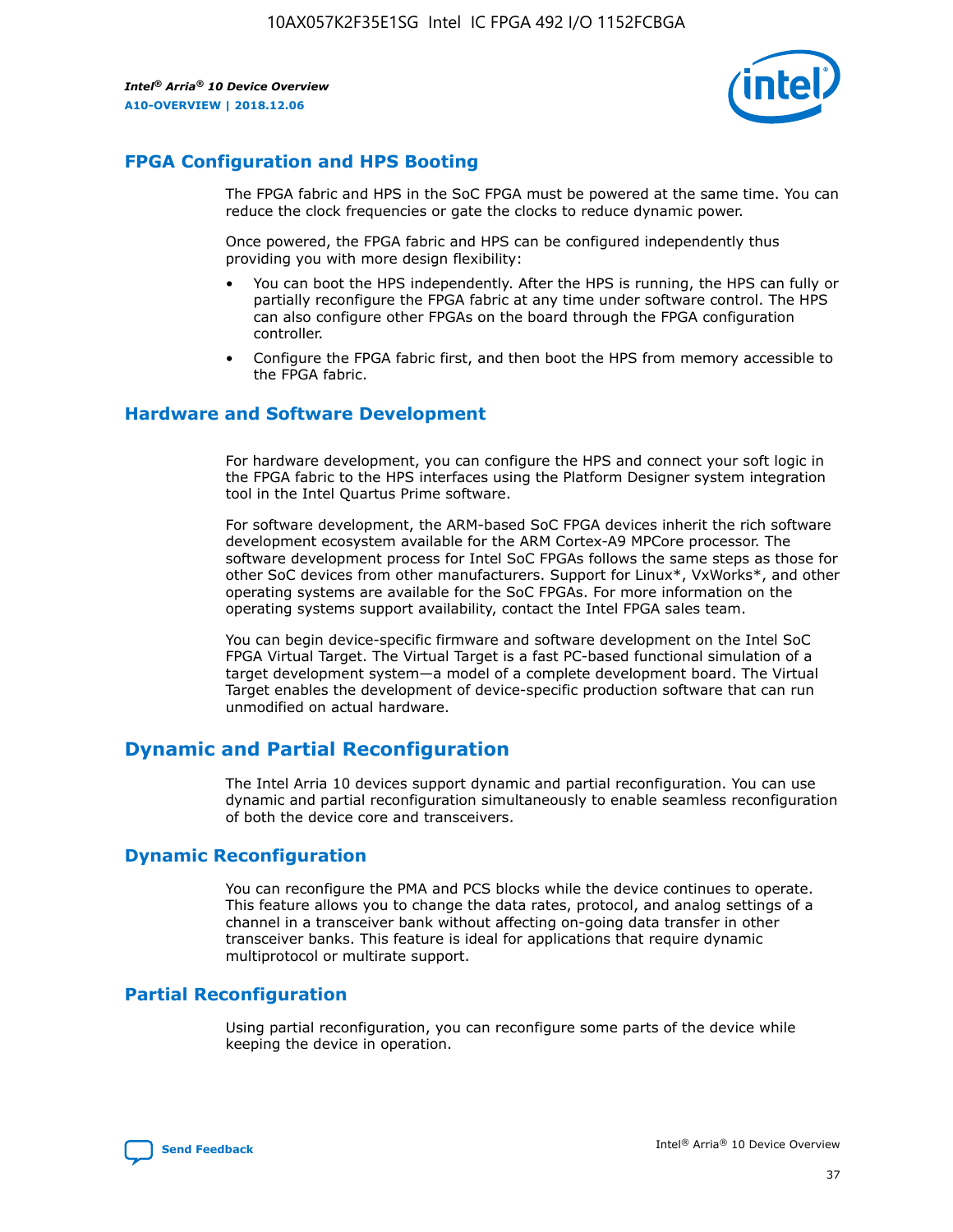

Instead of placing all device functions in the FPGA fabric, you can store some functions that do not run simultaneously in external memory and load them only when required. This capability increases the effective logic density of the device, and lowers cost and power consumption.

In the Intel solution, you do not have to worry about intricate device architecture to perform a partial reconfiguration. The partial reconfiguration capability is built into the Intel Quartus Prime design software, making such time-intensive task simple.

Intel Arria 10 devices support partial reconfiguration in the following configuration options:

- Using an internal host:
	- All supported configuration modes where the FPGA has access to external memory devices such as serial and parallel flash memory.
	- Configuration via Protocol [CvP (PCIe)]
- Using an external host—passive serial (PS), fast passive parallel (FPP) x8, FPP x16, and FPP x32 I/O interface.

# **Enhanced Configuration and Configuration via Protocol**

## **Table 25. Configuration Schemes and Features of Intel Arria 10 Devices**

Intel Arria 10 devices support 1.8 V programming voltage and several configuration schemes.

| <b>Scheme</b>                                                          | <b>Data</b><br><b>Width</b> | <b>Max Clock</b><br>Rate<br>(MHz) | <b>Max Data</b><br>Rate<br>(Mbps)<br>(13) | <b>Decompression</b> | <b>Design</b><br>Security <sup>(1</sup><br>4) | <b>Partial</b><br><b>Reconfiguration</b><br>(15) | <b>Remote</b><br><b>System</b><br><b>Update</b> |
|------------------------------------------------------------------------|-----------------------------|-----------------------------------|-------------------------------------------|----------------------|-----------------------------------------------|--------------------------------------------------|-------------------------------------------------|
| <b>JTAG</b>                                                            | 1 bit                       | 33                                | 33                                        |                      |                                               | Yes(16)                                          |                                                 |
| Active Serial (AS)<br>through the<br>EPCO-L<br>configuration<br>device | 1 bit,<br>4 bits            | 100                               | 400                                       | Yes                  | Yes                                           | $Y_{PS}(16)$                                     | Yes                                             |
| Passive serial (PS)<br>through CPLD or<br>external<br>microcontroller  | 1 bit                       | 100                               | 100                                       | Yes                  | Yes                                           | Yes(16)                                          | Parallel<br>Flash<br>Loader<br>(PFL) IP<br>core |
|                                                                        |                             |                                   |                                           |                      |                                               |                                                  | continued                                       |

<sup>(13)</sup> Enabling either compression or design security features affects the maximum data rate. Refer to the Intel Arria 10 Device Datasheet for more information.

<sup>(14)</sup> Encryption and compression cannot be used simultaneously.

 $(15)$  Partial reconfiguration is an advanced feature of the device family. If you are interested in using partial reconfiguration, contact Intel for support.

 $(16)$  Partial configuration can be performed only when it is configured as internal host.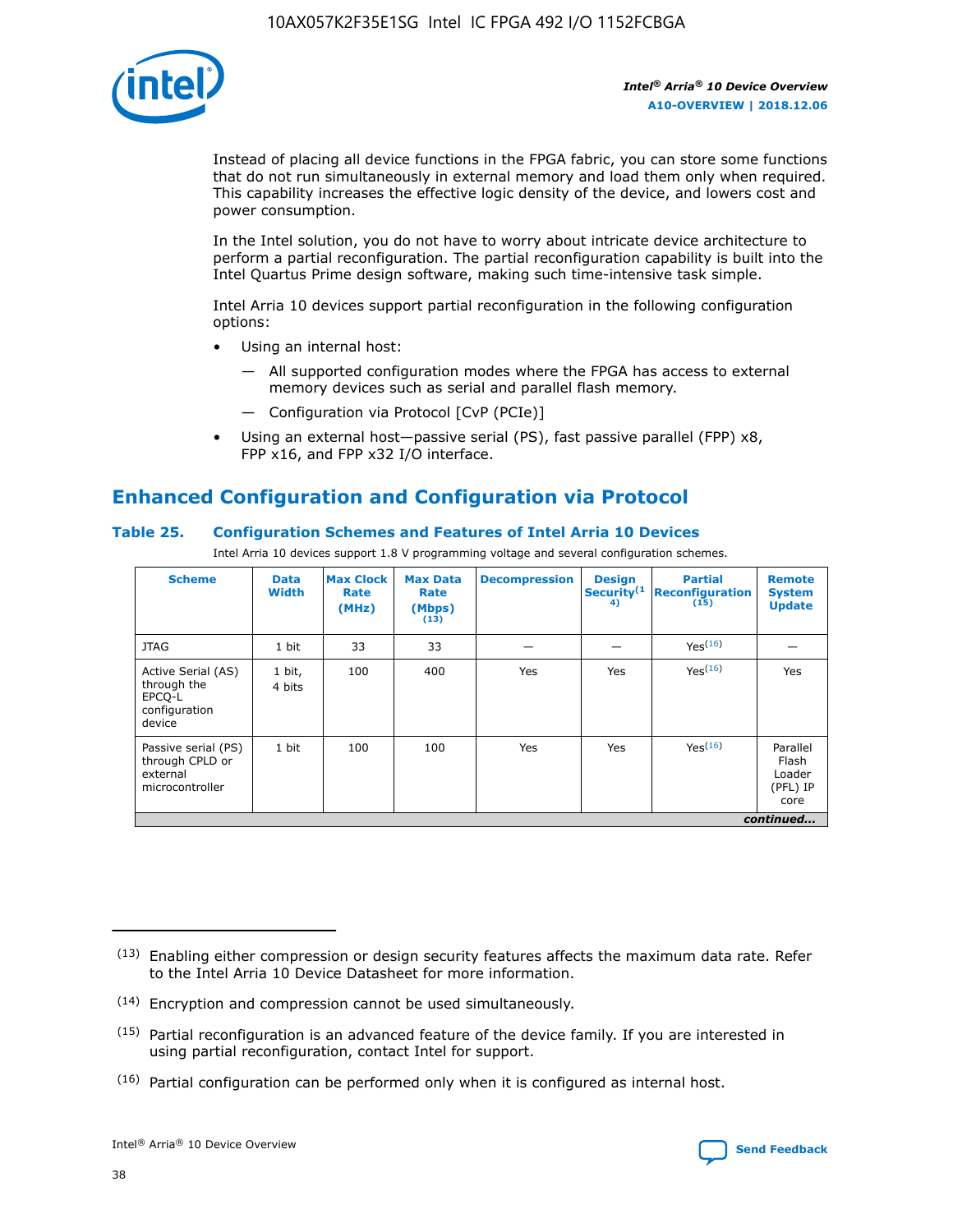

| <b>Scheme</b>                                   | <b>Data</b><br><b>Width</b> | <b>Max Clock</b><br>Rate<br>(MHz) | <b>Max Data</b><br>Rate<br>(Mbps)<br>(13) | <b>Decompression</b> | <b>Design</b><br>Security <sup>(1</sup><br>4) | <b>Partial</b><br><b>Reconfiguration</b><br>(15) | <b>Remote</b><br><b>System</b><br><b>Update</b> |
|-------------------------------------------------|-----------------------------|-----------------------------------|-------------------------------------------|----------------------|-----------------------------------------------|--------------------------------------------------|-------------------------------------------------|
| Fast passive                                    | 8 bits                      | 100                               | 3200                                      | Yes                  | Yes                                           | Yes(17)                                          | PFL IP                                          |
| parallel (FPP)<br>through CPLD or               | 16 bits                     |                                   |                                           | Yes                  | Yes                                           |                                                  | core                                            |
| external<br>microcontroller                     | 32 bits                     |                                   |                                           | Yes                  | Yes                                           |                                                  |                                                 |
| Configuration via                               | 16 bits                     | 100                               | 3200                                      | Yes                  | Yes                                           | Yes <sup>(17)</sup>                              |                                                 |
| <b>HPS</b>                                      | 32 bits                     |                                   |                                           | Yes                  | Yes                                           |                                                  |                                                 |
| Configuration via<br>Protocol [CvP<br>$(PCIe*)$ | x1, x2,<br>x4, x8<br>lanes  |                                   | 8000                                      | Yes                  | Yes                                           | Yes <sup>(16)</sup>                              |                                                 |

You can configure Intel Arria 10 devices through PCIe using Configuration via Protocol (CvP). The Intel Arria 10 CvP implementation conforms to the PCIe 100 ms power-up-to-active time requirement.

#### **Related Information**

[Configuration via Protocol \(CvP\) Implementation in Intel FPGAs User Guide](https://www.intel.com/content/www/us/en/programmable/documentation/dsu1441819344145.html#dsu1442269728522) Provides more information about the CvP configuration scheme.

## **SEU Error Detection and Correction**

Intel Arria 10 devices offer robust and easy-to-use single-event upset (SEU) error detection and correction circuitry.

The detection and correction circuitry includes protection for Configuration RAM (CRAM) programming bits and user memories. The CRAM is protected by a continuously running CRC error detection circuit with integrated ECC that automatically corrects one or two errors and detects higher order multi-bit errors. When more than two errors occur, correction is available through reloading of the core programming file, providing a complete design refresh while the FPGA continues to operate.

The physical layout of the Intel Arria 10 CRAM array is optimized to make the majority of multi-bit upsets appear as independent single-bit or double-bit errors which are automatically corrected by the integrated CRAM ECC circuitry. In addition to the CRAM protection, the M20K memory blocks also include integrated ECC circuitry and are layout-optimized for error detection and correction. The MLAB does not have ECC.

(14) Encryption and compression cannot be used simultaneously.

<sup>(17)</sup> Supported at a maximum clock rate of 100 MHz.



 $(13)$  Enabling either compression or design security features affects the maximum data rate. Refer to the Intel Arria 10 Device Datasheet for more information.

 $(15)$  Partial reconfiguration is an advanced feature of the device family. If you are interested in using partial reconfiguration, contact Intel for support.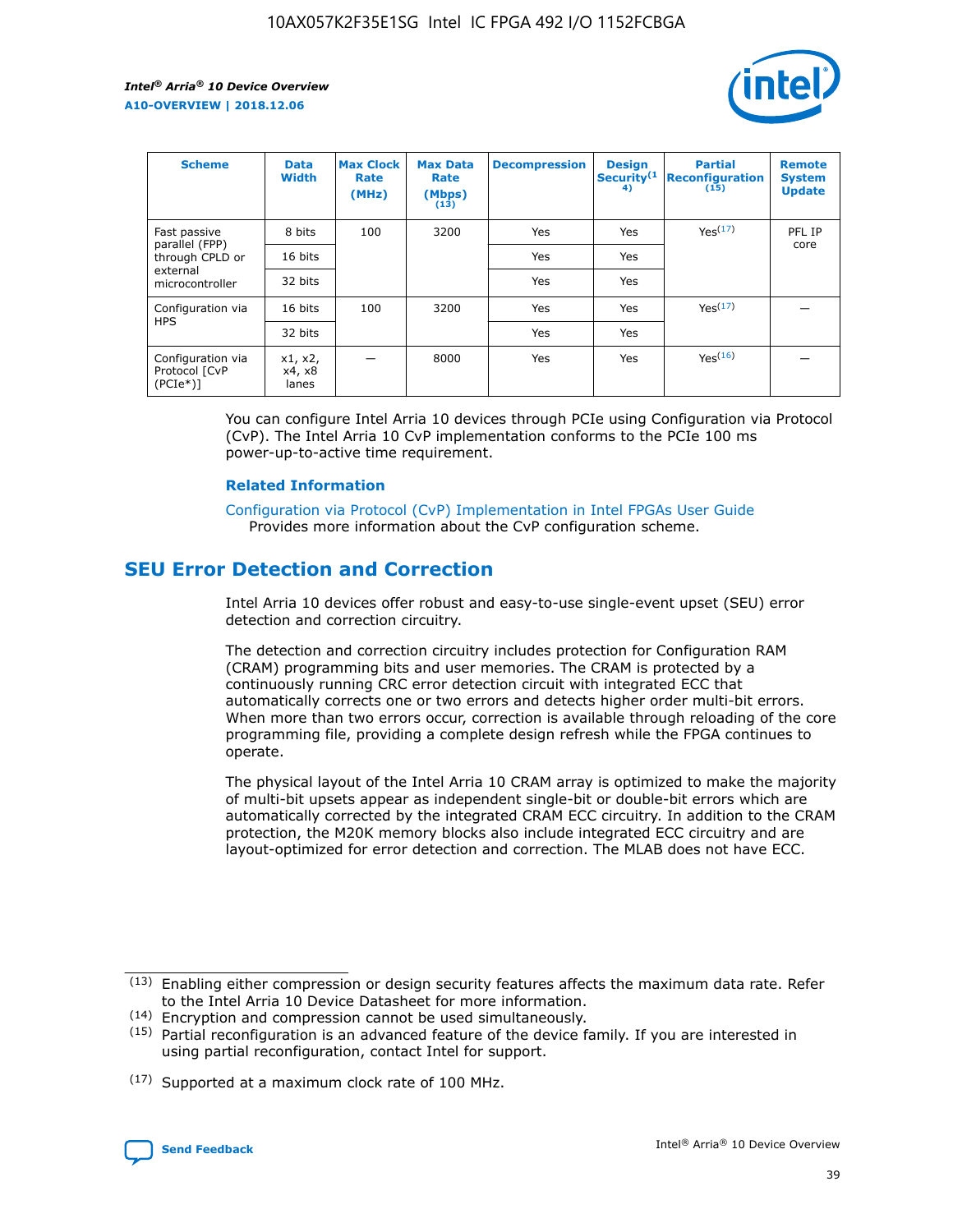

## **Power Management**

Intel Arria 10 devices leverage the advanced 20 nm process technology, a low 0.9 V core power supply, an enhanced core architecture, and several optional power reduction techniques to reduce total power consumption by as much as 40% compared to Arria V devices and as much as 60% compared to Stratix V devices.

The optional power reduction techniques in Intel Arria 10 devices include:

- **SmartVID**—a code is programmed into each device during manufacturing that allows a smart regulator to operate the device at lower core  $V_{CC}$  while maintaining performance
- **Programmable Power Technology**—non-critical timing paths are identified by the Intel Quartus Prime software and the logic in these paths is biased for low power instead of high performance
- **Low Static Power Options**—devices are available with either standard static power or low static power while maintaining performance

Furthermore, Intel Arria 10 devices feature Intel's industry-leading low power transceivers and include a number of hard IP blocks that not only reduce logic resources but also deliver substantial power savings compared to soft implementations. In general, hard IP blocks consume up to 90% less power than the equivalent soft logic implementations.

## **Incremental Compilation**

The Intel Quartus Prime software incremental compilation feature reduces compilation time and helps preserve performance to ease timing closure. The incremental compilation feature enables the partial reconfiguration flow for Intel Arria 10 devices.

Incremental compilation supports top-down, bottom-up, and team-based design flows. This feature facilitates modular, hierarchical, and team-based design flows where different designers compile their respective design sections in parallel. Furthermore, different designers or IP providers can develop and optimize different blocks of the design independently. These blocks can then be imported into the top level project.

# **Document Revision History for Intel Arria 10 Device Overview**

| <b>Document</b><br><b>Version</b> | <b>Changes</b>                                                                                                                                                                                                                                                              |
|-----------------------------------|-----------------------------------------------------------------------------------------------------------------------------------------------------------------------------------------------------------------------------------------------------------------------------|
| 2018.12.06                        | Added links to Intel Arria 10 device errata documents.<br>Removed automotive temperature option from the Intel Arria 10 GX devices.<br>Removed -3 fabric speed grade from the Intel Arria 10 GT devices.<br>Updated power options for the Intel Arria 10 GX and GT devices. |
| 2018.04.09                        | Updated the lowest $V_{CC}$ from 0.83 V to 0.82 V in the topic listing a summary of the device features.                                                                                                                                                                    |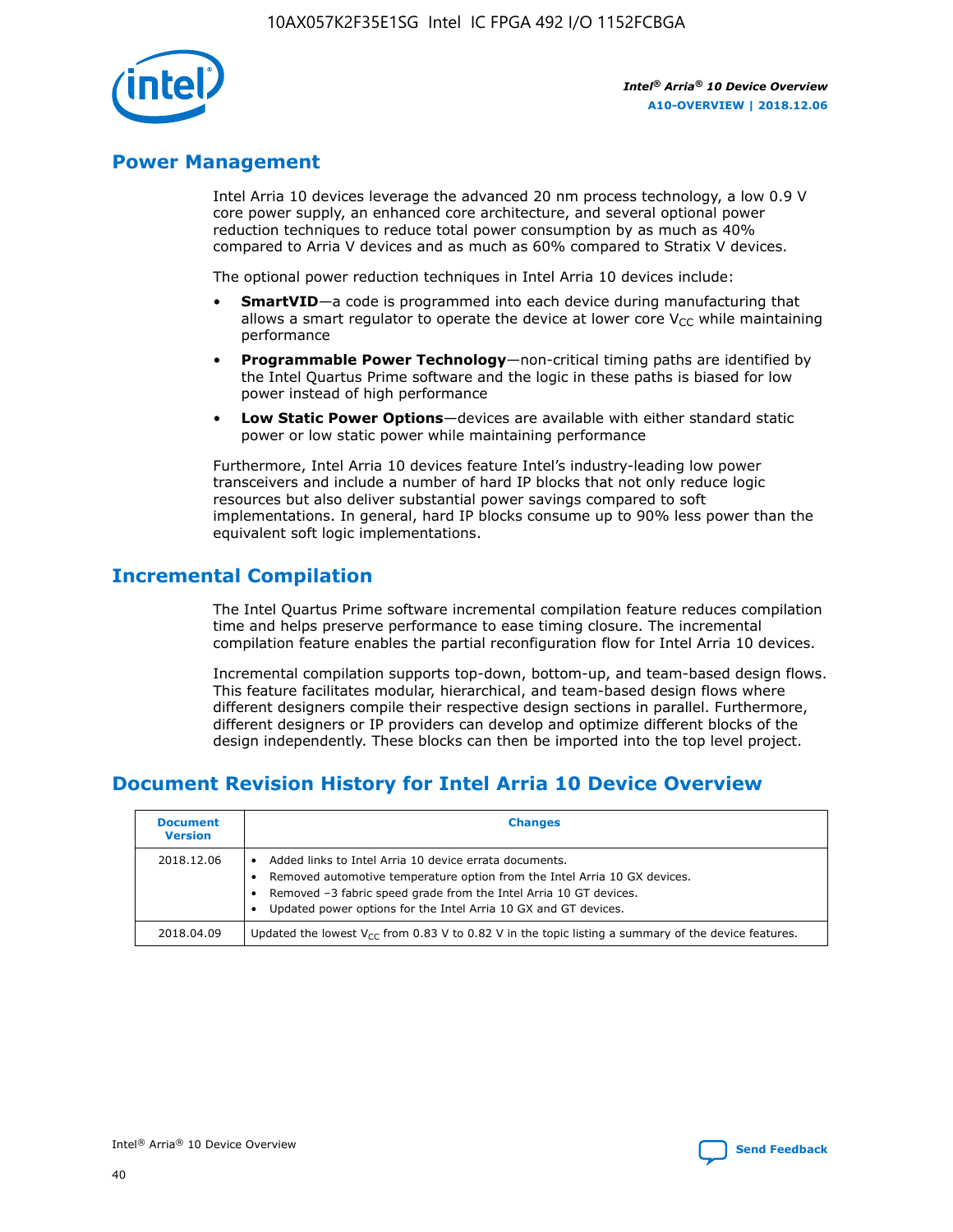$\overline{\phantom{a}}$ 

 $\mathsf{r}$ 



| January 2018<br>Updated the maximum data rate for HPS (Intel Arria 10 SX devices<br>2018.01.17<br>external memory interface DDR3 controller from 2,166 Mbps to 2,133<br>Mbps.<br>$\bullet$<br>+ SRAM to 633 MHz in Memory Standards Supported by the Soft<br>Memory Controller table.<br>Updated transceiver backplane capability to 12.5 Gbps.<br>$\bullet$<br>Removed transceiver speed grade 5 in Sample Ordering Core and<br>Available Options for Intel Arria 10 GX Devices figure.<br>Available Options for Intel Arria 10 GT Devices figure.<br>Updated short reach transceiver rate for Intel Arria 10 GT devices to<br>$\bullet$<br>25.8 Gbps.<br>Removed On-Die Instrumentation - EyeQ and Jitter Margin Tool<br>table.<br>2017.09.20<br>September 2017<br>1,333 MHz/2,666 Mbps to 1,200 MHz/2,400 Mbps.<br>July 2017<br>2017.07.13<br>Corrected the automotive temperature range in the figure showing the<br>available options for the Intel Arria 10 GX devices from "-40°C to 100°C"<br>to "-40°C to 125°C".<br>July 2017<br>2017.07.06<br>Added automotive temperature option to Intel Arria 10 GX device family.<br>2017.05.08<br>Corrected protocol names with "1588" to "IEEE 1588v2".<br>May 2017<br>$\bullet$<br>Updated the vertical migration table to remove vertical migration<br>$\bullet$<br>between Intel Arria 10 GX and Intel Arria 10 SX device variants.<br>Removed all "Preliminary" marks.<br>2017.03.15<br>March 2017<br>Removed the topic about migration from Intel Arria 10 to Intel Stratix<br>10 devices.<br>Rebranded as Intel.<br>$\bullet$<br>October 2016<br>2016.10.31<br>Removed package F36 from Intel Arria 10 GX devices.<br>$\bullet$<br>Updated Intel Arria 10 GT sample ordering code and maximum GX<br>$\bullet$<br>transceiver count. Intel Arria 10 GT devices are available only in the<br>SF45 package option with a maximum of 72 transceivers.<br>May 2016<br>2016.05.02<br>Updated the FPGA Configuration and HPS Booting topic.<br>Remove $V_{CC}$ PowerManager from the Summary of Features, Power<br>Management and Arria 10 Device Variants and packages topics. This<br>feature is no longer supported in Arria 10 devices.<br>Removed LPDDR3 from the Memory Standards Supported by the HPS<br>Hard Memory Controller table in the Memory Standards Supported by<br>Intel Arria 10 Devices topic. This standard is only supported by the<br>FPGA.<br>Removed transceiver speed grade 5 from the Device Variants and<br>Packages topic for Arria 10 GX and SX devices.<br>Changed the maximum Arria 10 GT datarate to 25.8 Gbps and the<br>February 2016<br>2016.02.11<br>minimum datarate to 1 Gbps globally.<br>Revised the state for Core clock networks in the Summary of Features<br>$\bullet$<br>topic.<br>• Changed the transceiver parameters in the "Summary of Features for<br>Arria 10 Devices" table.<br>for Arria 10 GT Devices" table.<br>• Changed the package availability for GT devices in the "Package Plan<br>for Arria 10 GT Devices" table.<br>Changed the package configurations for GT devices in the "Migration"<br>Capability Across Arria 10 Product Lines" figure. | <b>Date</b> | <b>Version</b> | <b>Changes</b>                                                                                                                                                                                                                                                                               |
|----------------------------------------------------------------------------------------------------------------------------------------------------------------------------------------------------------------------------------------------------------------------------------------------------------------------------------------------------------------------------------------------------------------------------------------------------------------------------------------------------------------------------------------------------------------------------------------------------------------------------------------------------------------------------------------------------------------------------------------------------------------------------------------------------------------------------------------------------------------------------------------------------------------------------------------------------------------------------------------------------------------------------------------------------------------------------------------------------------------------------------------------------------------------------------------------------------------------------------------------------------------------------------------------------------------------------------------------------------------------------------------------------------------------------------------------------------------------------------------------------------------------------------------------------------------------------------------------------------------------------------------------------------------------------------------------------------------------------------------------------------------------------------------------------------------------------------------------------------------------------------------------------------------------------------------------------------------------------------------------------------------------------------------------------------------------------------------------------------------------------------------------------------------------------------------------------------------------------------------------------------------------------------------------------------------------------------------------------------------------------------------------------------------------------------------------------------------------------------------------------------------------------------------------------------------------------------------------------------------------------------------------------------------------------------------------------------------------------------------------------------------------------------------------------------------------------------------------------------------------------------------------------------------------------------------------------------------------------------------------------------------------------------------------------------------------------------------------------------------------------------------------------------------|-------------|----------------|----------------------------------------------------------------------------------------------------------------------------------------------------------------------------------------------------------------------------------------------------------------------------------------------|
|                                                                                                                                                                                                                                                                                                                                                                                                                                                                                                                                                                                                                                                                                                                                                                                                                                                                                                                                                                                                                                                                                                                                                                                                                                                                                                                                                                                                                                                                                                                                                                                                                                                                                                                                                                                                                                                                                                                                                                                                                                                                                                                                                                                                                                                                                                                                                                                                                                                                                                                                                                                                                                                                                                                                                                                                                                                                                                                                                                                                                                                                                                                                                                |             |                | Updated maximum frequency supported for half rate QDRII and QDRII<br>Removed package code 40, low static power, SmartVID, industrial, and<br>military operating temperature support from Sample Ordering Core and<br>support from PMA Features of the Transceivers in Intel Arria 10 Devices |
|                                                                                                                                                                                                                                                                                                                                                                                                                                                                                                                                                                                                                                                                                                                                                                                                                                                                                                                                                                                                                                                                                                                                                                                                                                                                                                                                                                                                                                                                                                                                                                                                                                                                                                                                                                                                                                                                                                                                                                                                                                                                                                                                                                                                                                                                                                                                                                                                                                                                                                                                                                                                                                                                                                                                                                                                                                                                                                                                                                                                                                                                                                                                                                |             |                | Updated the maximum speed of the DDR4 external memory interface from                                                                                                                                                                                                                         |
|                                                                                                                                                                                                                                                                                                                                                                                                                                                                                                                                                                                                                                                                                                                                                                                                                                                                                                                                                                                                                                                                                                                                                                                                                                                                                                                                                                                                                                                                                                                                                                                                                                                                                                                                                                                                                                                                                                                                                                                                                                                                                                                                                                                                                                                                                                                                                                                                                                                                                                                                                                                                                                                                                                                                                                                                                                                                                                                                                                                                                                                                                                                                                                |             |                |                                                                                                                                                                                                                                                                                              |
|                                                                                                                                                                                                                                                                                                                                                                                                                                                                                                                                                                                                                                                                                                                                                                                                                                                                                                                                                                                                                                                                                                                                                                                                                                                                                                                                                                                                                                                                                                                                                                                                                                                                                                                                                                                                                                                                                                                                                                                                                                                                                                                                                                                                                                                                                                                                                                                                                                                                                                                                                                                                                                                                                                                                                                                                                                                                                                                                                                                                                                                                                                                                                                |             |                |                                                                                                                                                                                                                                                                                              |
|                                                                                                                                                                                                                                                                                                                                                                                                                                                                                                                                                                                                                                                                                                                                                                                                                                                                                                                                                                                                                                                                                                                                                                                                                                                                                                                                                                                                                                                                                                                                                                                                                                                                                                                                                                                                                                                                                                                                                                                                                                                                                                                                                                                                                                                                                                                                                                                                                                                                                                                                                                                                                                                                                                                                                                                                                                                                                                                                                                                                                                                                                                                                                                |             |                |                                                                                                                                                                                                                                                                                              |
|                                                                                                                                                                                                                                                                                                                                                                                                                                                                                                                                                                                                                                                                                                                                                                                                                                                                                                                                                                                                                                                                                                                                                                                                                                                                                                                                                                                                                                                                                                                                                                                                                                                                                                                                                                                                                                                                                                                                                                                                                                                                                                                                                                                                                                                                                                                                                                                                                                                                                                                                                                                                                                                                                                                                                                                                                                                                                                                                                                                                                                                                                                                                                                |             |                |                                                                                                                                                                                                                                                                                              |
|                                                                                                                                                                                                                                                                                                                                                                                                                                                                                                                                                                                                                                                                                                                                                                                                                                                                                                                                                                                                                                                                                                                                                                                                                                                                                                                                                                                                                                                                                                                                                                                                                                                                                                                                                                                                                                                                                                                                                                                                                                                                                                                                                                                                                                                                                                                                                                                                                                                                                                                                                                                                                                                                                                                                                                                                                                                                                                                                                                                                                                                                                                                                                                |             |                |                                                                                                                                                                                                                                                                                              |
|                                                                                                                                                                                                                                                                                                                                                                                                                                                                                                                                                                                                                                                                                                                                                                                                                                                                                                                                                                                                                                                                                                                                                                                                                                                                                                                                                                                                                                                                                                                                                                                                                                                                                                                                                                                                                                                                                                                                                                                                                                                                                                                                                                                                                                                                                                                                                                                                                                                                                                                                                                                                                                                                                                                                                                                                                                                                                                                                                                                                                                                                                                                                                                |             |                |                                                                                                                                                                                                                                                                                              |
|                                                                                                                                                                                                                                                                                                                                                                                                                                                                                                                                                                                                                                                                                                                                                                                                                                                                                                                                                                                                                                                                                                                                                                                                                                                                                                                                                                                                                                                                                                                                                                                                                                                                                                                                                                                                                                                                                                                                                                                                                                                                                                                                                                                                                                                                                                                                                                                                                                                                                                                                                                                                                                                                                                                                                                                                                                                                                                                                                                                                                                                                                                                                                                |             |                | Changed the transceiver parameters in the "Maximum Resource Counts"<br>continued                                                                                                                                                                                                             |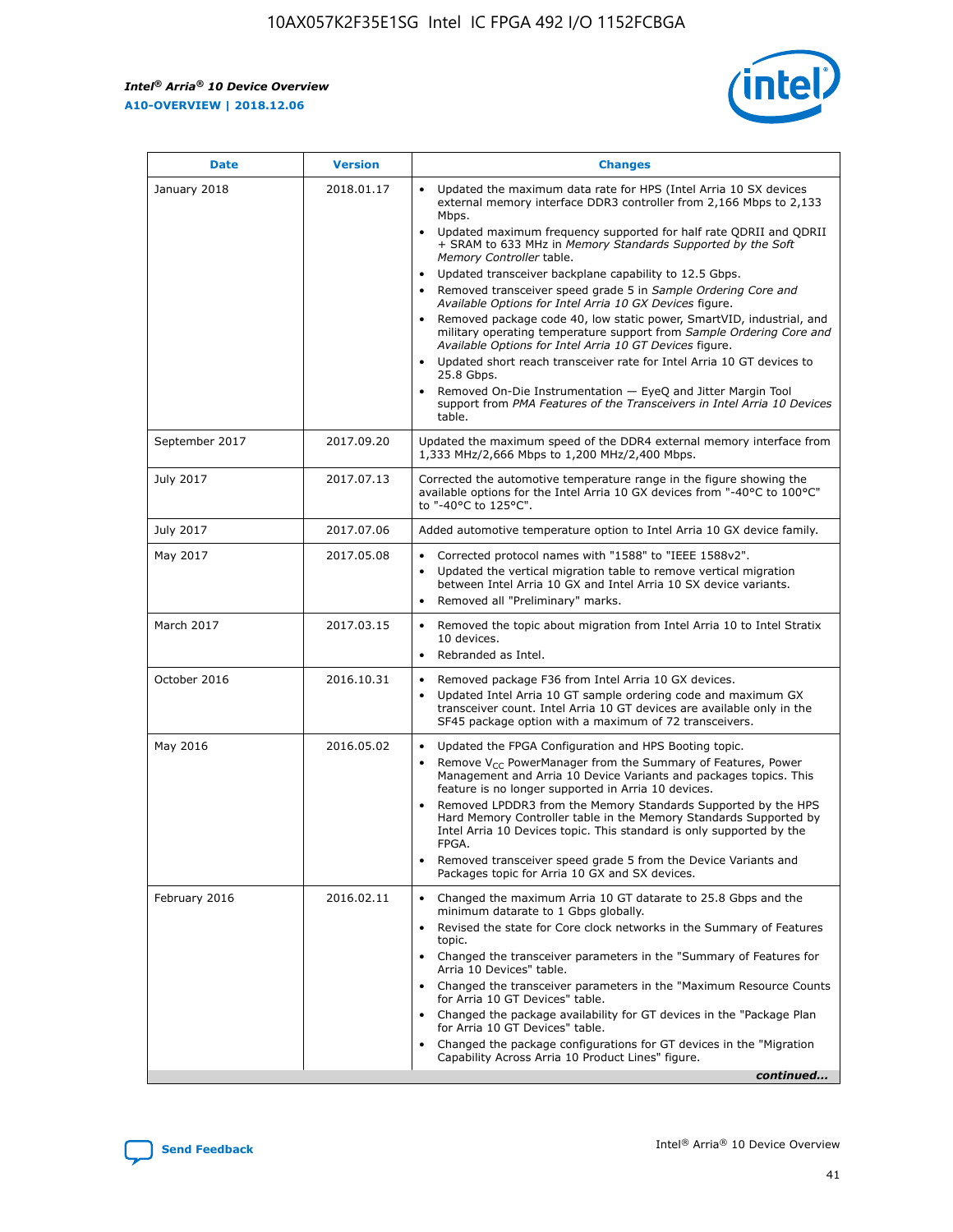

| <b>Date</b>   | <b>Version</b> | <b>Changes</b>                                                                                                                                                               |
|---------------|----------------|------------------------------------------------------------------------------------------------------------------------------------------------------------------------------|
|               |                | • Changed transceiver parameters in the "Low Power Serial Transceivers"<br>section.                                                                                          |
|               |                | • Changed the transceiver descriptions in the "Device Variants for the<br>Arria 10 Device Family" table.                                                                     |
|               |                | Changed the "Sample Ordering Code and Available Options for Arria 10<br>$\bullet$<br>GT Devices" figure.                                                                     |
|               |                | Changed the datarates for GT devices in the "PMA Features" section.                                                                                                          |
|               |                | Changed the datarates for GT devices in the "PCS Features" section.<br>$\bullet$                                                                                             |
| December 2015 | 2015.12.14     | Updated the number of M20K memory blocks for Arria 10 GX 660 from<br>2133 to 2131 and corrected the total RAM bit from 48,448 Kb to<br>48,408 Kb.                            |
|               |                | Corrected the number of DSP blocks for Arria 10 GX 660 from 1688 to<br>1687 in the table listing floating-point arithmetic resources.                                        |
| November 2015 | 2015.11.02     | Updated the maximum resources for Arria 10 GX 220, GX 320, GX 480,<br>$\bullet$<br>GX 660, SX 220, SX 320, SX 480, and SX 660.                                               |
|               |                | • Updated resource count for Arria 10 GX 320, GX 480, GX 660, SX 320,<br>SX 480, a SX 660 devices in Number of Multipliers in Intel Arria 10<br><b>Devices</b> table.        |
|               |                | Updated the available options for Arria 10 GX, GT, and SX.                                                                                                                   |
|               |                | Changed instances of Quartus II to Quartus Prime.<br>$\bullet$                                                                                                               |
| June 2015     | 2015.06.15     | Corrected label for Intel Arria 10 GT product lines in the vertical migration<br>figure.                                                                                     |
| May 2015      | 2015.05.15     | Corrected the DDR3 half rate and quarter rate maximum frequencies in the<br>table that lists the memory standards supported by the Intel Arria 10 hard<br>memory controller. |
| May 2015      | 2015.05.04     | • Added support for 13.5G JESD204b in the Summary of Features table.                                                                                                         |
|               |                | • Added a link to Arria 10 GT Channel Usage in the Arria 10 GT Package<br>Plan topic.                                                                                        |
|               |                | • Added a note to the table, Maximum Resource Counts for Arria 10 GT<br>devices.                                                                                             |
|               |                | • Updated the power requirements of the transceivers in the Low Power<br>Serial Transceivers topic.                                                                          |
| January 2015  | 2015.01.23     | • Added floating point arithmetic features in the Summary of Features<br>table.                                                                                              |
|               |                | • Updated the total embedded memory from 38.38 megabits (Mb) to<br>65.6 Mb.                                                                                                  |
|               |                | • Updated the table that lists the memory standards supported by Intel<br>Arria 10 devices.                                                                                  |
|               |                | Removed support for DDR3U, LPDDR3 SDRAM, RLDRAM 2, and DDR2.                                                                                                                 |
|               |                | Moved RLDRAM 3 support from hard memory controller to soft memory<br>controller. RLDRAM 3 support uses hard PHY with soft memory<br>controller.                              |
|               |                | Added soft memory controller support for QDR IV.<br>٠                                                                                                                        |
|               |                | Updated the maximum resource count table to include the number of<br>hard memory controllers available in each device variant.                                               |
|               |                | Updated the transceiver PCS data rate from 12.5 Gbps to 12 Gbps.<br>$\bullet$                                                                                                |
|               |                | Updated the max clock rate of PS, FPP x8, FPP x16, and Configuration<br>via HPS from 125 MHz to 100 MHz.                                                                     |
|               |                | Added a feature for fractional synthesis PLLs: PLL cascading.                                                                                                                |
|               |                | Updated the HPS programmable general-purpose I/Os from 54 to 62.<br>$\bullet$                                                                                                |
|               |                | continued                                                                                                                                                                    |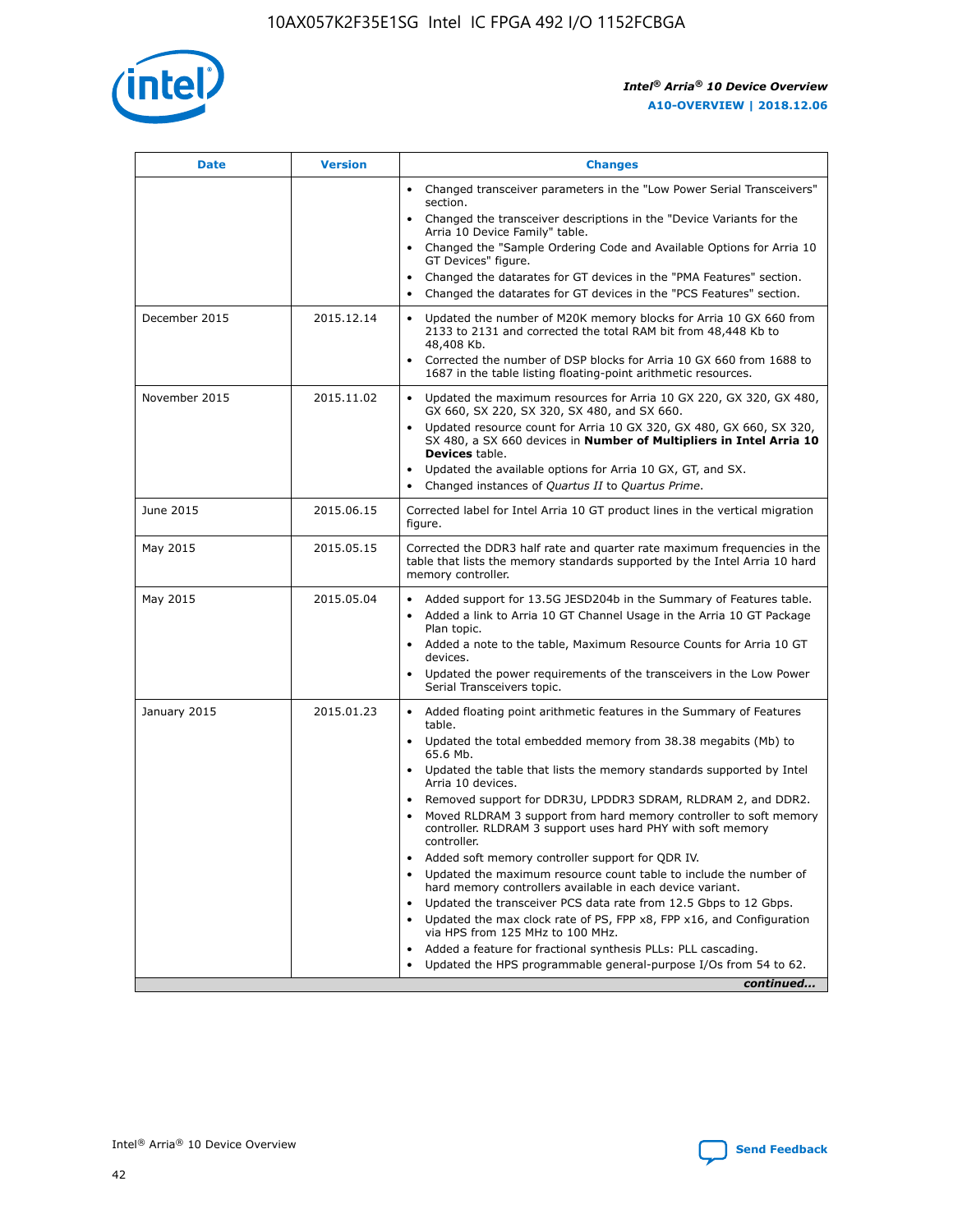

| <b>Date</b>    | <b>Version</b> | <b>Changes</b>                                                                                                                                                                                                                                                                                                                                                                                                                                                                                                                                      |
|----------------|----------------|-----------------------------------------------------------------------------------------------------------------------------------------------------------------------------------------------------------------------------------------------------------------------------------------------------------------------------------------------------------------------------------------------------------------------------------------------------------------------------------------------------------------------------------------------------|
| September 2014 | 2014.09.30     | Corrected the 3 V I/O and LVDS I/O counts for F35 and F36 packages<br>$\bullet$<br>of Arria 10 GX.<br>Corrected the 3 V I/O, LVDS I/O, and transceiver counts for the NF40<br>$\bullet$<br>package of the Arria GX 570 and 660.<br>Removed 3 V I/O, LVDS I/O, and transceiver counts for the NF40<br>$\bullet$<br>package of the Arria GX 900 and 1150. The NF40 package is not<br>available for Arria 10 GX 900 and 1150.                                                                                                                          |
| August 2014    | 2014.08.18     | Updated Memory (Kb) M20K maximum resources for Arria 10 GX 660<br>devices from 42,660 to 42,620.<br>Added GPIO columns consisting of LVDS I/O Bank and 3V I/O Bank in<br>$\bullet$<br>the Package Plan table.<br>Added how to use memory interface clock frequency higher than 533<br>$\bullet$<br>MHz in the I/O vertical migration.<br>Added information to clarify that RLDRAM3 support uses hard PHY with<br>$\bullet$<br>soft memory controller.<br>Added variable precision DSP blocks support for floating-point<br>$\bullet$<br>arithmetic. |
| June 2014      | 2014.06.19     | Updated number of dedicated I/Os in the HPS block to 17.                                                                                                                                                                                                                                                                                                                                                                                                                                                                                            |
| February 2014  | 2014.02.21     | Updated transceiver speed grade options for GT devices in Figure 2.                                                                                                                                                                                                                                                                                                                                                                                                                                                                                 |
| February 2014  | 2014.02.06     | Updated data rate for Arria 10 GT devices from 28.1 Gbps to 28.3 Gbps.                                                                                                                                                                                                                                                                                                                                                                                                                                                                              |
| December 2013  | 2013.12.10     | Updated the HPS memory standards support from LPDDR2 to LPDDR3.<br>Updated HPS block diagram to include dedicated HPS I/O and FPGA<br>$\bullet$<br>Configuration blocks as well as repositioned SD/SDIO/MMC, DMA, SPI<br>and NAND Flash with ECC blocks.                                                                                                                                                                                                                                                                                            |
| December 2013  | 2013.12.02     | Initial release.                                                                                                                                                                                                                                                                                                                                                                                                                                                                                                                                    |